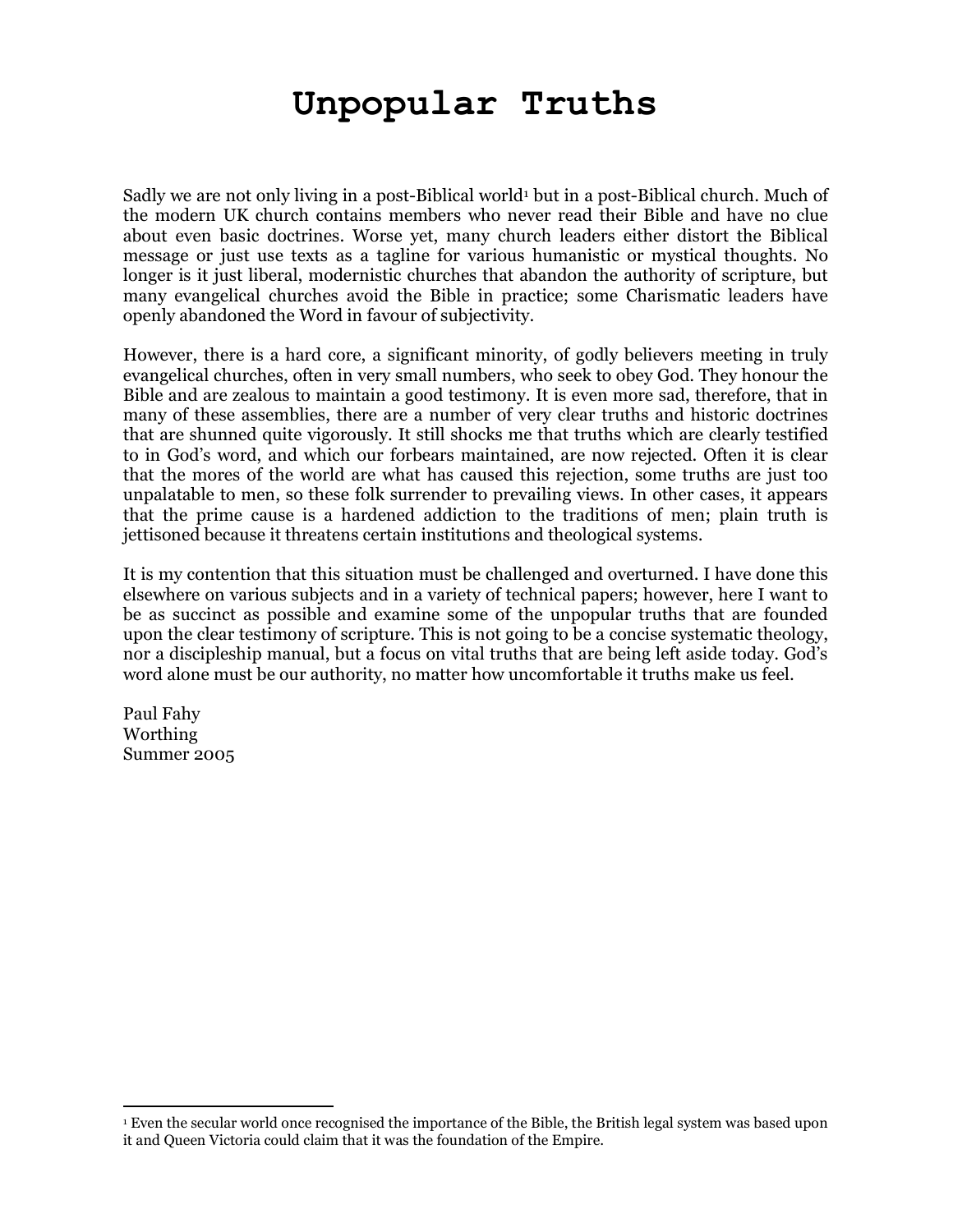## **Index**

*Church Issues* 

- NT churches did not have dedicated buildings
- NT Churches are not led by a single pastor
- Leaders serve
- The model for leadership is fatherhood not monarchy or management
- The main function of church leaders is to identify and release fresh ministry
- NT local church leadership is never imported
- Church ministry was never formally trained
- NT church leadership is only male
- NT Churches function on the basis of mutual edification
- In the NT church spiritual gifts flourished
- The NT emphasis in church life is 'one-anothering' (*koinonia*), not top down authority.
- Ministering to each other involves mutual admonishment and submission
- The practical focus of church life was breaking of bread not the sermon
- NT Church worship did not use musical instruments

*Doctrinal Issues - The Doctrine of God* 

- God's sovereignty
- God's love is tied to election
- God's holiness

## *Doctrinal Issues - The Doctrine of Salvation*

- Christ did not die for everyone
- The Gospel is not a free offer guaranteed to everyone, depending upon their will
- Common grace
- Penal substitution
- The Covenant of God
- The baptism in the Spirit is applied to all believers at conversion
- Rewards

*Doctrinal Issues - The Doctrine of the End* 

- The need of a loose hold on this world
- Hell, judgment and the intermediate state
- The binding of Satan
- *Biblical Studies* 
	- Some Bible versions are poor translations that detrimentally affect doctrinal understanding

*Practical Issues - The Believer's Experience of Salvation* 

- The requirement to judge
- The requirement to watch
- The requirement to suffer critique of the health and wealth Gospel
- The requirement to wage true spiritual warfare
- The requirement to mortify the flesh
- The requirement to lead a spiritual life
- The requirement to look to the Holy Spirit not the law for direction
- The requirement to be filled with the Spirit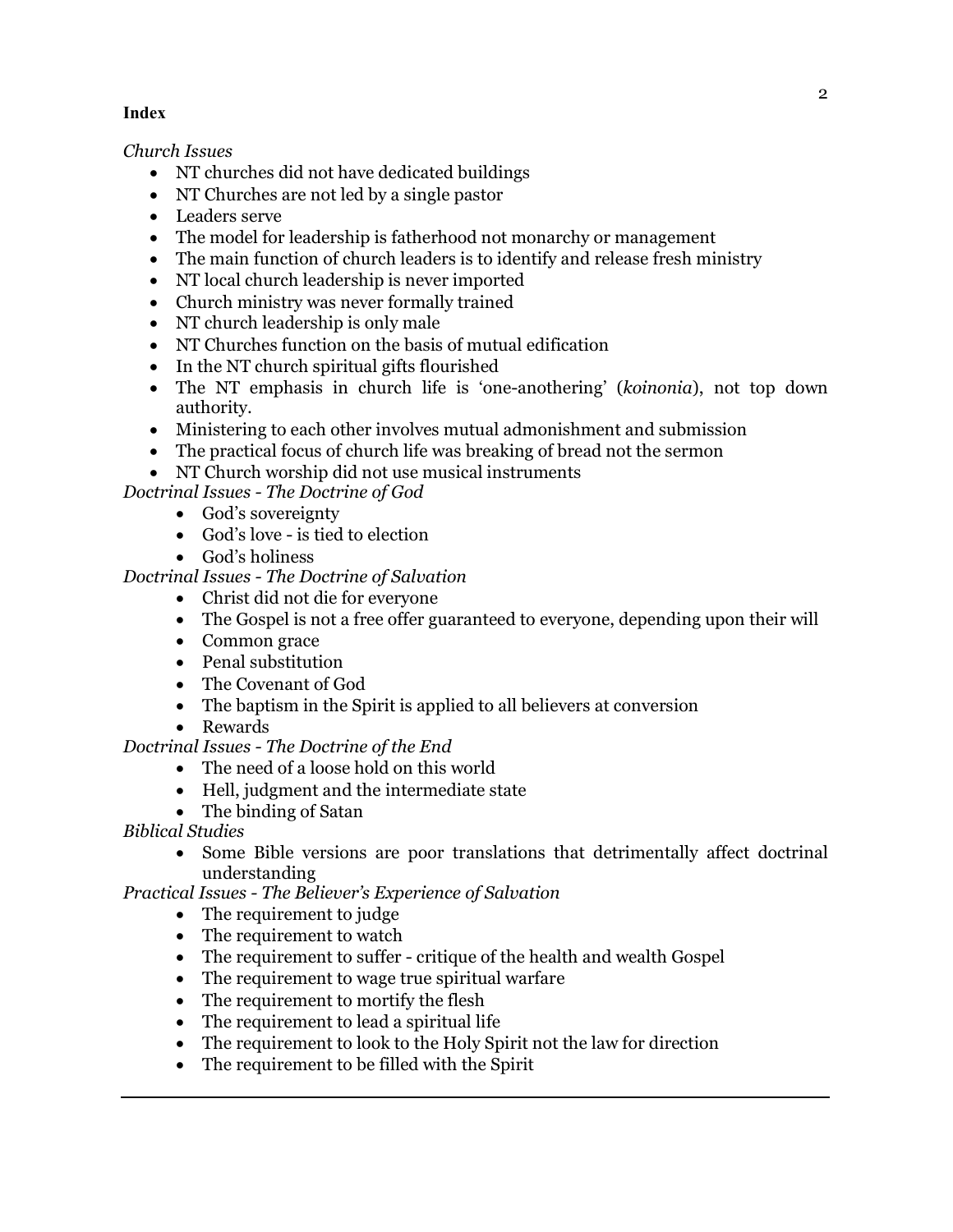## Church Issues

#### **NT churches did not have dedicated buildings**

There's just no getting away from this, there is no NT example of a church building, no apologetic for such a thing and to build one goes against both the spirit and the specific word of scripture. Physical temples are Old Covenant; under the New Covenant God dwells in his people (1 Thess 1:1) not in temples made by hands (Acts 7:48, 17:24).

All mentions of church meetings take place in houses <sup>2</sup> and the whole ethos of church life is based upon the concept of family (1 Tim 3:15), not ritual or formality; the church is a living organism not an organisation. Further, NT church meetings are always small, there is not a single instance of a normal church meeting occurring in a large hired hall or being large in numbers.3 The normal place for church meetings was an upper room in a reasonably sized domestic dwelling.<sup>4</sup>

The dynamic of the gathered church is *koinonia* (fellowship) where mutual edification can occur (see later); this necessitates fairly small meetings. The character of the church assembled is that of a family; meetings are where the family meets together and family life is the best symbol of the interdependency God expects to find in churches. Homes are the best places for this to be carried out.

#### **NT Churches are not led by a single pastor**

Elders (shepherds/pastors/bishops5) are repeatedly warned not to have a domineering attitude over the flock (1 Pt 5:2-3); and the Biblical command to have a plural, equal eldership is to help prevent such a disaster. Churches are to appoint elders, not an elde<u>r</u>.<sup>6</sup> Neither is there such an animal as a senior pastor, or a 'minister', let alone 'reverend'. We are told by Jesus to avoid giving special titles to church leaders.

The concept of a single church leader is a worldly management technique and not a divine command. Single leaders may be an effective measure in secular government but the world is not the model for the kingdom. Churches are led by a team ministry.

This is a simple point that needs little explanation, there is not one indication in the NT that local churches are led by a monarchical leader or have any formal oversight above them from a wider area.

**Leaders serve** 

 $\overline{a}$ 

But Jesus called them to *Himself* and said, 'You know that the rulers of the Gentiles lord it over them, and those who are great exercise authority over them. Yet it shall not be so among you; but whoever desires to become great among you, let him be your servant. And whoever desires to be first among you, let him be your slave - just as the Son of Man did not come to be served, but to serve, and to give His life a ransom for many.' (Matt 20:25-28)

The whole point of the Gospel is that God sent his Son to serve and save rebels. In doing so the Son expects his brethren to serve each other likewise. He even took a towel and washed the disciple's feet to emphasise this point graphically.

<sup>2</sup> For example: Acts 8:3; Rm 16:5; 1 Cor 16:19; Col 4:15; Phm 1:2.

<sup>3</sup> The hiring of the Hall of Tyrannus by Paul (Acts 19:9) was specifically for evangelism and debate, not for an edification meeting of the church.

<sup>4</sup> Lk 22:12; Acts 1:13; 20:8.

<sup>5</sup> The terms elder and bishop are synonymous: Titus 1:5 with 1:7; Acts 20:17 with 20:28 (*episkopos* 'overseer' = 'bishop'). The function of elders is to shepherd ('pastor') and to teach (Eph 4:11).

 $6$  Acts 20:17 (Ephesus) 21:18 (Jerusalem); Titus 1:5 (Crete).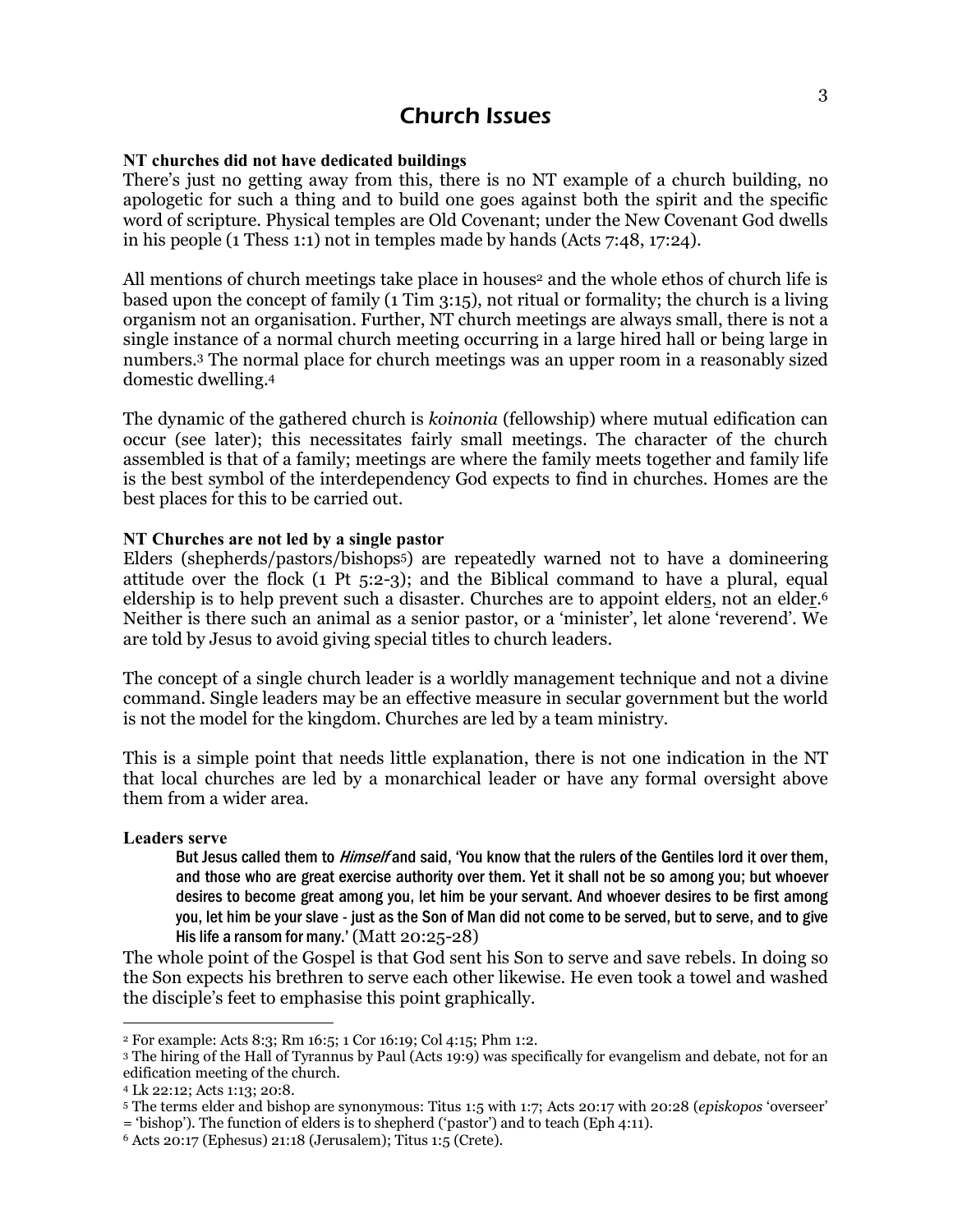The first are last and the first serve. Elders are those who are 'first' in the church,7 so they must serve others too. There is no despotic authority in the church, there is no man above all. Elders serve the body to ensure good order and this sometimes entails rebuke and admonishing. Teaching carries authority and elders who teach carry teaching authority members should listen, learn and obey - but others teach also. The gift carries the weight. When the gift is seen emerging, elders must encourage the man - this is how fresh leadership arises.

#### **The model for leadership is fatherhood not monarchy or management**

We exhorted, and comforted, and charged every one of you, as a father *does* his own children. (1) Thess 2:11)

As my beloved children I warn you.  $(1 \text{ Cor } 4:14)$ 

 $\overline{a}$ 

For though you might have ten thousand instructors in Christ, yet *you do* not *have* many fathers; for in Christ Jesus I have begotten you through the gospel. Therefore I urge you, imitate me. (1 Cor 4:15- 16)

As a son with *his* father he served with me in the gospel. (Phil 2:22) Do not rebuke an older man, but exhort *him* as a father.  $(1 \text{ Tim } 5:1)$ 

The point is that as the church is a family; the model for leadership is that of a father (or sometimes the even gentler 'nursing mother' - 1 Thess 2:7). Leadership is a relationship of gentleness, care and sacrificial concern. The church is not an organisation but God's household (Eph 2:19); consequently the dynamics of discipline and government are nothing like secular, worldly methods.

While leaders do govern, this government is like fatherly direction more than management. Even the Biblical words that suggest submission to elders need careful attention. For instance Heb 13:17, Obey those who rule over you, and be submissive, for they watch out for your souls, as those who must give account. Here the word 'obey' is *peitho* which means 'to persuade', 'to be persuaded', 'to induce by one's words to believe' or 'to win favour'. 'Submit' is not the normal *hupatasso* (organisational submission, e.g. to governments) but *hupeiko* which implies yielding after a battle, such as a discussion. These words suggest leadership is by teaching, discussion, dialogue, convincing and persuasion rather than authoritative commands. Or 1 Timothy 5:17, Let the elders who rule well be counted worthy of double honour, especially those who labour in the word and doctrine; here rule (see note below) means 'to set before' i.e. to superintend as a protector or a guardian, as a father stands first in the house. It means protective leadership that gives care and aid.

Leaders must be approachable, available, amenable, sociable, loving, restrained, and all these qualities require that the numbers leaders care for are small and local.8 For instance, the concept of a pastor living a long distance from his flock is nonsense; Jewish shepherds slept in the sheepfold with the flock making their own bodies the gate.

These scriptures also show the importance of apprenticeship in discipling, the younger worker learns from the experience of the gifted apostle, rather than just gaining headknowledge.

<sup>7</sup> Even the word 'to rule' (*proistemi,* to be first or to stand before thus to lead) in 1 Thess 5:17 can mean: to attend, be concerned about, give aid or care e.g: Rm 12:8; Titus 3:8,14. Phoebe is nominated by this term which is usually translated *'helper'.*

<sup>8</sup> Yes leaders must sometimes rebuke and admonish (but so do other believers), and yes they must enforce discipline when required, (even expelling unrepentant sinners) but these are extreme measures. Under normal circumstances their role is one of gentle nurturing - like a father.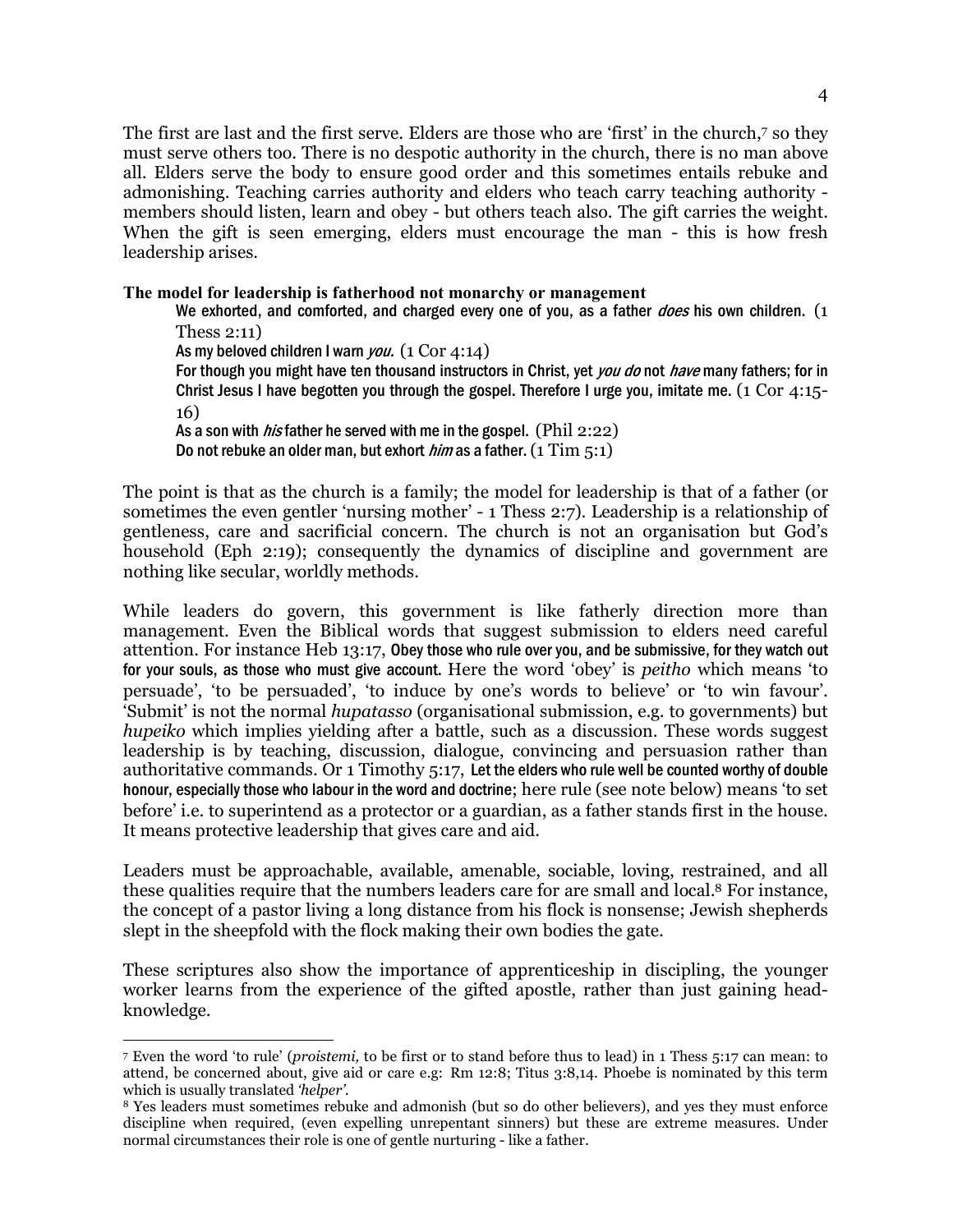[Though other idioms are used for the church (temple, army, people, nation, flock, vine etc.) these are to emphasise certain spiritual facets: where God's worship is focused on earth, who God's people are rather than others, the focus of heavenly warfare etc. Underneath all these symbolic elements the church is actually placed in Christ and Christ is God's Son; to every believer God is a Father and thus the church is actually God's family. Within this framework leaders act as fathers as representatives of our heavenly Father who cares for us as his children. Woe betide any elder that usurps this role with dominating ideas.]

#### **The main function of church leaders is to identify and release fresh ministry**

The prime function of leaders is not to control but to identify, nurture and release the gifts in others: [Leadership is] for the equipping of the saints for the work of ministry, for the edifying of the body of Christ. (Eph 4:12) This is so simple and obvious in the NT that it needs little else to be said.

#### **NT local church leadership is never imported**

All NT churches grew their own leaders who were then formally appointed by an apostle (or his delegate) on a return journey, sometimes only a few months after the Gospel was first announced. This required faith on the part of the apostle and not human logistics. After planting a church, the apostle established a doctrinal foundation and then left, or sometimes he sent a delegate (like Timothy or Titus) to help nurture it further. As certain men began to show an aptitude in understanding the word, they were nurtured and released into formal ministry.

#### **Church ministry was never formally trained**

The apostolic church established no seminaries and no formal leadership qualifications. Jesus chose disciples that were largely unlearned simple folk; some were educated but none were religiously trained. Paul was later chosen as an apostle and was formally trained, but Paul specifically states that he counted this training as rubbish (Phil 3:7-8).

The overwhelming emphasis commanded by Jesus is to trust in the Holy Spirit to guide into all truth (Jn 16:13). Over and over we are exhorted to walk in the Spirit and be filled with the Spirit in order to function as believers. Yet modern churches tend to ignore this urgent qualification and substitute another one - seminary training. One reason for this is to ensure that new leaders toe the party line.

Biblical training is by apprenticeship, where a young disciple works and travels with the experienced, gifted man, as Timothy to Paul. This was the method established by Jesus, where his disciples learned everything from first-hand experience. Thus the gifted man passes on his character as well as his knowledge; his prayer habits and faith, as well as wisdom. Academic training can never match this Biblical method.

#### **NT church leadership is only male**

Apostolic commands on the qualifications of leaders are always applied solely to men.<sup>9</sup> This was familiar to Jewish believers where synagogues only had male leaders, and the synagogue was the early pattern for the home-church. We only need one word of warning that women are not to be trusted with church leadership authority, but we have several.<sup>10</sup>

<sup>-</sup>

<sup>9</sup> Such as 1 Tim 2:12, 3;2.

<sup>10</sup> Gen 3:16; 1 Cor 11:5, 14:34, 35; 1 Tim 2:11, 12; Rev 2:20.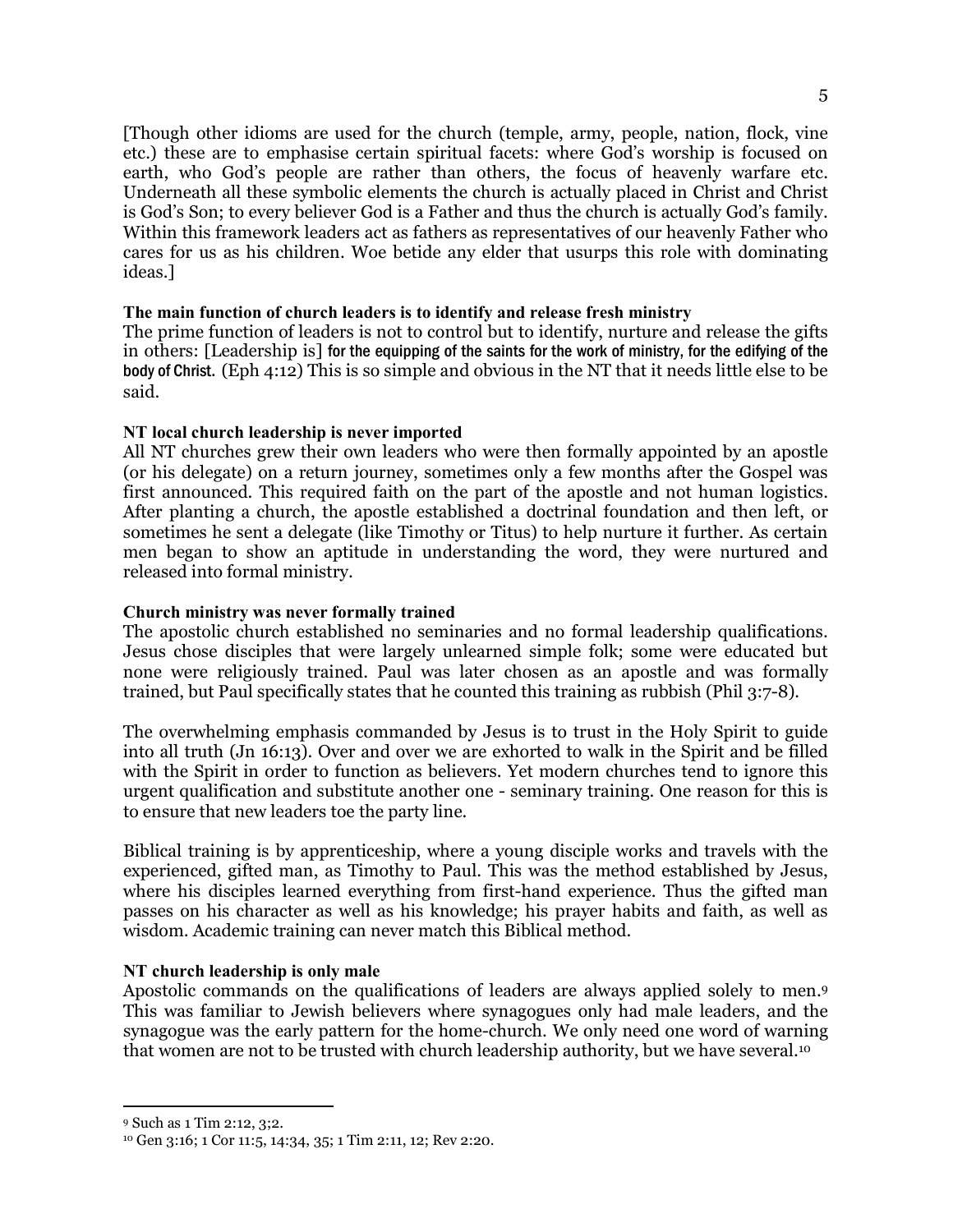## **NT Churches function on the basis of mutual edification**

Surprisingly, the apostles never state that worship is the reason for gathering together, but they do insist that the corporate church is a place of mutual edification. Personal worship is taken as read but the purpose of gathering is to edify one another.

Meetings are to be places where all share so that every gift of Christ is manifest and all benefit. The entire point of gathering is that mutual edification takes place. Meetings that are dominated and controlled by one man are not Biblical church meetings at all.

- Let each of us please his neighbour for his good, leading to edification.  $(Rm 15:2)$
- Let no corrupt word proceed out of your mouth, but what is good for necessary edification, that it may impart grace to the hearers. (Eph 4:29)
- I wish you all spoke with tongues, but even more that you prophesied; for he who prophesies is greater than he who speaks with tongues, unless indeed he interprets that the church may receive edification. (1 Cor 14:5)
- Let it be for the edification of the church that you seek to excel.  $(1 \text{ Cor } 14:12)$
- Love edifies.  $(1 \text{ Cor } 8:1)$
- Therefore let us pursue the things which make for peace and the things by which one may edify another. (Rm 14:19)
- Comfort each other and edify one another.  $(1 \text{ Thess } 5:11)$

Edify means 'to build up', like the building up a house (from which the word derives), and thus involves the concepts of construction, laying a foundation, strengthening, encouragement, promoting growth, development. We teach and encourage one another bit by bit, just as bricks are laid one upon another very slowly until a house is formed.

The reason for the multiple command to edify one another is that God has gifted every member of the body of Christ in a certain way<sup>11</sup> and by sharing these gifts of grace we build each other up. Some may have many gifts, some may have more powerful gifts, but all have something of Christ which only they can express. The body needs to receive and benefit from these gifts in order to grow

Indeed, the only way people (and the church) grow is when all the body works together interdependently: … speaking the truth in love, may grow up in all things into Him who is the head - Christ from whom the whole body, joined and knit together by what every joint supplies, according to the effective working by which every part does its share, causes growth of the body for the edifying of itself in love. (Eph 4:15-16). Without the expression of these gifts, there is no growth.

The clearest picture of a NT meeting is 1 Corinthians 14 and in this chapter alone the word 'edify' (and its cognates) is mentioned 7 times. Here Paul exhorts believers to share their gifts for the good of all, that everyone may be exhorted, encouraged, edified and comforted (1 Cor 14:3). Christian meetings are not about grandstanding performances, showy expressions or fleshly exhibitions of talent; neither are they preaching centres - no matter how good the preacher is. Christian meetings are about ordinary folk sharing what they have of Christ with a mind to do each other good. Edification is *koinonia* in action.

#### **In the NT church spiritual gifts flourished**

 $\overline{a}$ 

It cannot be denied that the NT church used spiritual gifts, but many good folk would deny that any supernatural gifts are available today. This notion is called 'Cessationism', that is the doctrine that the supernatural spiritual gifts of the NT ceased to function when the

<sup>11</sup> Eph 3:7, 4:7; 2 Tim 1:6; 1 Pt 4:10, *As each one has received a gift, minister it to one another, as good stewards of the manifold grace of God.*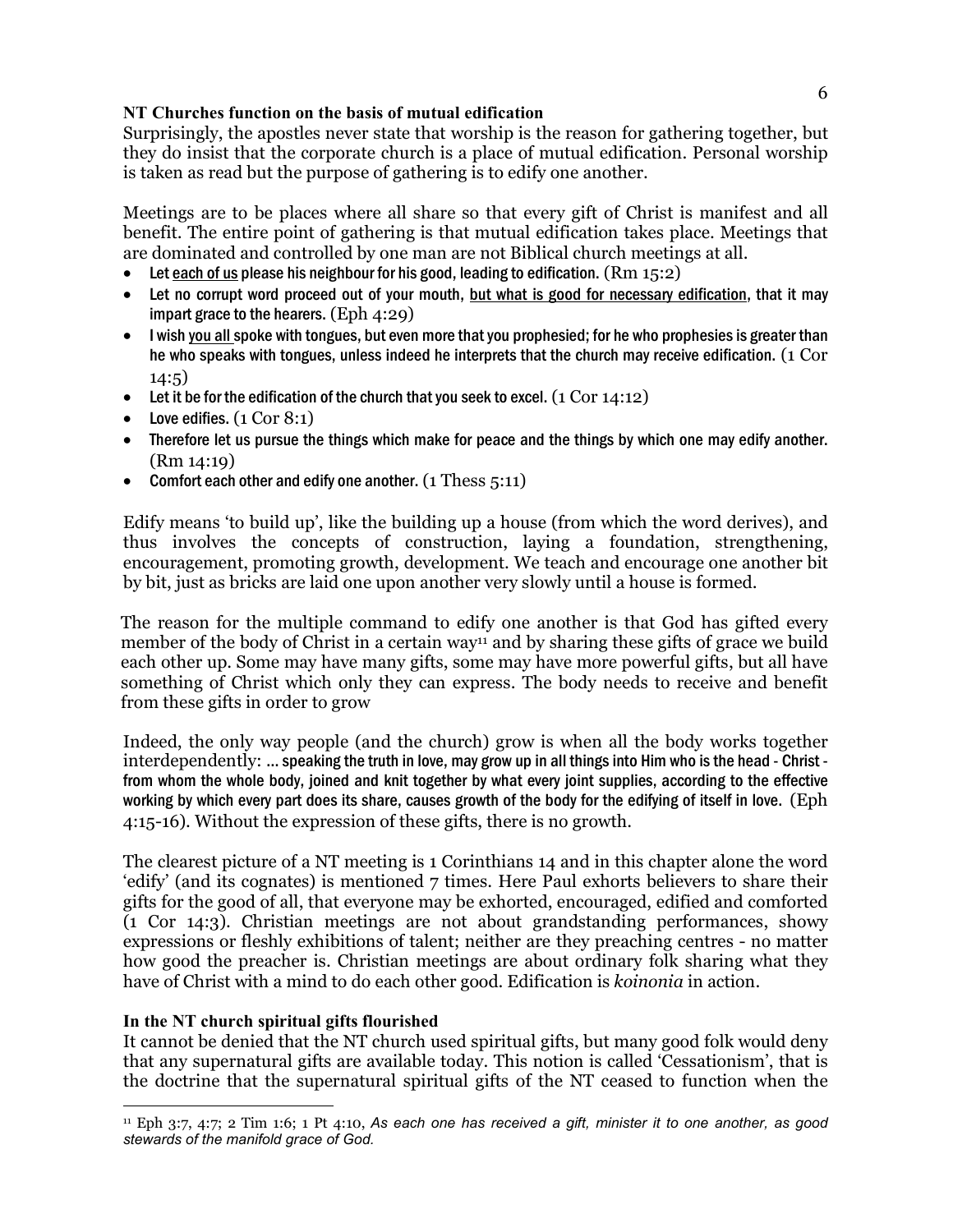Bible was written, say by the end of the first century AD. The reasons given for this are protracted and strained, relying upon a twisting of the sense of 1 Cor 13:10 and a rational analysis of church history. Why good folk believe this is astounding to me for several reasons, but two key ones are:

- 1. The content of the Bible was neither widely available nor even formally agreed for centuries, even though it was written by about 95 AD [or probably earlier]. Churches and individuals probably only owned small portions and copies of apostle's letters. When the content of the Bible was finally agreed in 397 AD, it was centuries before ordinary church members were able to read it in most countries. The first vernacular translations into German appeared with Luther's Bible in 1534 while the first English translations that were widely available did not appear until at least 1535 with the publication of Tyndale's complete Bible (the NT appeared in  $1525$ ).<sup>12</sup> Thus the whole Bible was not available to most English Christians for over 1500 years (even then few poor people could afford one if they could find one). Why would God withdraw gifts that the apostle's felt were essential to edification, only to leave them without access to his word for 1500 years?
- 2. The Bible itself demands that we do not deny spiritual gifts (1 Thess 5:20; 1 Cor 14;39). Indeed, Paul said they were essential and for all (1 Cor 14:1, 5,) and that meetings would include them (1 Cor 14:26, 29). In fact, there is no clear line drawn in the NT between ordinary and supernatural spiritual gifts (1 Cor 12:29-30 contains helps and administration with healing and miracles; Rm 12:6-8 contains encouraging and giving with prophecy, Eph 4:11 contains teachers as well as apostles). If God says, 'do not despise prophecies' (1 Thess 5:20), I need a very good reason to suddenly start ignoring them.

For these and many other reasons we cannot deny the use of genuine spiritual gifts in Biblical churches. However this does not mean that we should endorse the Charismatic Movement which is riddled with error, heresy and malpractice.<sup>13</sup>

#### **The NT emphasis in church life is 'one-anothering' (***koinonia***), not top down authority.**

The phrase 'one another' is used over 60 times by the apostles to emphasise mutual, interdependent ministry. Growth in the Christian life is by God's grace, but God has purposed that this grace is usually mediated through *koinonia,* so that we are dependent upon each other (Eph 4:29). As we encourage one another we all partake more of God's grace. This is why apostolic commands are frequently found in the form of the 'one another' phrase, for example:

- Be kindly affectionate to one another. (Rm 12:10)
- Admonish one another.  $(Rm 15:14)$
- Through love serve one another.  $(Gal 5:13)$
- Bearing with one another, and forgiving one another.  $(Col 3:13)$
- Comfort one another. (1 Thess 4:18)

 $\overline{a}$ 

The modern concept of top-down authority, of pastors being six feet above contradiction is entirely absents from the NT.

#### **Ministering to each other involves mutual admonishment and submission**

At a certain point every believer should be able to teach and admonish others (Heb 5:12); it is not just elders who admonish, all can admonish:

<sup>12</sup> Wycliffe's Bible appeared in 1388 but very few people had access to it and printing had not yet been invented.

<sup>13</sup> There is not space here to defend this view. Please refer to my papers, *The Charismatic Catastrophe, Unholy Alliances,* my booklets *The Origins of Pentecostalism, Deception - The Deadly Virus* and others. The Charismatic Movement has single-handedly introduced occult and pagan doctrines and practices into the church on an unprecedented scale. See notes on the Health & Wealth Gospel that follow.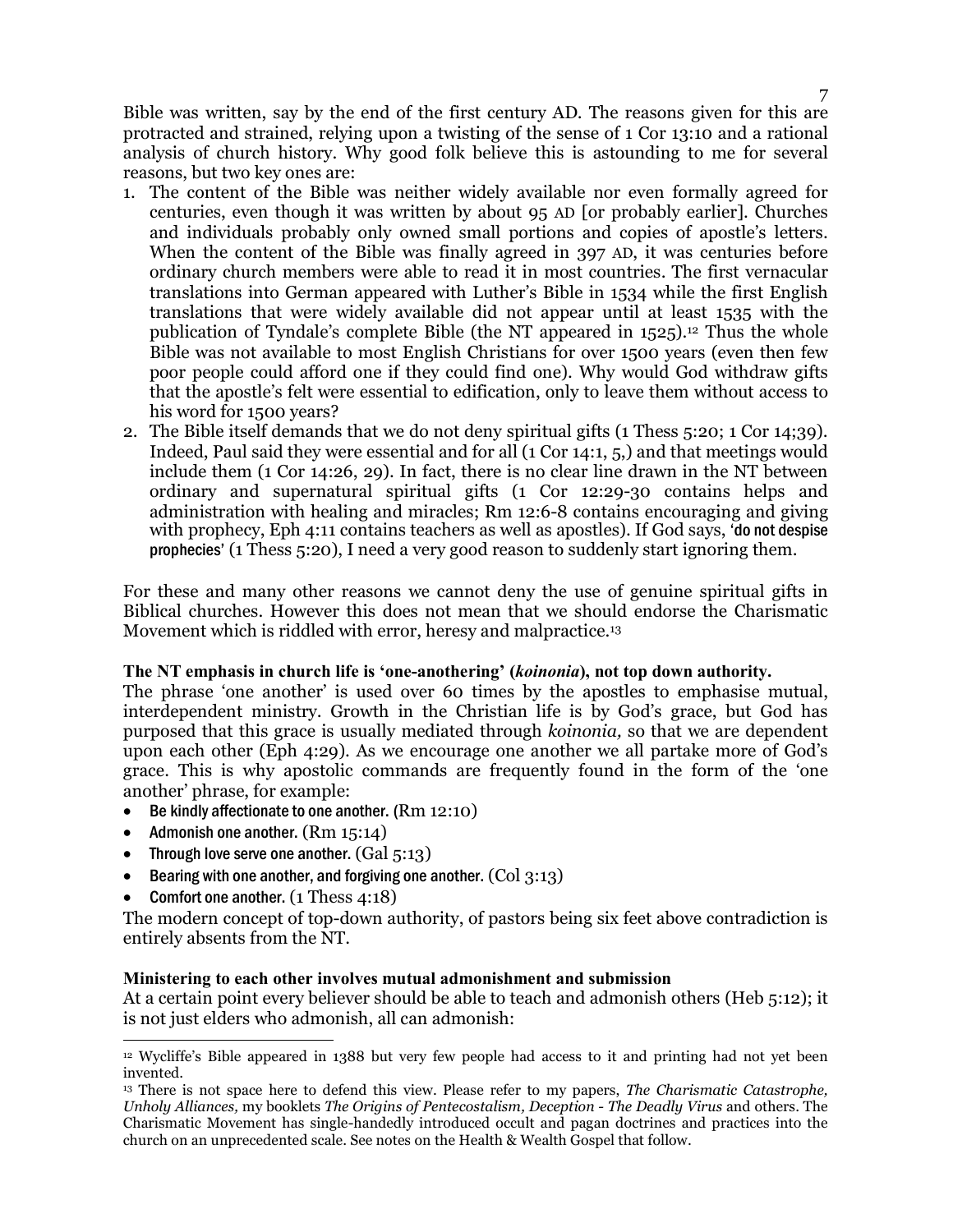- ... submitting to one another in the fear of God. (Eph  $5:21$ ) [The fact that Paul subsequently highlights the family and slaves does not limit the 'one another' to just these groups.]
- I urge you, brethren you know the household of Stephanas, that it is the firstfruits of Achaia, and *that* they have devoted themselves to the ministry of the saints - that you also submit to such, and to everyone who works and labours with us.  $(1 \text{ Cor } 16:15-16)$  [There is no indication that Stephanus was an elder, though he may well have been, but note also that the submission was to his household. As hosts of the church, the members were to submit to his wife and family.]
- Yes, all of *you* be submissive to one another.  $(1 \text{ Pt } 5:5)$
- Now I myself am confident concerning you, my brethren, that you also are full of goodness, filled with all knowledge, able also to admonish one another. (Rm 15:14)
- Let the word of Christ dwell in you richly in all wisdom, teaching and admonishing one another. (Col 3:16)
- Now we exhort you, brethren, warn those who are unruly. (1 Thess 5:14; note; *brethren*, not the elders who are told to do this in v12)
- the older women likewise ... that they admonish the young women (Titus  $2:3-4$ )

Again it is the gift that carries authority. If a brother has wisdom he can apply that in admonishment to another brother without the involvement of the elders. If more godly believers admonished folk, there would be fewer problems in the church. In one sense there was no higher authority in the early church than the apostles, and Peter was the acknowledged early leader (James became a 'chairman' at Jerusalem later). Despite this, the upstart and former persecutor, Paul, admonished Peter publicly - and he was right to do so. (Gal 2:11ff).

We are to act in love towards each other always, but that does not mean that there are actual visible acts of love being manifest. Love may pervade a relationship while there are no visible signs (such as hugs or kisses). Submission must also be a heart attitude we maintain towards each other; but that doesn't necessarily mean there are any obvious visible signs of it - such as obedience to a command. Even a pastor addressing the flock, or admonishing the flock, may still have an attitude of submission in terms of preferring others above himself.

The reason is that we are all members of Christ's body and all equal in status:

- There is neither Jew nor Greek, there is neither slave nor free, there is neither male nor female; for you are all one in Christ Jesus. (Gal 3:28)
- There is neither Greek nor Jew, circumcised nor uncircumcised, barbarian, Scythian, slave nor free, but Christ is all and in all. Therefore, as the elect of God, holy and beloved, put on tender mercies, kindness, humility, meekness, longsuffering; bearing with one another, and forgiving one another.  $(Col 3:11-13)$

Together we stand as one new man. The local church is to represent this one new man; so as such there can be no elevated people; all are loving and submissive to all. There is no seniority above others in the body of Christ, all are one in status. There are different functions in the body and elders stand in front like fathers in order to ensure decency and order; but important decisions are to be arrived at by consensus (see Acts 15:22-23, 25).

## **The practical focus of church life was breaking of bread not the sermon**

Preaching is not the focus of NT church life, breaking of bread is.14 In fact, the NT emphasis regarding preaching is evangelism, preaching the Gospel. Within church life,

8

 $\overline{a}$ 14 1 Cor 11:18, 20; Acts 2:42.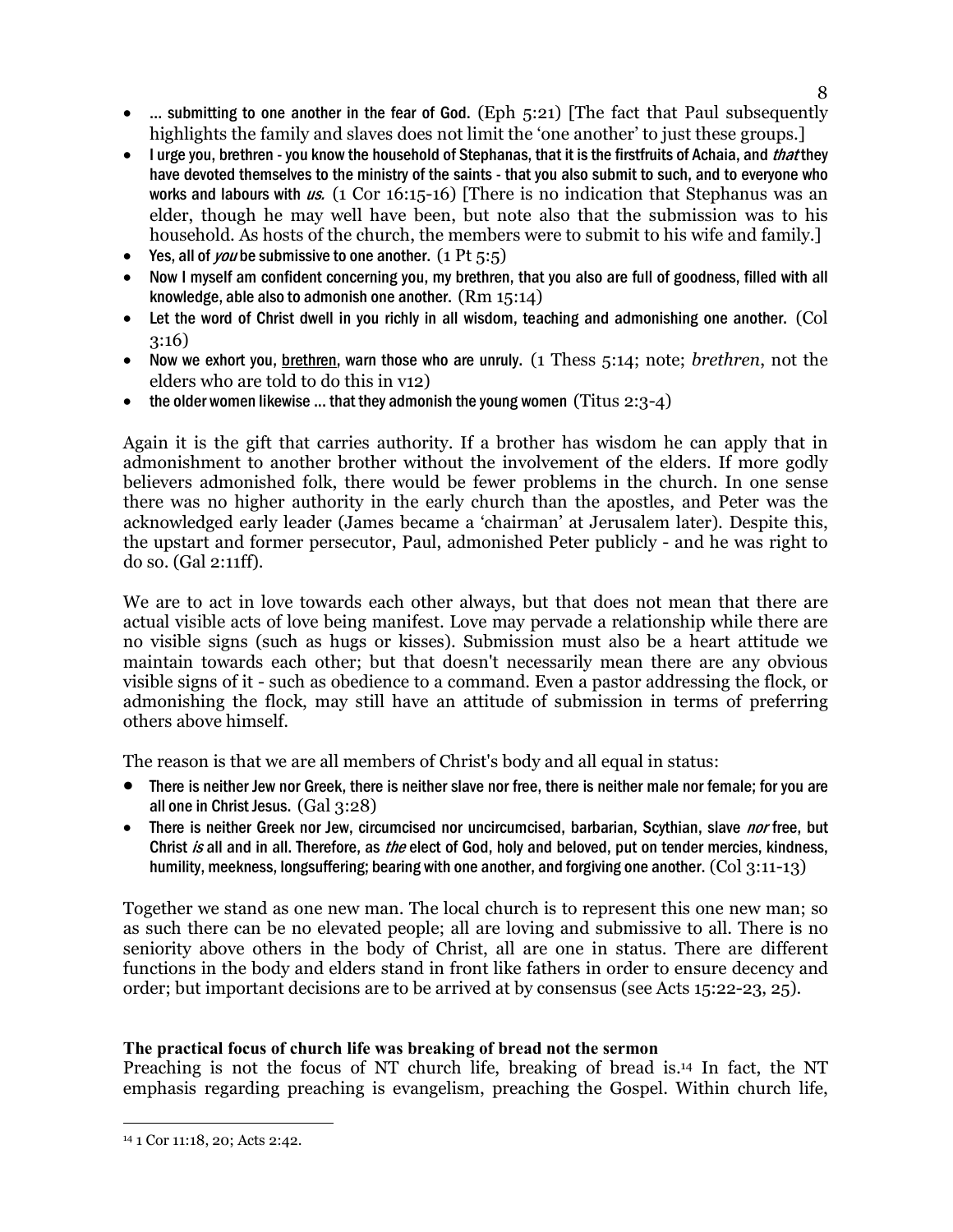words translated *preach* are usually words that imply 'dialogue', not a sermon. The model for discipleship is that of Jesus: teaching by example, conversation and teaching the word in a question and answer forum.

### **NT Church worship did not use musical instruments**

Search as long as you like, you will find no reference to musical instruments in connection with the church in the New Testament, and precious little mention of any kind.<sup>15</sup> Again the church followed the synagogue in this - there was no instrumental music in the synagogue. Historically, instruments only began to be used in church services after about 200 years<sup>16</sup> when other pagan influences began to be absorbed. As they appeared they were condemned by leaders such as Chrysostom as a fleshly development. Instrumental music was formally introduced into Roman church services by Pope Vitelian in 671 AD.

Scripture emphasises the importance of vocal contributions in worship. The church is called together to offer up spiritual sacrifices (1 Pt 2:5) and these are specifically stated to be the fruit of the lips giving thanks (Heb 13:15). Worship is something done in and by saints as a result of a consecrated life yielded in service to God as a sacrifice (Rm 12:1). Praise is the outward testimony of our lives to demonstrate the goodness of God (Eph 1:6,12; Phil 1:11). Both can include sung, vocal contributions.

The new nature of believers, the expression of a new heart, is manifested in a new song unto God. This is acceptable worship since it is inspired by the Spirit and returns to God. The expression of the flesh (clever human ideas, will-worship, uncontrolled emotionalism) are not acceptable to God. The cleverness of musical skill, the emotional intensity of certain types of music, and the sheer force of loud noise works against Christian worship, as does anything which excites the soul. The flesh is not to be brought into the service of the church.

## Doctrinal Issues - The Doctrine of God

#### **God's sovereignty**

 $\overline{a}$ 

Let's spell this out - God is king and in control of absolutely everything, **everything**! This emphasis should not be necessary when addressing believers, but sadly these days it is. If God is controlling the hairs on our head and the death of sparrows (Matt 10:29-30), how much more is he controlling everything else. This scripture should settle the matter on its own, but here are a few more:

- Yours, O LORD, is the greatness, the power and the glory, the victory and the majesty; for all that is in heaven and in earth is yours; yours is the kingdom, O LORD, and you are exalted as head over all. (1 Chron 29:11)
- All the inhabitants of the earth *are* reputed as nothing; he does according to his will in the army of heaven and *among* the inhabitants of the earth. No one can restrain his hand or say to him, 'What have you done?' (Dan 4:35)
- He who is the blessed and only Potentate, the King of kings and Lord of lords.  $(1 \text{ Tm } 6:15)$
- You are worthy, O Lord, to receive glory and honour and power; for you created all things, and by your will they exist and were created. (Rev 4:11)

<sup>15</sup> The mention of harps in heaven (Rev 14:2, 15:2) is symbolic of harmonious Christian worship.

<sup>16</sup> Many have cogently argued that musical instruments were not in widespread use in the church at large for 1200 years.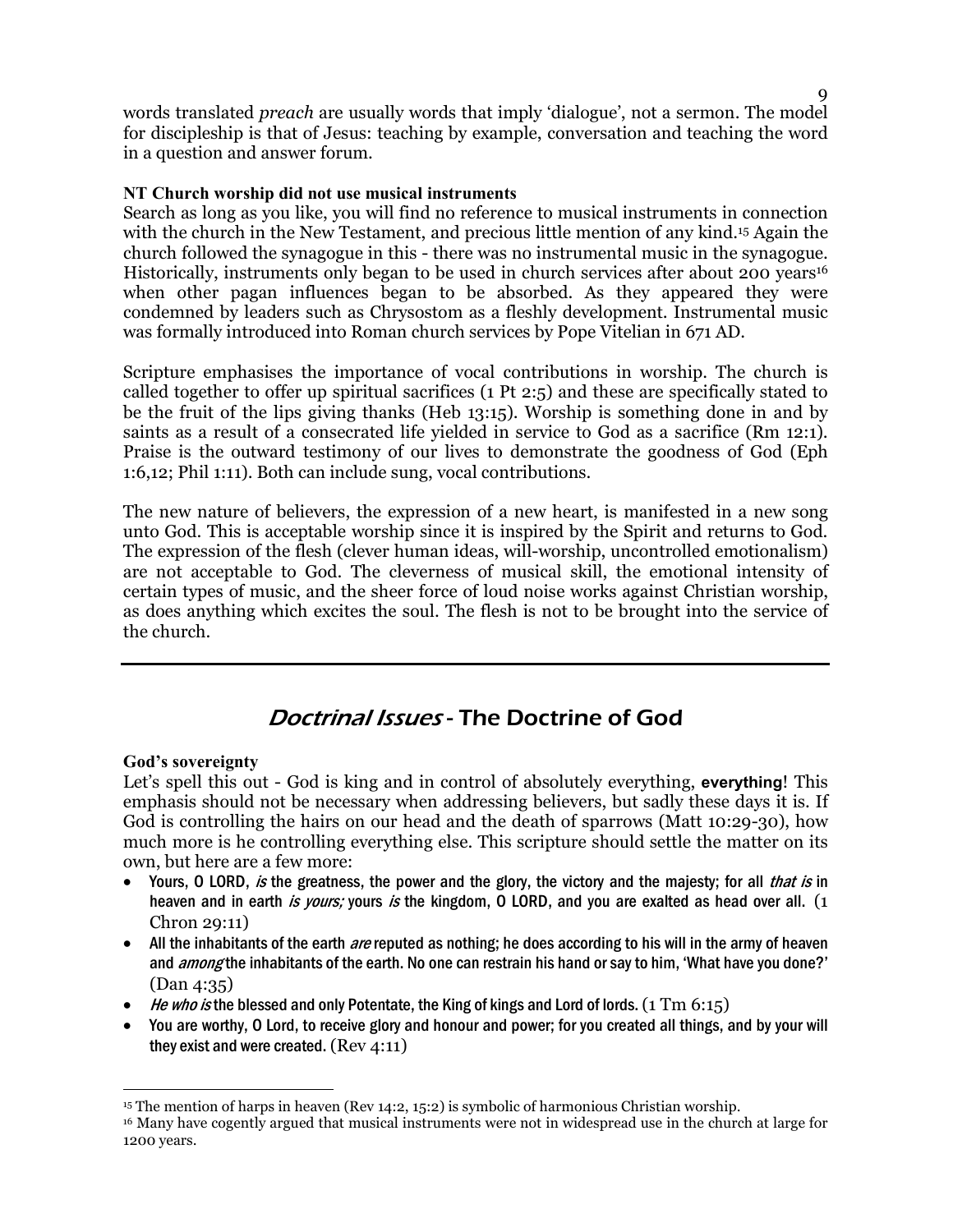$\bullet$  ... according to the purpose of Him who works all things according to the counsel of His will. (Eph 1:11)

If God is all-powerful, he is totally sovereign over everything, QED. Some implications of this include:

- GOD DETERMINES THE COURSE OF NATIONS The Most High rules in the kingdom of men, and gives it to whomever He chooses. (Dan 4:25) Thus revolution can never be excused.
- GOD DETERMINES WHO WILL AND WHO WILL NOT BE SAVED For he says to Moses, 'I will have mercy on whomever I will have mercy, and I will have compassion on whomever I will have compassion.' (Rm 9:15) Thus conversion does not rest in man's choice, but God's gift of faith.
- GOD DETERMINES EVERYTHING THAT HAPPENS IN OUR LIVES In everything give thanks; for this is the will of God in Christ Jesus for you. (1 Thess 5:18) Thus we must have faith and patience.
- GOD DETERMINES THE END FROM THE BEGINNING Remember the former things of old, for I am God, and *there is* no other; *I am* God, and *there is* none like me, declaring the end from the beginning. (Isa 46:9-10) Thus we can have hope.
- GOD CONTROLS WHAT MEN SAY, THINK AND DO Who is he who speaks and it comes to pass, when the Lord has not commanded it? (Lam  $3:37$ ). The LORD knows the thoughts of man (Ps 94:11). You understand my thought afar off ... For *there is* not a word on my tongue, *but* behold, O LORD, you know it altogether ... In your book they all were written, the days fashioned for me, when as yet there were none of them (Ps 139:2, 4, 16). Who says of Cyrus [the Emperor], 'He is my shepherd, and he shall perform all my pleasure, saying to Jerusalem, "You shall be built," and to the temple, "Your foundation shall be laid."' (Isa 44:8). Thus we can be confident in God's plan.
- GOD CONTROLS THE FORCES OF NATURE The LORD has His way in the whirlwind and in the storm, and the clouds are the dust of His feet. He rebukes the sea and makes it dry, and dries up all the rivers. (Nah 1:3-4). He who forms mountains, and creates the wind. (Amos  $4:13$ ). He causes the vapours to ascend from the ends of the earth; He makes lightning for the rain; He brings the wind out of His treasuries. (Ps 135:7). Fire and hail, snow and clouds; stormy wind, fulfilling His word. (Ps 148:8). He gives rain on the earth, and sends waters on the fields.  $(Job 5:10)$ . For He commands and raises the stormy wind, which lifts up the waves of the sea ... He calms the storm, so that its waves are still.  $(Ps 107:25, 29)$ . The LORD sent out a great wind on the sea, and there was a mighty tempest on the sea.  $($  Jon 1:4)  $)$  [Note that nature is not under the direct control of Satan.] Thus we can trust in times of calamity and give thanks in times of prosperity.
- $\bullet$  THIS INCLUDES GOOD AND EVIL THINGS Is it not from the mouth of the Most High that woe [Hebrew: 'evill and well-being proceed?  $(Lam 3:38)$  Shall there be evil in a city, and the LORD hath not done it? (Amos 3:6). I form the light and create darkness, I make peace and create calamity [Hebrew: 'evil']; I, the LORD, do all these *things.'* (Isa 45:7). Thus we can be wise, discerning and understand the times.

All of this means that we must never minimise God's sovereignty by what we do or say. This truth must dominate the way we think and the way we conduct our lives. We are far too careless in the way we speak, even about the weather or the difficulties of the day. A worshipper will trust God's sovereignty in life's circumstances and timing, honouring the Lord even during difficult times.

Thus we must be careful how we present the Gospel for instance. If God is sovereign, draws men to Christ and predestines those who will be saved, we cannot say that God loves everyone or that Jesus died for everyone. The proclamation of the Gospel is not an open offer to all, but the means of grace for those called by the Spirit.

If God is sovereign then he is certainly ruling his church, so men should take their hands off this work as if it all depended upon them. The clever worldly ideas to pull in outsiders should all stop. The church is for believers to do each other good and to give thanks to God.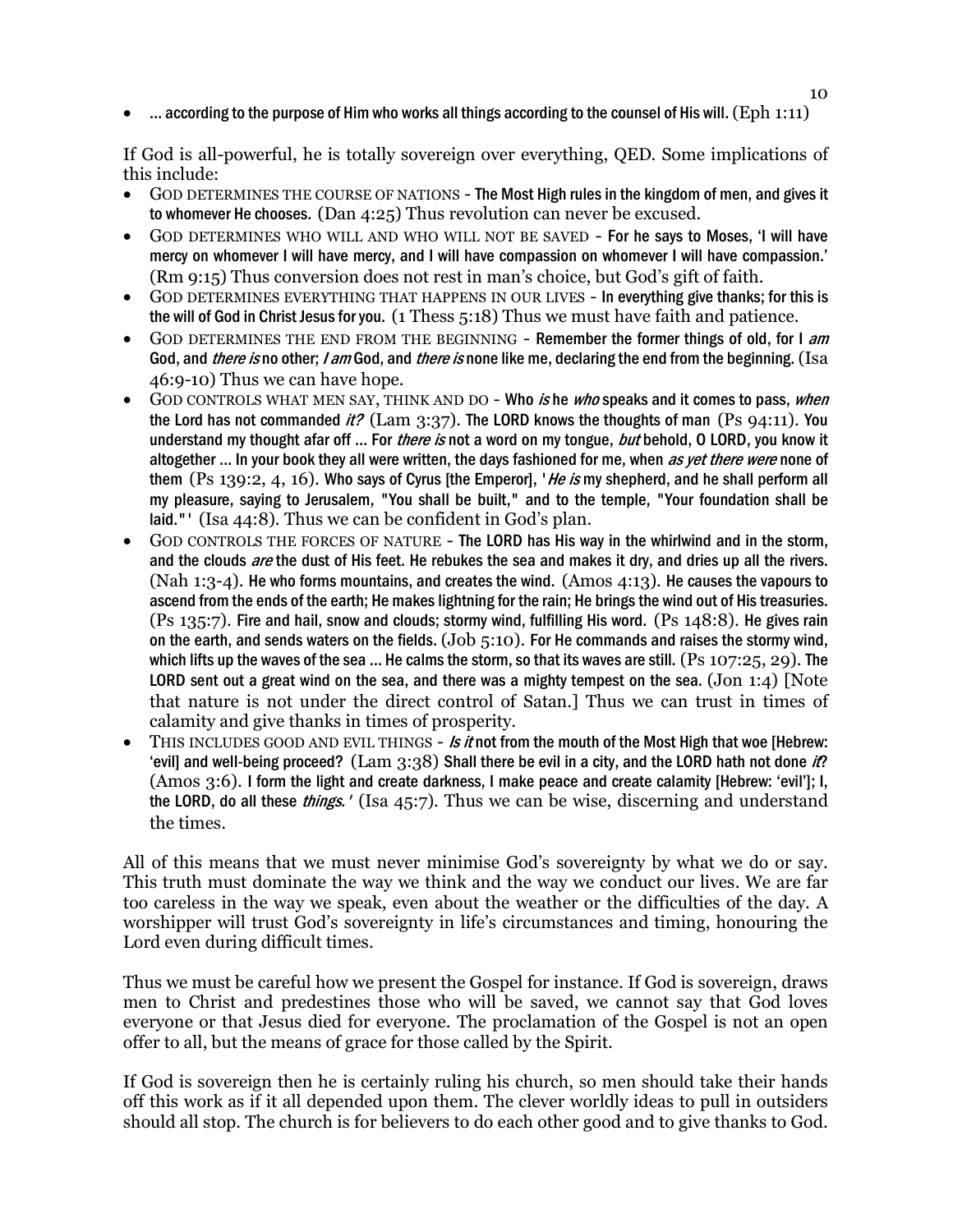Evangelism is not based upon making the church entertaining and welcoming, but on believers going out to where unbelievers are (work-mates, neighbours, friends, and relatives) and sharing the Good News. We don't need lots of unbiblical new church programmes, methods, and fun ideas.

Finally, we must give God his due place in our lives and be a worshipping people. Worship is something that must set the course of our lives (Rm 12:1-2), it is not something relegated to an emotional musical interlude for a few minutes on Sunday. Believers must live by faith, faith that God is in complete control and will do all his will. Active belief in God's complete sovereignty will radically change the character of Christians and maximise the testimony of their walk.

#### **God's love - is tied to election**

 $\overline{a}$ 

God does not love everyone! Just a second's clear thought shows this to be true if one has a proper understanding of God's perfections. God only does things fully and perfectly, and what he does is from eternity to eternity. God never decrees anything imperfectly or temporarily. What is decreed is eternal, full and perfect: Whatever God does, it shall be forever. Nothing can be added to it, and nothing taken from it, (Eccles 3:14).

If God declares that someone is loved they were loved from eternity and they are loved fully into eternity future for evermore. Further God only loves anything in this creation on the basis of his Son. The Father loves the Son, all else in this world is consigned to destruction. Those who are loved by God are loved because they are found in Christ. The essence of salvation, actually, is being found in Christ - just as Noah's family was saved inside the ark from a world that was judged. [This is why there is a linguistic connection between the pitch that covered the ark and the propitiation of Christ's atonement.]

Those that are sentenced to hell were never loved by God; how could they be? If God loved them on earth, then his love was taken away from them in hell, or God loves people in hell. The latter thought is preposterous as hell is the place of God's judgment and wrath. Therefore, God either never loved these or he stopped loving them. But God cannot cease loving someone he has set his love upon, or his love would be imperfect and fallible; his decree would be faulty.

Perhaps God loves wicked people with a lesser sort of love? Well this is never even hinted at in the Bible, in any way. God either loves or he doesn't. How can God display a strong love to some and a weaker love to others? God only does things fully and perfectly, or he isn't God.

Thankfully, we do not need metaphysical arguments since the matter is settled plainly. God hates certain people and this is mentioned very many times indeed in the Bible. No one can say God loves everyone since the Bible shows that he hates some.17 Neither can we use sophistry to make the word 'hate' mean 'to love less'; this is just a falsity. The word means what it says and some of the original words are the same word as the hate that leads to murder.

Neither is there any place at all where scripture states that God loves everyone; not one. The NIV uses 'love' in Ps 145:13, but the word does not appear in the majority of Masoretic texts. It is a mistranslation. The word 'compassion' is used for all in Ps 145:9, but this is not love, it is a reference to God's providence which provides good (rain, sun, seasons) to

<sup>17</sup> For instance: Lev 20:23, 26:30; Ps 5:5, 11:5, 53:5; Prov 16:16-19; Zech 11:8; Mal 1:3; Rm 9:13.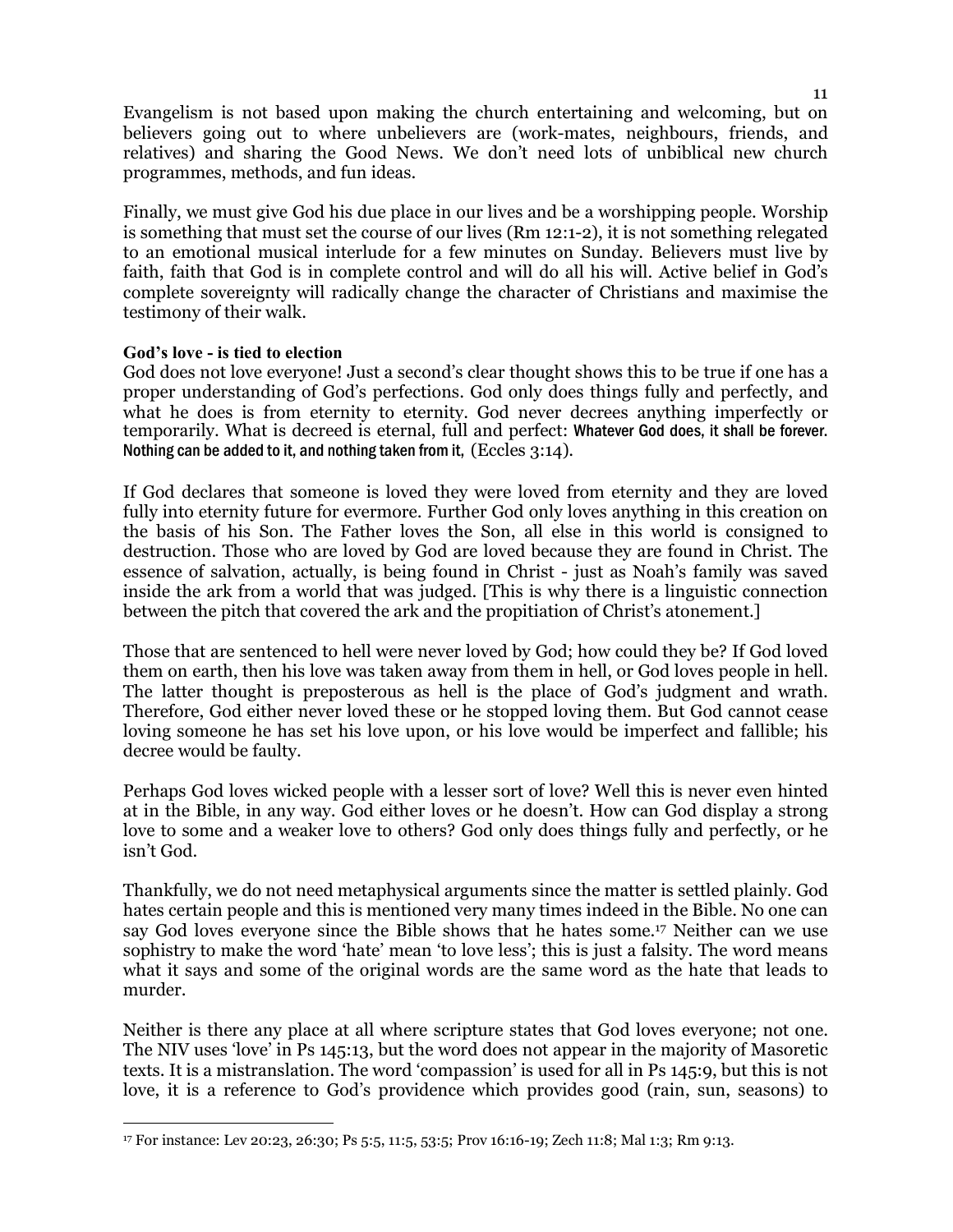everyone. Even this Psalm reveals a distinction between the elect and the reprobate18 (see v18-20). Jn 3:16 teaches that God so loved the world that he sent his Son to save the elect. If 'world' here meant everyone, then it means the same in v17 and this would then teach universalism - everyone saved and no hell. 'World' here cannot mean everyone or there is no Gospel. The word 'world' is also often used in a limited sense, such as in Jn 12:19. Neither do the texts using the word 'all' mean everyone, such as 1 Tim 2:4. 'All' is frequently limited in scope throughout scripture (like 'world') and often only means a relatively small number (such as Jn 3:26, 8:2). Again, if 'all' means everyone here then we have universalism again.

The simple truth is that of election, often itself unpalatable. After man's fall he forfeited all hope and was judicially worthy of nothing but wrath. Knowing the inevitability of the fall, and using it for his own purposes, God chose a portion of mankind to be saved to demonstrate his grace and mercy. Upon these he set his love from eternity and placed them in Christ<sup>19</sup>. Those who were not chosen can only receive God's hate, even though God is patient with their sins and providentially provides for their good day by day.

Throughout scripture one sees a distinction between the wicked and the good, the kingdom of darkness and the kingdom of light; the book of Psalms reveals this very clearly. This is the dichotomy between the elect and the reprobate - those whose sins destine them to condemnation. For this reason wrath hangs over most men (Jn 3:36). Those who have God's wrath on them are the ones that God hates. Only the elect in Christ are loved.

#### **God's holiness**

It is a popular modern fallacy that God's attributes are dominated by love, since John says, 'God is love' (1 Jn 4:8, 16); but this was never held by historic theologians and it ignores the weight of Biblical teaching. By holiness we mean that, God is infinitely righteous, utterly perfect and separate from all evil.20 He is unique and above creation, being absolutely pure and incorruptible. He cannot sin or tolerate sin.<sup>21</sup>

The simplest definition of God's character is probably 'holy love' but the 'controlling' element is holiness; God hates evil.22 God's love is constrained by his holiness, not the other way around. In the same way God's omnipotence is 'limited' by his holiness; although God is all-powerful, he cannot lie; God's power is circumscribed by holiness. God's holiness is the essential attribute that colours all God's other characteristics.

The critical feature about God is his glorious holiness. Only holiness features as a thricenamed characteristic,

Holy, holy, holy *is* the LORD of hosts; the whole earth *is* full of His glory! (Isa  $6:3$ )

Holy, holy, holy, Lord God Almighty, who was and is and is to come! (Rev 4:8)

More than forty times God is called, 'The Holy One' of Israel or Jacob, and everything related to God is called 'holy', such as his name (Ps 111:9) or where he dwells (Ps 20:6). God is never called, 'The Loving One'. God's purpose in redemption is to create a family of

 $\overline{a}$ 

<sup>18</sup> 'Reprobate' is a Biblical term meaning 'rejected' that is used theologically to identify the non-elect. It is translated as 'reprobate' by the KJV but as 'rejected', 'disqualified' or 'disapproved' by other versions. See 2 Tim 3:8; Titus 1:16.

 $19$  Eph 1:4-5: He chose us in Him before the foundation of the world, that we should be holy and without blame before Him in love. having predestined us to adoption as sons by Jesus Christ to Himself, according to the good pleasure of His will.

<sup>20</sup> 1 Pt 1:16; Lev 11:44.

<sup>21</sup> Ex 15:11; Lev 11:44; Habb 1:13; Jm 1:13.

<sup>22</sup> Zech 8:17; Ps 5:5; Prov 6:6-19, 8:13.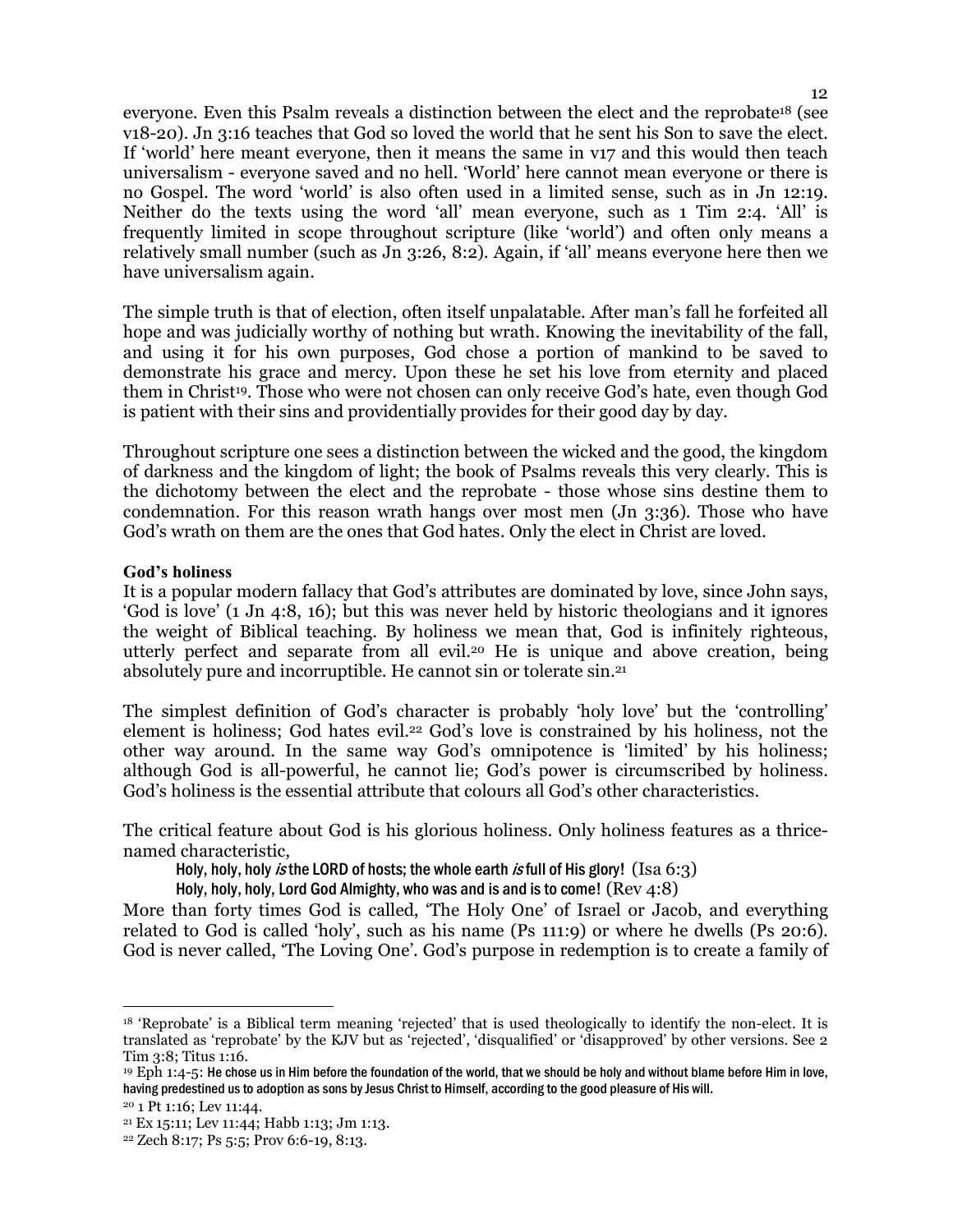saints - holy ones (1 Thess 4:3). Holiness is the very heart of God's personality, he is 'glorious in holiness' (Ex 15:11).

Puritan Stephen Charnock said*, 'Power is God's hand or arm, omniscience His eye, mercy His bowels, eternity His duration, but holiness is His beauty... A chief emphasis is placed upon this perfection of God: God is oftener styled Holy than almighty, and set forth by this*  part of His dignity more than by any other... [Holiness] is the glory of all the rest; as it is the *glory of the Godhead, so it is the glory of every perfection in the Godhead.'* Another Puritan, John Howe, said, *'This may be said to be a transcendental attribute, that, as it were, runs through the rest, and casts lustre upon them. It is an attribute of attributes.'*

When God swears an oath, it is by his holiness (Ps 89:35). Anything God does is holy (Ps 145:17 KJV). Because of his holiness, God hates sin and will bring wrath on sinners (Nahum 1:2); yet because of his mercy God decrees an atonement to make his elect people holy and loved from eternity (Eph 1:4-5). His holiness thus results in hatred and wrath to the wicked (Ps 5:5), but love and grace to the elect who are accepted in Christ (Eph 1:6).

## Doctrinal Issues - The Doctrine of Salvation

## **Christ did not die for everyone**

We need to think about this logically as revealed in scripture; salvation has always been restricted to those chosen by God, not everyone.

SALVATION IS RESTRICTED IN THE OT

- 1. Salvation only comes by knowing God (Matt 11:27; 2 Thess 1:8).
- 2. In ancient times God only chose to save eight people from the flood, one family that he knew (1 Pt 3:20, 2 Pt 2:5). The vast majority of the human race perished - men, women, children and animals.
- 3. In the OT God only knew (loved) the people of Israel, some of their ancestors and those foreign proselytes who joined with Israel.<sup>23</sup>
	- For you are a holy people to the LORD your God; the LORD your God has chosen you to be a people for Himself, a special treasure above all the peoples on the face of the earth. (Deut 7:6)
	- The LORD delighted only in your fathers, to love them; and he chose their descendants after them, you above all peoples. (Deut 10:15)
	- Salvation is of the Jews.  $(Jn 4:22)$
- 4. God did not know other nations, thus there was no salvation for them.
	- You only have I known of all the families of the earth.  $(Amos 3:2)$

THE GOSPEL OF THE KINGDOM PREACHED BY JESUS WAS RESTRICTED

In the NT Jesus only ever ministered to Israel (Matt 10:5-7, 15:26). When Greeks sought him, he saw this as a sign of his impending death when the Gospel would be universalised  $(Jn 12:20-23)$ .

UNDER THE NEW COVENANT THE GOSPEL IS UNIVERSALISED BEYOND ISRAEL, BUT IT IS STILL RESTRICTED.

- 1. It is restricted to those whom God draws (Jn 6:44,65).
- 2. It is restricted to Jesus' sheep (Jn 10:4, 11, 15).

 $\overline{a}$ 23 Such as Ruth, Rahab, Aruanah the Jebusite, Uriah the Hittite.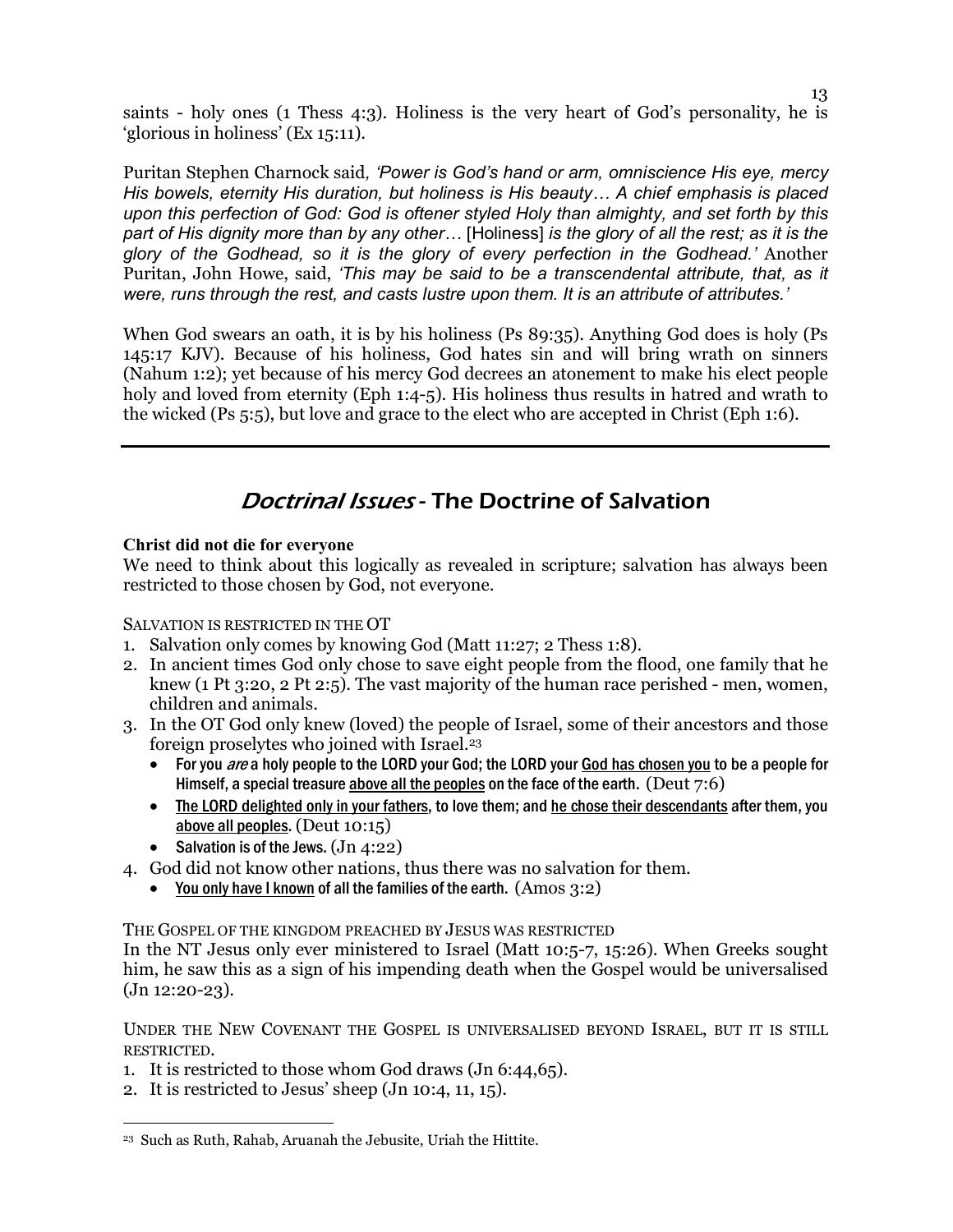- 3. It is restricted to those whom the Spirit calls (Jn 3:5-8; 2 Tim 1:9; Heb 3:1).
- 4. It is restricted to the elect loved by God in eternity (Eph 1:4-5, 2:4; Rev 1:5).
- 5. It is restricted to those for whom Christ's blood was shed (Matt 20:28; Heb 9:28).
- 6. It is restricted to God's special people (Titus 2:14).
- 7. It is restricted to those given grace (Rm 5:15; Eph 2:7).
- 8. It is restricted to those who eyes are opened by God (Matt 16:17).
- 9. It is restricted to those whom God gives faith (Eph 2:8).

These scriptures make it abundantly clear that God's redemption is as wide as his choosing; salvation is for the elect and not for all. When man fell God was under no obligation to save anyone at all; justice would have been served by the extinction of mankind. In the mercy of God he chose to elect a portion of mankind to salvation, for these he granted grace and faith, these who would be called by the Spirit and drawn in due time. God's electing was necessary since man cannot be saved without God's intervention, his depravity has ruined any spiritual aptitude for good. Those elected to salvation continue in grace (Jn 10:28-29) since they are prayed for by Jesus (Jn 17:20); he does not pray for all only for the elect (Jn 17:9).

A consequence of this is that the Gospel cannot be presented as automatically available to all, but only to those who have faith, who seek God, who cry for mercy. All should be urged to repent and be saved and whoever will come will be saved, but not all will come.

#### **The Gospel is not a free offer guaranteed to everyone, depending upon their will**

In the light of the above, we can never present the Gospel in universalistic terms. We can never say to an individual or an audience: 'God loves you and has a wonderful plan for your life'; 'Jesus died for you personally'; 'God provided a salvation for you at the cross and it's up to you to accept or reject it'; 'Invite Christ into your life and you will be saved' or 'Open your heart and receive Christ'.

If Jesus did not die for everyone, then we cannot state that everyone in a room is guaranteed salvation if they only accept Christ and open their heart. Esau was hated by God before he was even born (Rm 9:11, 13), he was not elect. Both Esau and Jacob were sinful men but only Jacob met with God and was changed. Later Esau regretted his actions and sought God's blessing with tears - but failed to find repentance because God did not give it to him; he was rejected (Heb 12:17). He had sorrow but no spiritual change of heart.

Conversion is not an act of man's will (Rm 9:16) so a man cannot choose to be saved. He can cry to God for mercy, he can seek salvation but he cannot come to Christ unless he is drawn by God (Jn 6:44, 65). The beginning of conversion is a work of God in the heart prior to any act of man (Jn 3:3-8; Eph 2:1-10), therefore, man cannot change his own heart as a leopard cannot change his spots. Consequently, man is unable to do anything to initiate salvation by his efforts, whether good works, praying, repenting or believing. Only when God gives faith can a man believe;<sup>24</sup> only when God grants repentance can a man turn and be converted;25 only when God draws a man by sending the Holy Spirit to work in the heart can a man even see the truth.26 If this is true, we cannot lead a person to Christ unless these works have already transpired in their heart. To get people to recite a prayer

 $\overline{a}$ 

<sup>24</sup> Acts 14:27, 18:27; Jn 6:29; Phil 1:29; Eph 2:8-9.

<sup>25</sup> Acts 5:31, 11:18; 2 Tim 2:25-26; Heb 12:17.

<sup>26</sup> Jn 3:3-8, 6:44, 65; Matt 13:14-16; Mk 8:17-18; Rm 11:8.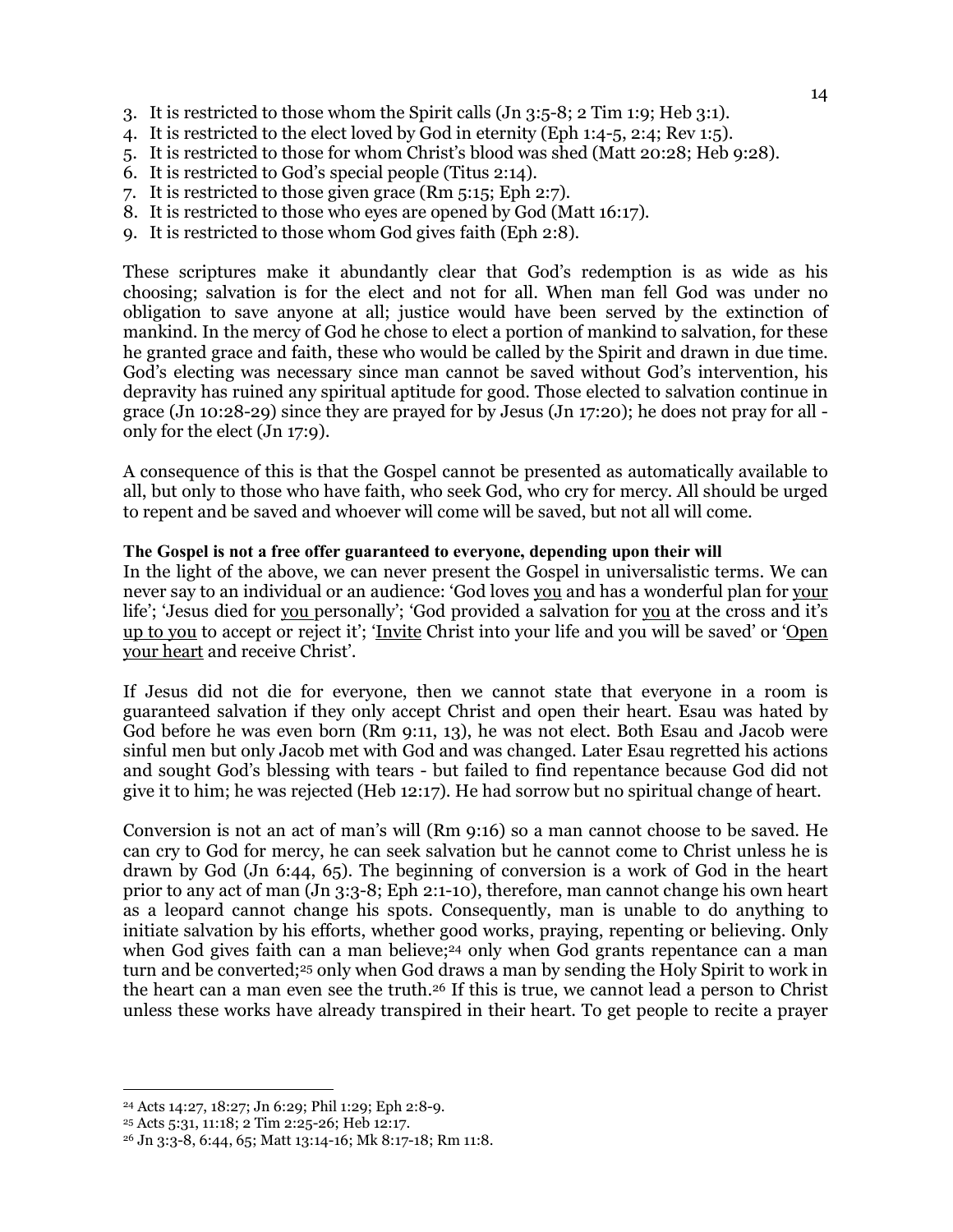or raise their hand in response to a message, and then tell them they are saved is sheer folly; especially if we know nothing about these people.<sup>27</sup>

The Gospel is a message of hope and a command to repent (Acts 17:30). We urge everyone to repent and declare that there is only one hope - Jesus Christ. We preach that everyone who comes to him will find everlasting life; but behind that is the knowledge that only those drawn by God will come to Christ (Jn 6:44); only those given faith by God will believe (Eph 2:8). It is one thing to say that all who come will find mercy, but quite another to insist that God loves *you*, or that Christ died for *you*. How many people have been told that only for them to die in their sins. Where is that love now?

We must persuade people of the truths of the Gospel, arguing and debating what the Gospel is and explaining what God says in his word. We should always direct people to Christ, not themselves, telling them to flee to him, seek his mercy, call upon his name. We must also pray for those we talk to and set a good example in the way we live. In this we cannot offer guarantees; we can sow the seed and water it but only God can give growth. One person can respond to the Gospel call, but another can seem to embrace it but fall away completely. The same message can open one man's heart (as the Spirit applies it to the conscience) while another man is hardened in rebellion.

It is the truth that sets people free (Jn 8:32), we do no one any favours by preaching something that is not true. Further we risk misrepresenting God by telling someone he loves them and will save them if he has no intention of doing that at all.

#### **Common grace**

 $\overline{a}$ 

The idea of grace is one of the sweetest doctrines in the Bible, we should celebrate the glory of God's free, unmerited grace which saves the elect despite their lack of any worth. This grace is so expensive that it cost the Father the humiliation and death of his own Son. So, to suggest that grace is 'common' is an insult to God. Grace can never be common, it is costly and particular - grace is only given to those God has chosen. There is no universal grace to all as there is no love of God to all. God's grace is as broad as his love; it arises from the cross and sustains those whom God has chosen to be his heirs.

Since grace arises only from the cross, how can grace ever be ministered in any form to the reprobate? If grace is earmarked for the elect how can the wicked benefit from it? God's stance towards this world of sin is one of wrath and judgment; only the cross alters this so that by the substitutionary death of God's Son, God can administer grace to those he has predestined to receive it, those for whom Christ died. The idea of common grace turns this upside down.

The doctrine of common grace was invented fairly recently in order to support the false idea that God loves everyone and to provide a foundation for the idea of good in society. Looked at from a human standpoint, some people appear to do good, how can they if they are sinners?

John Calvin explained that these 'good' acts are but 'glorious sins'. The notion of righteous sinners misunderstands two cardinal doctrines - the total depravity of man / the heinousness of sin, and the glorious quality of God's true righteousness. If man is dead in

<sup>27</sup> This is why so many fall away from evangelistic crusades; the many that respond by standing, raising a hand or reciting someone else's prayer were never converted in the first place. Even the Billy Graham Organisation has admitted that up to 95% of 'converts' fall away in time.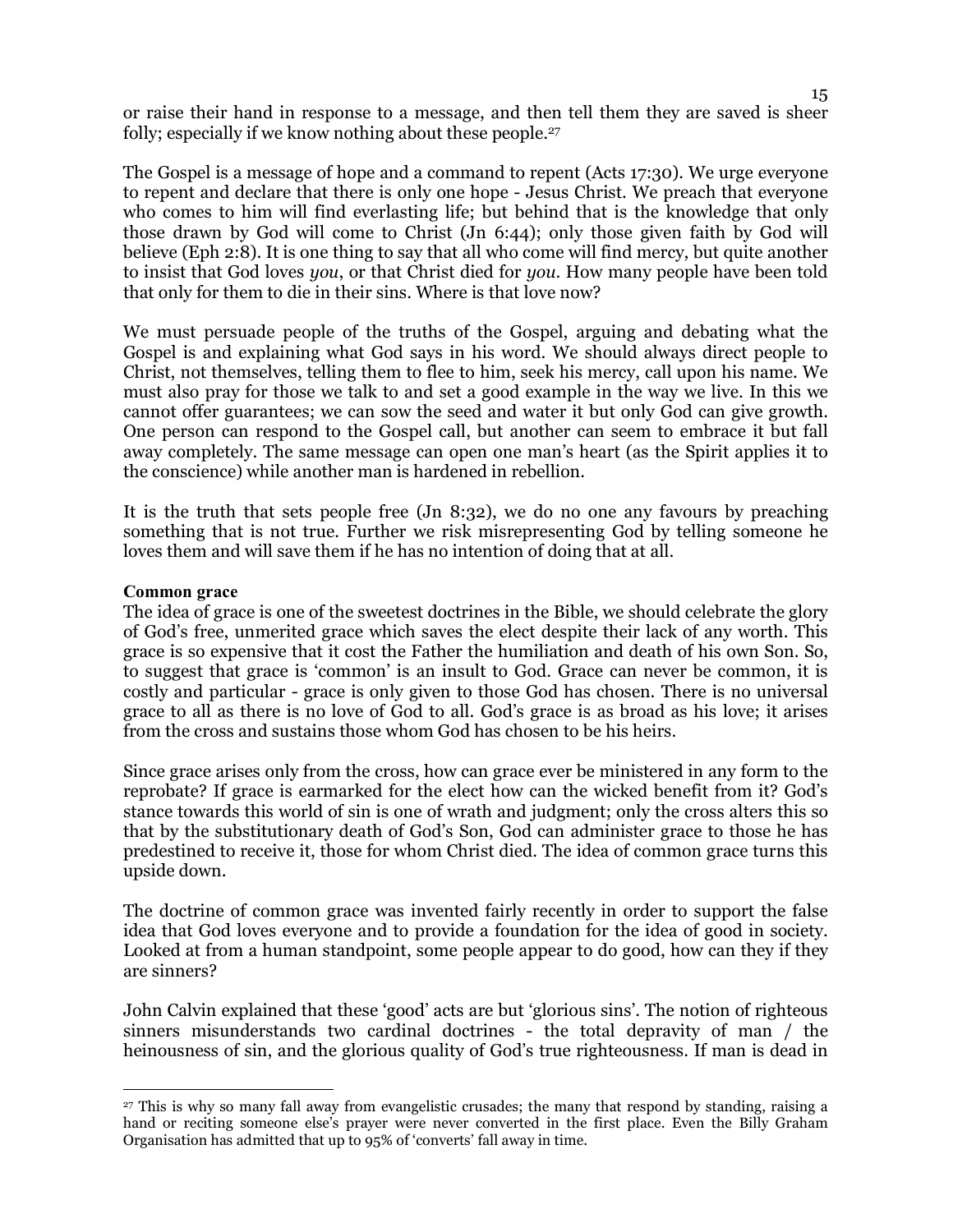sins then he is spiritually dead and unable to raise himself to spiritual life. It is impossible for a spiritually dead man to produce works of spiritual righteousness. There is not one word in the Bible about a special kind of grace that enables man to do good in society but which does not convert him. God's grace brings regeneration and eternal life. Only after a man is spiritually raised / regenerated can he do good works that are approved by God.

Common grace is a misunderstanding of God's providence. God is so patient and compassionate, even towards a fallen creation, that he providentially supplies what is necessary for life. This is not grace arising from the cross, but an example of God's patience.

He makes his sun rise on the evil and on the good, and sends rain on the just and on the unjust. (Matt 5:45)

Nevertheless he did not leave himself without witness, in that he did good, gave us rain from heaven and fruitful seasons, filling our hearts with food and gladness. (Acts 14:17)

#### **Penal substitution**

From time to time in history this crucial doctrine is assailed by well-meaning, but totally wrong, preachers. At the present time a debate is raging over a book by Steve Chalke that attacks this doctrine, suggesting that it teaches a vengeful God when God is loving to all. However, in recent times many scholars, as well as some evangelical teachers, have questioned the doctrine including: James Dunn, Alan Mann, Stephen Travis, Nigel Wright, Clark Pinnock, Robert Brow, Mark Baker and Joel Green.

Chalke's position is manifest in this quote,

*The fact is that the cross isn't a form of cosmic child abuse - a vengeful Father, punishing his Son for an offence he has not even committed ... The truth is, the cross is a symbol of love. It is a demonstration of just how far God as Father and Jesus as Son are prepared to go to prove that love*. 28

We have seen above that scripture does not testify that God loves all and neither was the cross intended for all so Chalke's underlying presuppositions are incorrect. In fact, previous champions in the fight against Biblical atonement were liberals like Albert Schweitzer or Deists like Hermann Reimarus.

Folk who adopt heterodox views of the atonement usually err in many areas of Biblical theology. This is true of Chalke who distorts many truths, especially the doctrine of God and man's depravity. Chalke posits a God who is not primarily holy but only love; a Jesus who did not claim to be divine; the cross is more about God identifying with man's pain; and man who is essentially good. These errors are the opposite of the Biblical Gospel.<sup>29</sup>

Another heresy which denies the need for penal substitution is the Moral Government Theory (or Moral Influence Theory) of the cross. This has manifest itself in various forms throughout history and has been taught by Abelard (1079-1142), Hugo Grotius (d. 1645) and Charles Finney (1792-1875). It claims that Christ did not bear our penalty for sin or satisfy God's justice, but suffered with us as a moral example, thus the sinner is somehow pardoned. God, as man's Governor, is eager to pardon everyone, and accepts Christ's death as payment for all [though Finney denies even this saying, Christ can only die for himself].

 $\overline{a}$ <sup>28</sup> Steve Chalke and Alan Mann, *The Lost Message of Jesus*, pp182,183.

<sup>29</sup> Chalke also sees little difference between a Catholic mass and the Lord's Supper, and also called the literal creation of Genesis 1, 'rubbish'.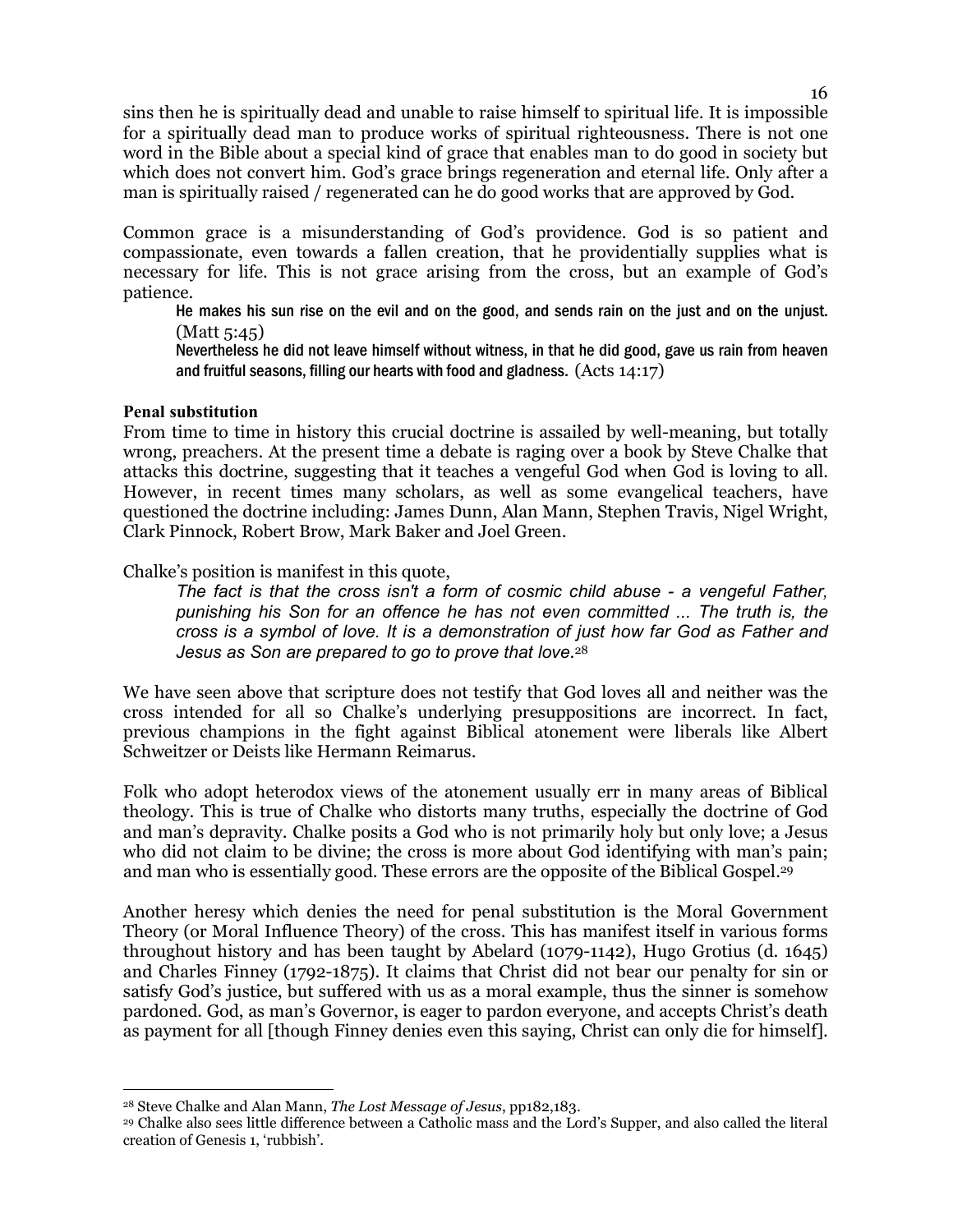The Gospel is holding up the cross as a supreme example of God's love, a moral influence, which somehow saves people.

A new version of this theory is propounded by George Otis who has said, *'Christ has not redeemed us by giving his life as a ransom for our sins ... Christ paid no man's debt.*<sup>30</sup> In this he follows Finney; Otis also taught that Christ's example of love on the cross enables people to change. However, to this he has now added the false notion that man's sin and suffering is the result of domination by specific demonic forces that rule in various ranks: local, city-wide, regional and national. These demons must be defeated and removed before the Gospel can be effective. Salvation is thus not by a penal, substitutionary redemption, but by overcoming demons and embracing an example. Thus the Biblical doctrines of man's total depravity and Christ's substitutionary atonement are rejected.

We do not need a long theological debate to resolve this matter. The salvation of a sinful person by the substitutionary death of another is absolutely clear from Genesis to Revelation. Sin results in death; a death must occur for every sinner.31 For a man to be saved, a substitute saviour must die in his place; the blood of the saviour pays the penalty for the sin of the sinner.32 Only a man who is also God could die for more than one person. The blood of Christ has infinite value, hence it is called 'precious'.<sup>33</sup>

These truths are made evident in:

- The symbols and types of the sacrificial offerings throughout the entire Old Covenant, where the sinner is reconciled with God through the death of a substitute animal.<sup>34</sup> Note the dedication of the temple by Solomon where a sacrifice of 22,000 bulls and 120,000 sheep was made in one event.<sup>35</sup>
- The words of the prophets showing the fulfilment of typology in the Messiah.<sup>36</sup>
- The words of Jesus himself.37
- And the clear teaching of apostles.<sup>38</sup>

*Atonement is the satisfying Divine Justice by Jesus Christ giving himself a ransom for us, undergoing the penalty due to our sins, and thereby releasing us from that punishment which God might justly inflict upon us.* [Buck's Theological Dictionary]

#### **The Covenant of God and the decree**

It is usual for Reformed theologians to speak about God's covenant under the framework of a 'Covenant of Grace',39 and sometimes to include in this the term the 'Covenant of Redemption'.40 But it is important to understand that there is no Biblical data regarding a 'covenant of grace' outside history and above all other covenants; or a single all encompassing covenant, which contains subsets of other covenants, administered in different ways. However, God's decree or counsel could be considered this way and it is important to be Biblical on this matter to avoid a focus on man.

 $\overline{a}$ 

<sup>37</sup> Matt 20:28; Mk 10:45

<sup>30</sup> George Otis, Lecture No. 4, *'Moral Gvt. Theol.',* YWAM meeting in Tacoma, Washington (1981).

<sup>31</sup> Lev 22:9; Ezek 18:4, 20.

<sup>32</sup> Rm 3:24-26, 5:9; Eph 2:13; Heb 9:14, 22; 1 Jn 1:7.

<sup>33</sup> 1 Pt 1:19.

<sup>34</sup> Gen 4:4; Ex 29:14; Lev 1:4.

<sup>35</sup> 2 Chron 7:5.

<sup>36</sup> Isa 53:4-12; Zech 13:7.

<sup>38</sup> Rm 1:18, 3:22-25, 5:8-9; 2 Cor 5:21; Gal 1:4, 3:13; Eph 5:2; Heb 9:11-28; 1 Pt 3:18; 1 Jn 2:2; 3:16; 4:10.

<sup>39</sup> A single united covenant comprising all others.

<sup>40</sup> A covenant in eternity between the Father and the Son to save the elect.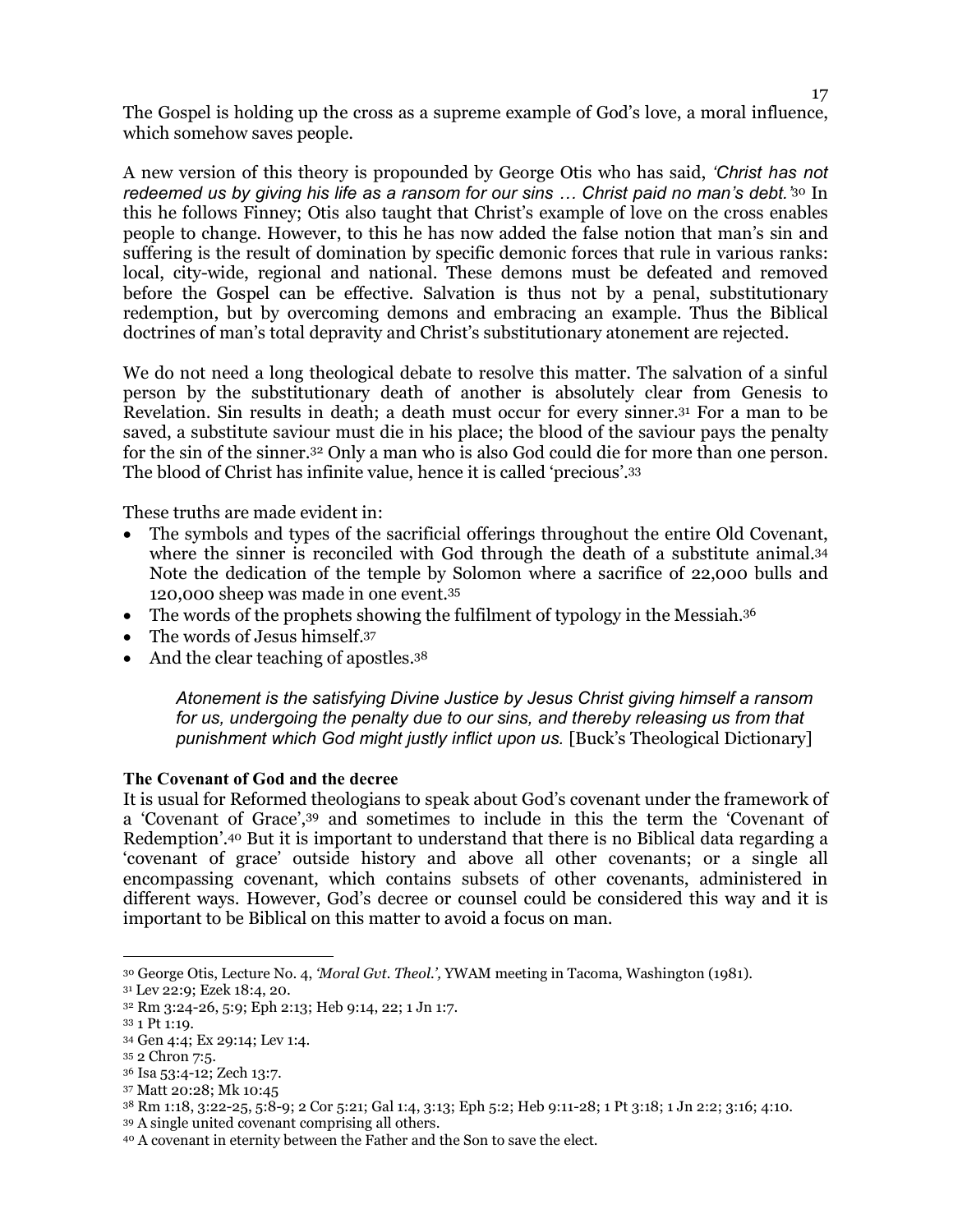Firstly, the phrase 'Covenant of Redemption' is not Biblical and the notion of a formal covenant between the Father and Christ in eternity is not spoken of. Any such covenant must of necessity include the Spirit as part of the Trinity, but this is not usually taught in the Reformed doctrine. It would be more Biblical to speak of a 'counsel of redemption' for the decrees of God in eternity are called 'a decree' (Ps 2:7), 'an eternal purpose' (Eph 3:11), a 'counsel' (Acts 2:23, 4:28) or 'foreordination (1 Pt 1:20) but never a covenant. Neither is God's purpose to save man decreed in eternity described as a contract between the Father and the Son, it is a declaration of the Triune God to decree a bond of friendship with the elect in Christ and provide for the salvation of his chosen people. This eternal purpose finds fulfilment in the New Covenant, the Gospel. In the Bible, covenants are always descriptions of a means established by God in time to effect a relationship with certain people (or parties) on Earth.

Note that there is no evidence that scriptural *covenants* are contracts between God and man requiring obedience from both parties. Man cannot contribute anything to entering the New Covenant. He is ever an unprofitable servant (Lk 17:10). Covenants are a bond between God and man established in sovereign grace: I will take you as my people, and I will be your God, (Ex 6:7).

Then, there is no Biblical evidence of any sort for a covenant of works (especially in the form of a contract) between God and Adam. This is taught by many theologians of various schools. It claims that God promised man salvation on condition of obedience, but man failed and came under condemnation, necessitating a covenant of grace. Adam's obedience was the means of staying in a graceful covenant relationship. But scripture everywhere teaches that man could never obtain salvation without Christ, no matter how innocent he was. Eternal life is tied up with Christ as the Son, man could never have obtained everlasting life without being united with Christ. Further God's decree from eternity was that the elect should be united in the Son (Eph 1:4-5), for God to promise eternal life outside of Christ would have been a lie.

There is a unity of God's purpose and a unity between the OT and the NT in how this is worked out, but this unity is never called the 'covenant of grace'. In fact, the NT reveals a significant disjunction between the New Covenant and the Old (Mosaic) Covenant which does not suggest organic unity (Jn 1:17; Gal 5:4; Heb 8:13). God's eternal plan is seen to be progressively worked out in an increasingly narrowing selection to: Noah and all living creatures (Gen 9:9ff); Abram and his descendants (Gen 15:18, 17:2ff); Israel as a newly constituted nation (Ex 24:8); with David's line for kingship (Ps 89:3-4; Jer 33:21); of Israel, only a remnant will inherit (Rm 9:27; Mic 5:7-8; Zec 8:11-12). The seed of Abraham is in fact Christ, and all those in Him - the elect of grace both Jew and Gentile (Gal 3:7, 9, 16, 29). This line of divine purpose is therefore - the Gospel of Christ:

And the Scripture, foreseeing that God would justify the Gentiles by faith, preached the gospel to Abraham beforehand, saying, 'In you all the nations shall be blessed.' (Gal 3:8)

The covenant with Abraham was a presentation of Gospel promises. The various OT covenants were aspects of God's purposes for man (and nature) to establish a bond of friendship, which progressively lead towards, and are fulfilled in, the New Covenant and are then abrogated in their earlier form. The main precursor of the New Covenant is not the Mosaic Law but the Covenant promises to Abraham.

The unifying feature of Biblical history is not a covenant of grace (though it could be called such I suppose) but the decree of God to save the elect - the Gospel. Divine covenants, on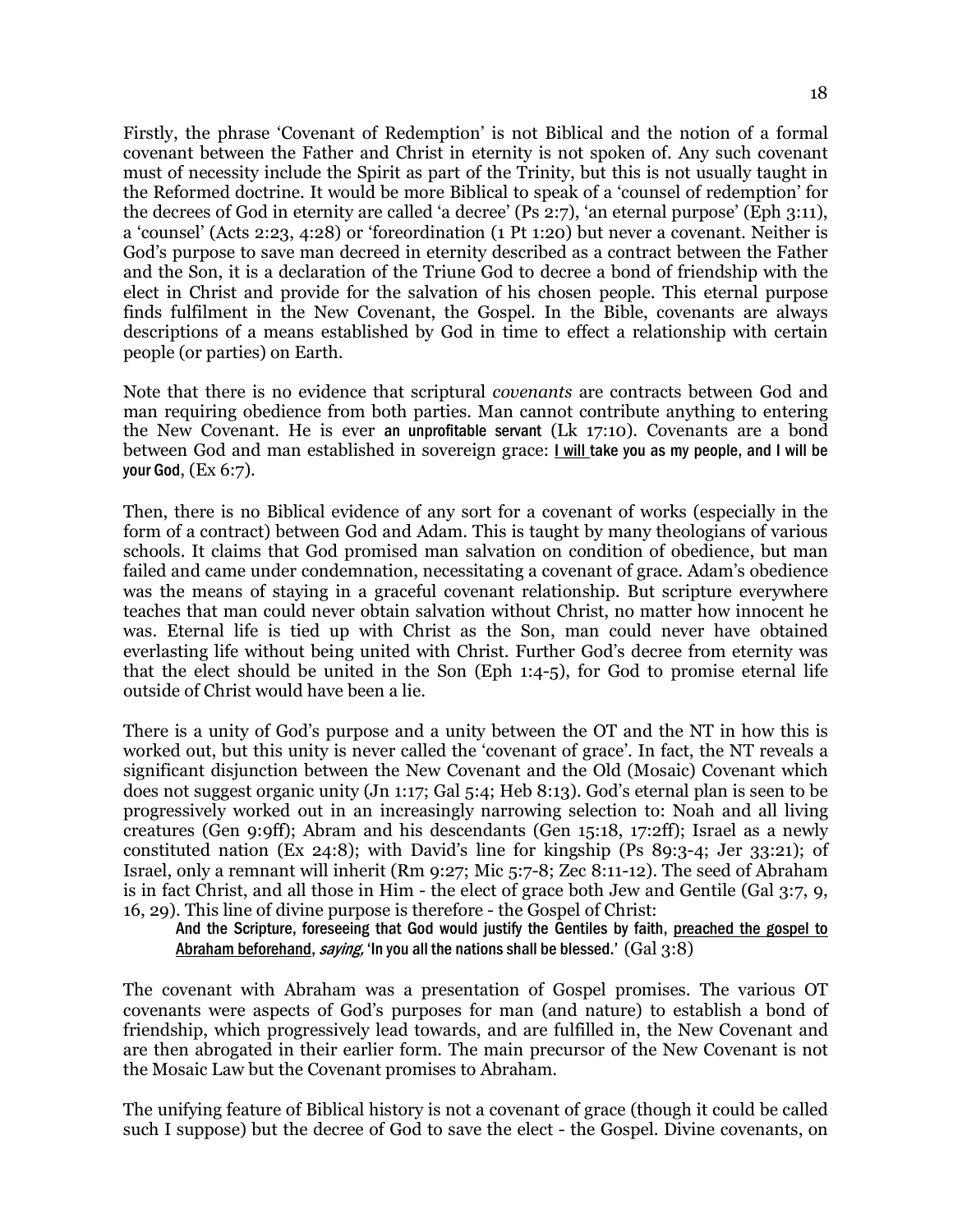### *Repercussions of the Covenant of Grace in Reformed circles*

- 1. There is unity between Mosaic law and grace under both covenants.
- 2. There is one sign of the covenant: circumcision and baptism have essentially the same purpose within their covenant.
- 3. Baptism is administered to infants since they are in the covenant just as Israelite infants were circumcised.

There is no clear scriptural evidence for any of these items. We have already shown the scriptural contrast between Mosaic Law and grace; indeed believers are specifically stated to be not under Mosaic Law at all. Law and grace are contrasted as systems or dispensations.41 There is unity between God's principle of eternal, moral law and grace: what is required of eternal moral law is required under grace, Christ-likeness. But what is required under Mosaic Law (such as Sabbath keeping, offerings, fastings) are not required by grace under the New Covenant.<sup>42</sup>

Then, baptism is never described as a seal of the covenant like circumcision was for Jew (Rm 4:11). In Col 2:10-12 Paul is not speaking about circumcision as water baptism but the actual putting off of the old nature (the *flesh*) - a spiritual event applied by the Holy Spirit himself; in fact the action of the Spirit is the only seal of our faith (Eph 1:13; 4:30). Circumcision symbolised the cutting off of the flesh; in Christ we were co-crucified and this became real for us. The baptism here is a submersion into Christ whereby we died and were raised to new life. Presbyterians need to argue that 'baptism' means immersion/submersion here to prove their point, and yet elsewhere insist that baptism does not mean immersion.<sup>43</sup>

Paedobaptism is a huge subject and cannot be fully entered into here. However, if all the above is correct, then it follows that babies should not be baptised. A few reasons include:

- Scriptural teaching is that only confessing disciples are to be baptised (Matt 28:19).
- Even Presbyterians admit that babies are in sin and in the flesh, and yet are also sanctified and in covenant because of their parentage. This is a dangerous affirmation to make.
- Presbyterians admit also that baptised infants can turn out to be unregenerate. So baptising such was unbiblical, a mistake and a poor testimony.
- Although there are cases of households being baptised in Acts, we cannot insist that infants were definitely included in baptism - there is no clear statement to that effect. Neither could we prove that any young children were not actually converted before they were baptised and evidenced this by speaking in tongues (c.f. Acts 10:44-48; Matt 18:3, 19:14, 21:15-16).
- The Reformed case often claims historical support in the early Fathers, but modern, professional, academic studies (even by Reformed professors) have categorically shown

 $\overline{a}$ <sup>41</sup> There is, however, grace evidenced in detail in the Old Covenant and law (of Christ) manifested in the New Covenant.

<sup>42</sup> The reformed fudge that the Mosaic Law is sub-divided into moral, ceremonial and civil aspects and that two of these have been cancelled but the moral law remains finds no basis in the OT, or even in Jewish thought. The Law is a single unified item.

<sup>43</sup> This does not mean that water baptism must always be by immersion. A good case can be made that baptism can be by immersion, pouring or sprinkling.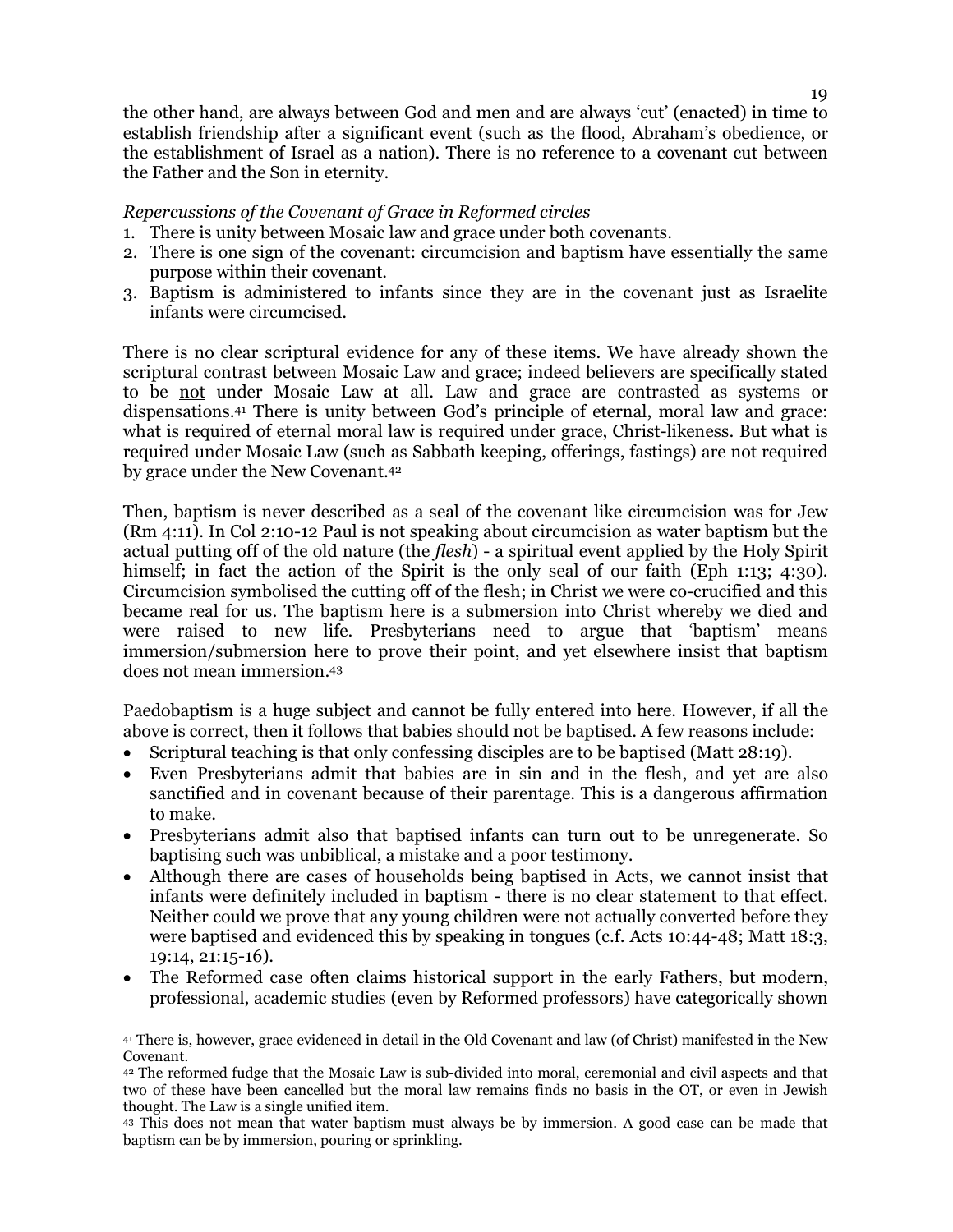that for over 300 years in the early church baptism was usually by immersion (exceptionally by pouring) and that babies were not baptised.<sup>44</sup>

## **The baptism in the Spirit is applied to all believers at conversion**

We must first note that the normal Charismatic explanation of this event<sup>45</sup> is nowhere expounded by the apostles in the NT at any point; neither is there any exhortation for believers to seek an experience called 'baptism in (with or by) the Spirit. The references where this phrase occurs are in the Gospels and twice in Acts explaining what Jesus will lead his disciples into after the cross when he inaugurates a new way to God.

The only mention in the apostolic letters is 1 Cor 12:13 where it clearly describes the spiritual induction of the elect into Christ in the heavenlies which occurred at the ascension and is applied to believers at regeneration:

By one Spirit we were all baptised into one body -- whether Jews or Greeks, whether slaves or free - and have all been made to drink into one Spirit.

What could be clearer? All the elect, all believers, were baptised and made to partake of the Spirit. The words *Were* and *baptised* indicate that:

- 1. The baptism was a past event. [*Were baptised* = first aorist passive indicative of baptizw and so a reference to a definite past event. *And were all made to drink of one Spirit* (kai pantej e`n pneuma epotisqhmen) = first aorist passive indicative of potizw, to give to drink. *Robertson's Word Pictures*.] Indeed, Eph 4:5 states that there is only one baptism (and Paul is not talking about water baptism which is repeated).
- 2. It is not a future event for a young disciple to seek.
- 3. It is not a repeated event that touches believers one by one throughout history, but a single event that affected all believers at one point. The Spirit was poured out at Pentecost upon the whole body of Christ when Christ gave gifts to men (Eph 4:8; Jn 7:39).
- 4. Those who were baptised in the Spirit put on Christ (Gal 3:27). If you are a Christian, you have been baptised in the Spirit.
- 5. In water baptism all believers are symbolising this event and apply it to themselves.

There is virtually no teaching on the Charismatic variation of this doctrine in the entire history of the Christian church until the errors that arose in the late 19<sup>th</sup> century.<sup>46</sup> According to these Charismatic notions, this means that most, if not all, of the godly men and women in the church were second rate Christians until the 20th century. How can it be true that an immature Pentecostal believer has more spiritual power than Martin Luther, Augustine, CH Spurgeon or John Calvin.

The concept of an adept laying hands on a novice to impart a definite, subjective, spiritual experience is common throughout history in occult religions, especially in shamanism and

<sup>&</sup>lt;sup>-</sup> <sup>44</sup> See Profs. Hendrick Stander & Johannes Louw, *Baptism in the Early Church,* Carey Pub. (2004).

<sup>45</sup> This teaches that there is a distinct second work of grace in the believer where the Spirit, upon the work of the individual (in believing, praying, waiting, repenting etc.), comes upon a person with power, imparts joy, gives gifts (usually tongues) and imparts dynamic power for evangelistic service. Ordinary Christians, without this experience, cannot live life to the full. The very name of the Charismatic Movement arises from the Greek word for 'gifts' in 1 Corinthians 12:4 (*charismata*), grace-gifts which supposedly come only after having this experience.

<sup>46</sup> There are references to a 'baptism with the Spirit' by Methodists like Fletcher but this is referring to the false notion of entire sanctification and not a Pentecostal experience leading to spiritual gifts. The idea of a special subjective experience leading to power and gifts began to arise within the Holiness Movement in the US, and also partly in the Keswick meetings in the UK (where it had a slightly different meaning pertaining to entire consecration). From there it developed somewhat in the Welsh Revival of 1904 and flowered in the Pentecostal Movement after 1906. The Charismatic Movement adopted the mature Pentecostal doctrine.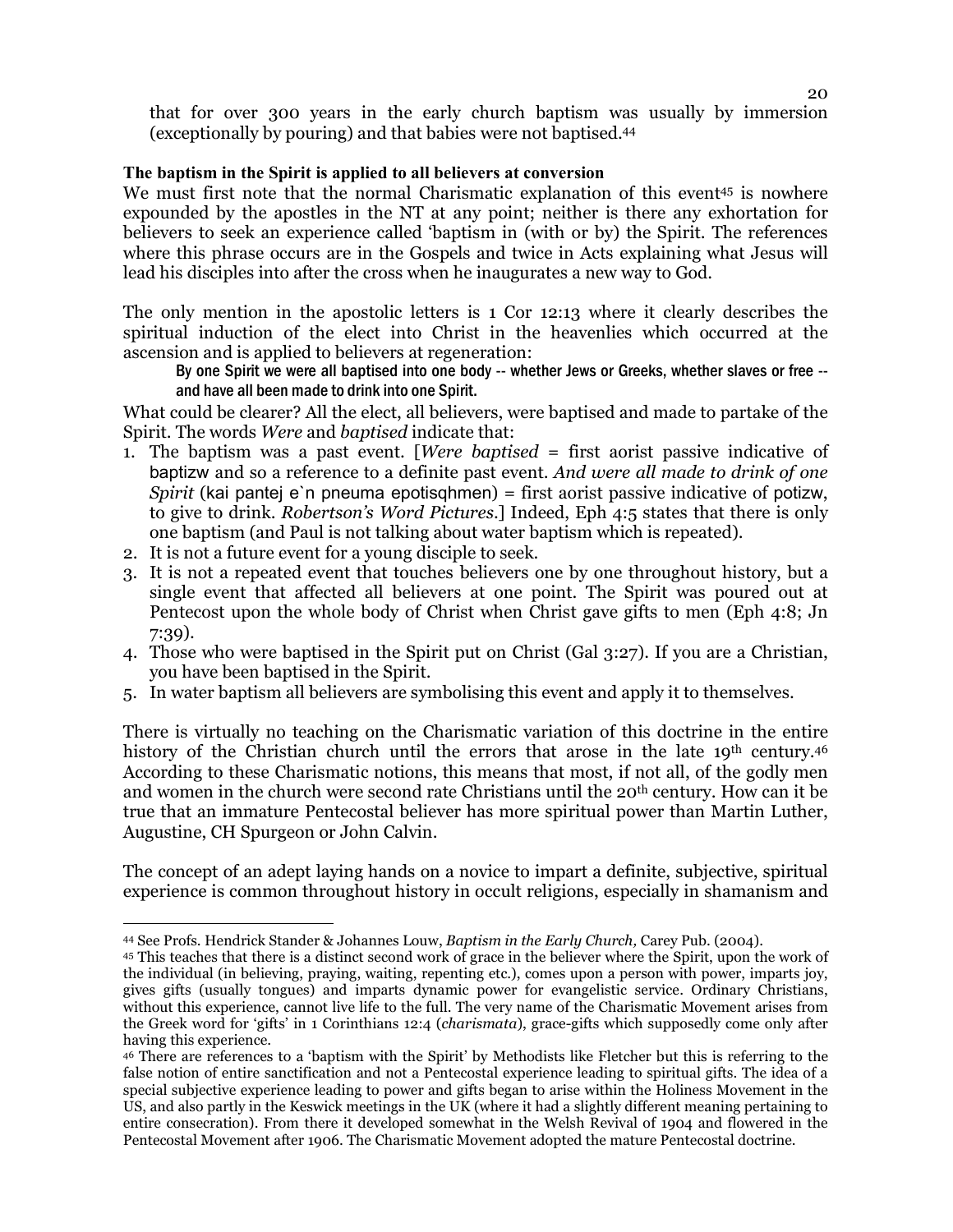oriental faiths. The 'Christian' methodology of doing this was developed in the heretical Latter Rain Movement in 1940s US Pentecostal churches and adopted wholesale by the Charismatic Movement. The Latter Rain proponents also taught a variety of doctrines that are closely linked to occult practices and which are also flowering in the modern Charismatic apostolic/prophetic movements.<sup>47</sup>

#### **Rewards**

Some Reformed preachers insist that there is no such thing as rewards for work done in this life. There is only one reward and that is the life of Christ, given by grace. The reason for this is to ensure that there is no trace or hint of human works attributed to salvation. However, while the Bible strongly denies any works in justification, it categorically and clearly teaches that God gives varying degrees of reward to saints for work done in his service as a believer. While God has no obligation at all to give any reward, since all true ministry is empowered and generated by him, yet he still promises specific rewards - so great is God's grace.

The meaning of the Biblical words for rewards mainly revolve around the idea of wages.<sup>48</sup> In general the believer's reward is eternal life, the sinner's wage is death; but above this there are variations in other rewards over and above eternal life. These flow from Christ since all our treasures are in him. Conversion is the start, not the end of new life. Rewards are wages for divine service. We must add virtue, moral energy to our faith (2 Pt 1:5). The performance of this duty varies from Christian to Christian and this performance is judged and rewarded accordingly (Lk 19:11-27; Matt 25:14-30; Rm 14:10-12). Christians are all equal in status - they are each sons of God in Christ, but believers differ in faithfulness. The NT has encouragement to serve and warnings against falling. Note that if the reward is eternal life alone, texts that state it is the due wages or recompense of human actions teach that salvation is by works - the very thing Reformed teachers are trying to avoid.

OT saints looked to their reward (Heb 11:26). They knew that God (and life in him) was their great reward (Gen 15:1) but they expected other specific rewards, such as citizenship of a heavenly city (Heb 11:10, 14,16). Rewards have no human merit, they are works planned in eternity by God (Eph 2:10) and even the will and strength for them is given by God (Phil 2:12-13). To inspire faithfulness, God sovereignly chooses to promise rewards for Christian service; Jesus repeatedly affirmed this:

- But when you do a charitable deed, do not let your left hand know what your right hand is doing, that your charitable deed may be in secret; and your Father who sees in secret will Himself reward you openly. [Matt 6:3-4]
- Do not lay up for yourselves treasures on earth, where moth and rust destroy and where thieves break in and steal; but lay up for yourselves treasures in heaven, where neither moth nor rust destroys and where thieves do not break in and steal. [Matt 6:19-20]
- And whoever gives one of these little ones only a cup of cold water in the name of a disciple, assuredly, I say to you, he shall by no means lose his reward.  $[Matt 10:42]$
- For the Son of Man will come in the glory of His Father with His angels, and then He will reward each according to his works. [Mt 16:27] See also: 1 Cor 4:5; Gal 6:9-10; Eph 6:8; Phil 3:13-15; Col 3:23-24; Heb 6:10, 10:35, 11:6, 26; Rev 2:23-26, 11:18, 14:13, 19:8.

 $\overline{a}$ <sup>47</sup> Check on the aberrations and heresies of William Branham and Franklin Hall, the key Latter Rain teachers. See later section on, *a critique of the 'health and wealth Gospel'*; my papers: *Current Theological Problems Explained Simply*, *The Charismatic Catastrophe*; and my book *The Origins of Pentecostalism*.

<sup>48</sup> The words used are: REWARD [**misqo,j**] *misthos '*wages'; WORK [**e;rgon**] *ergon '*enterprise', 'deed'; LABOURS [**ko,poj**] *kopos*; 'toil'; RIGHTEOUS ACTS [**dikai,wma**] *dikaioma*; 'a righteous deed'; TREASURES [**qhsauro,j**] *thesauros*; storehouse, treasury, collected treasures. In one case there is 'recompense'.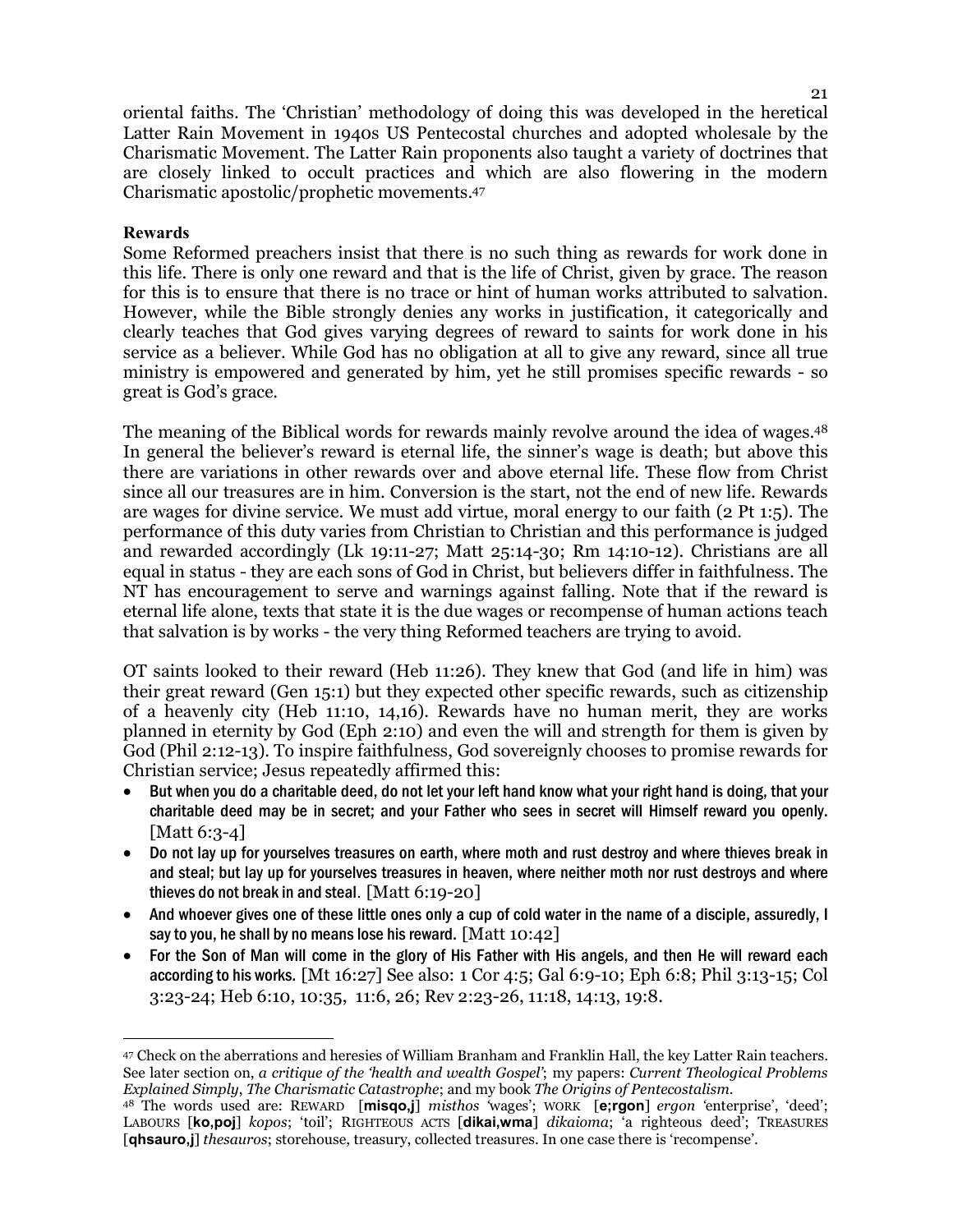Rewards are clearly conditional and believers can lose them or even be cheated out of them (Matt 10:42; 2 Jn 1:8; Col 2:18). This is not eternal life that is in question, but specific rewards. To teach otherwise leads to a destruction of the doctrine of perseverance; again something reformed teachers are trying to avoid. The words used in these passages cannot be made to say something other than what they actually say. The rewards are meritorious, are wages. The labours are real toil, the work is our deeds on earth and the righteousness is our righteous acts. These lead to a storing of precious things in a storehouse (heaven).

There can be no doubt that the believer is to receive rewards; the question is what these rewards are. A survey of the relevant texts intimates that the reward has to do with the various positions of authority in the new world.

## Doctrinal Issues - The Doctrine of the End

## **The need of a loose hold on this world**

The concept of believers being pilgrims and sojourners<sup>49</sup> in this world has fallen on hard times. Time was when Bunyan's *Pilgrims Progress* was required Christian reading and, indeed, was the second most popular book after the Bible. The truth is that we have no place in this world because it is dead to us (Gal 6:14). The Christian must always have one eye on the end of all things and the return of his Lord to keep a correct perspective on living in the world now.

To ensure a healthy spiritual life, the believer must resist conformity to this world at all costs (Rm 12:2). We must not think like other people, act like other people or speak like other people. Believers must take thoughts captive and not be ruled by them (2 Cor 10:5). They must behave in a godly fashion, following their master (Matt 10:38; 1 Tim 4:8; 2 Pt 1:6) and let no unsavoury talk come from their mouths (Eph 4:29) controlling the rudder of the tongue (Jm 3:5-8). Failure in even one of these areas leads to dead works (Jm 1:26).

We must even ensure that we don't even take our rest like worldly people. Too many Christians have let their thinking be moulded by the world and feel aggrieved if they do not receive their due rest and relaxation. In times gone by the concept of annual vacations did not even exist, let alone the idea of going to a foreign country. Visits to the seaside only became fashionable in Victorian times, and even then to aid recuperation. There has become little difference between people in the world and people in the church: their goals are similar on the surface and their lifestyles are the same when they both live for their annual holidays, even if it is a 'Christian' holiday.

Yet believers are supposed to be singled out for their refusal to think and act like other people. In Biblical times this often meant facing death. Daniel chose a lion's den rather than worship like everyone else, as did the young Israelite believers that faced the fiery furnace. Often in history Christians have faced persecution, imprisonment and execution rather than follow the party line. Men, women and children died rather than go to mass under Bloody Mary. The controlling feature of their lives was that they looked for a better country, a better world (Heb 11:16, 13:14; Phil 3:14).

 $\overline{a}$ 49 Travellers passing through.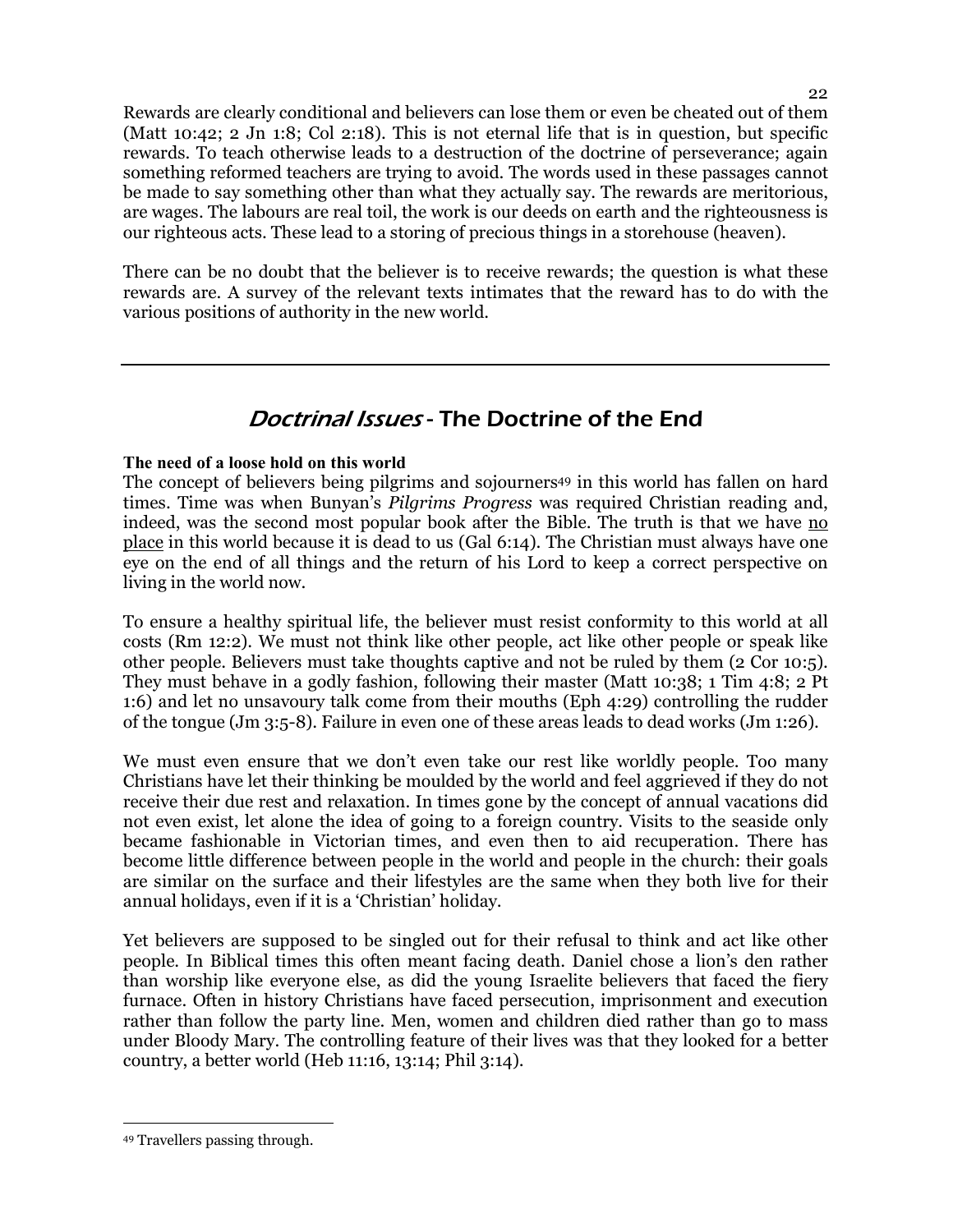The bible says that we are 'strangers' or 'aliens' in this world, we neither belong to it and neither are we the same as other people. Our attitude should be that we are camping in this world,<sup>50</sup> ready to strike camp and move on, not tied too closely to worldly people (Phil 2:15). Instead too many believers are fully at home with all the comforts, possessions and attitudes of this world.

Worse still is the growing phenomenon of churches totally adopting the earthly methods of the world around them in order to attract people into their meetings. Difficult doctrines (like sin, conversion, judgment, holiness, discipleship) are never mentioned for fear of upsetting outsiders. The Gospel is perverted to sound like a great association to join where the benefits are good. Worship is perverted to be a rock-music party or an emotional singa-thon. Mysticism is promoted that bears much resemblance to New Age cultism. Paul condemned this attitude long ago (Col 2:20-23) and so should we. All this means the following:

- WE MUST HOLD EARTHLY POSSESSIONS LIGHTLY, they are of this world, not the kingdom.
- BELIEVERS MUST TAKE CARE NOT TO REACT LIKE ORDINARY PEOPLE.
- THE IDEA THAT SECULAR METHODOLOGY WILL ASSIST IN BUILDING THE CHURCH IS PREPOSTEROUS AND CURSED. God alone builds the church, this demolishes all the concepts based around the 'seeker-sensitive' strategies, management leadership techniques, secular psychological counselling therapies and so on.
- THE PORTRAYAL OF WORSHIP AS AN ENTERTAINING PERFORMANCE IS ANATHEMA. It is earthly to build up emotionalism in structured meetings by artificial methods.
- BELIEVERS MUST BE VERY CAREFUL IN THEIR USE OF MONEY. Christians should save and buy what they can afford. Owe no one anything. (Rm 13:8). It is a characteristic of the world to buy what you want on credit and worry afterwards about payment.
- BELIEVERS WHO FOCUS THEIR ASPIRATIONS UPON EARTHLY ISRAEL, either now or in a future millennium, are making a mistake. God's purposes are not founded upon anything earthly. When Jesus returns God will destroy this world to renew it in an eternal form.

## **Hell, judgment and the intermediate state**

Firstly, we can dismiss one modern false notion that is growing in popularity - i.e. that there is no eternal hell, only annihilation or conditional immortality (everlasting life is for the redeemed, the wicked are not resurrected for judgment). Despite the adoption of this old heresy by some highly-thought-of evangelical leaders, the historical position of Christianity stands clear - there is eternal, everlasting punishment for those who have not bowed the knee to king Jesus.

- He will burn up the chaff with unquenchable fire.  $(Matt 3:12)$
- $\ldots$  and will cast them into the furnace of fire. There will be wailing and gnashing of teeth. (Matt 13:42)
- Bind him hand and foot, take him away, and cast *him* into outer darkness; there will be weeping and gnashing of teeth. (Matt 22:13)
- ... to go to hell, into the fire that shall never be quenched where 'Their worm does not die, and the fire is not quenched.' (Mk 9:43-44; cf. Isa 66:24)
- The devil, who deceived them, was cast into the lake of fire and brimstone where the beast and the false prophet *are.* And they will be tormented day and night forever and ever. (Rev 20:10)

Passages like this can be multiplied. The point of the metaphors is continuance of condemnation and suffering. There are texts where the eternity of the state of blessedness of believers and the eternity of the misery of the wicked are set side by side. There is no reason to suppose that the same words for eternity or everlasting in these verses express two different ideas of continuance.

 $\overline{a}$ <sup>50</sup> Jn 1:14: Jesus 'tabernacled' here; 'dwelt' literally means 'to pitch your tent, to tabernacle'.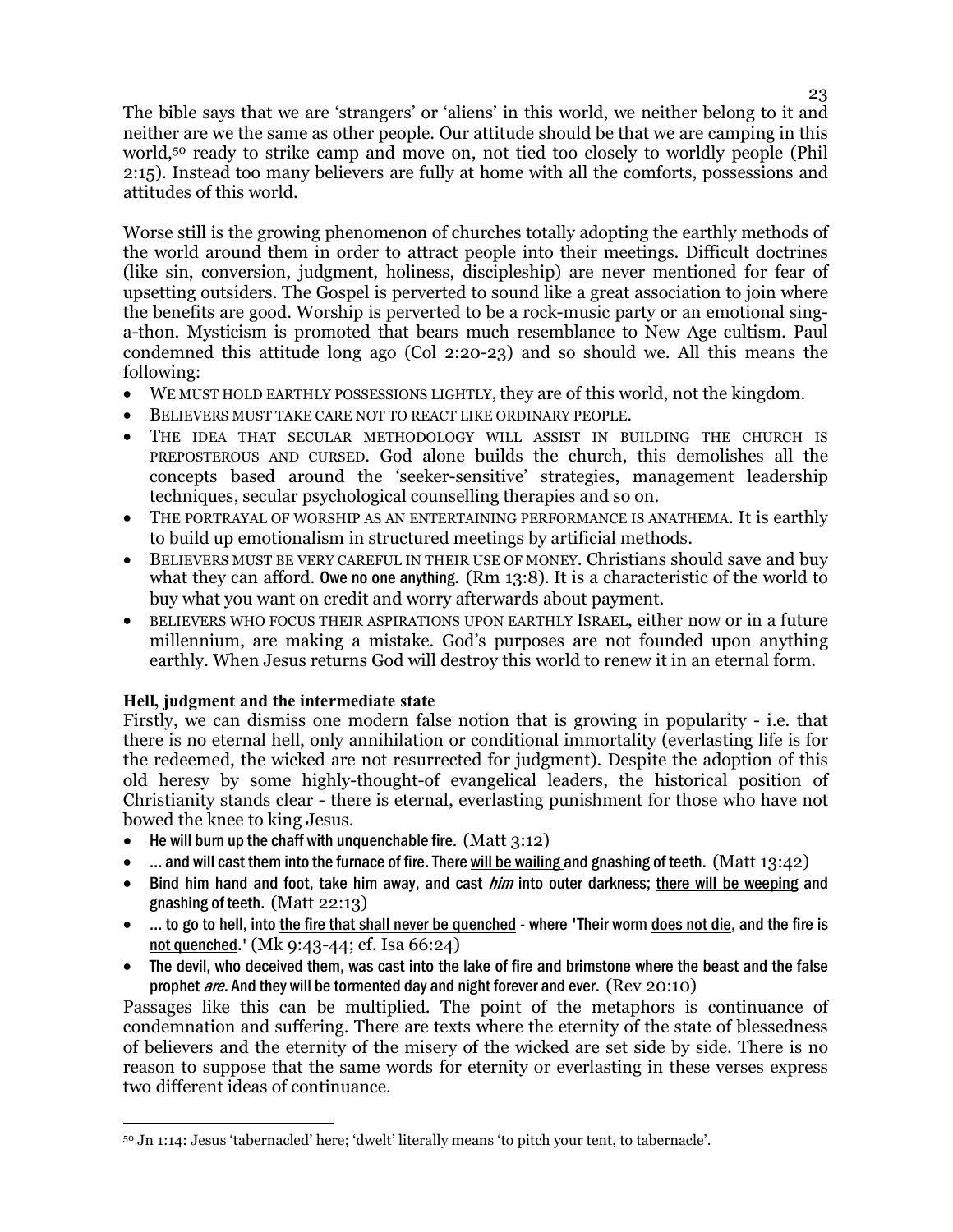The modern failure is to ignore the dire consequences and nature of sin and the enormity of sin's hatred by God. Those who claim that temporary crimes do not deserve eternal punishment fail to observe the infinite majesty of an offended God and the statement of scripture that each sin is worthy of death. This means that many sins are worthy of many deaths, or an eternity of deaths for one person. An infinity of punishment is required to deal with a lifetime of sinful thoughts, word, deeds and sins of omission.

Then there is the necessity of the dead being raised in a new body for judgment and condemnation (Dan 12:2; Jn 5:28-9; 2 Thess 1:6). Why would a new immortal body be required, unless it was fitted for an eternal punishment? God could just as easily judge the disembodied souls of men if they were to be annihilated immediately afterwards.

#### *Hell*

The place of torment is hell, a word derived from the Saxon *helan*, meaning 'to cover'; hence 'the covered' or 'the invisible place'. The NT Greek word for this place is **ge,enna** *geenna* or *Gehenna* which derives from the Hebrew *Ghi-Hinnom*, originally the valley of Hinnom, south of Jerusalem, where the refuse and dead animals of the city were cast out and burned in a fire that was never extinguished. It thus became a symbol of the future destruction of the wicked. Hell, then means the place where condemnation is meted out on the unregenerate, symbolised by the Valley of Hinnom but whose location is only known by God.

#### *The Grave*

<sup>-</sup>

Unfortunately, the translators of the Bible have repeatedly translated other words as hell also, even though they really mean the 'grave' or the state of death. In the OT the Hebrew word is *sheol*, where it is used for 'grave' about 31 times (e.g. Gen 37:35, 42:38). In an equal number of places it is translated as 'hell' by the KJV. The equivalent NT Greek word is *Hades*. The grave is the place of departed spirits, the congregation of the dead (Prov 21:16) but this is where we have to observe carefully what scripture says.

Until the cross, both the wicked and the righteous went to sheol/hades upon death, but there was a great chasm fixed between the two. The righteous dwelt in a section called Abraham's bosom (Lk 16:2251) and were in paradise (Lk 23:43) to which they were taken by angels. Indeed Christ himself went there after the cross (Acts 2:31). However, the wicked are in torment there awaiting punishment; for them the grave is a prison, locked and barred (Rev 1:18, Matt 16:18). This is clear and unequivocal in the Bible; but a change occurs after the cross/resurrection.

After the cross, the righteous dead were taken to be with the Lord and are now in heaven itself.52 Jesus has the keys of Hades and opens the doors for his saints to be released (Rev 1:18). The dead in Christ are now met, not by angels but, by the Lord himself and taken to be with him always (Jn 14:3; 2 Cor 5:8; Phil 1:23) so there are no believers left in Hades in the Gospel age. At the Second Coming, saints who have died come with Jesus from heaven to meet the living saints in the air (1 Thess 4:16-17), for all to be given their resurrected bodies (1 Jn 3:2; 1 Cor 15:49) to dwell in the new earth where heaven and earth are now one (2 Pt 3:13).

<sup>51</sup> This story is nowhere stated to be a parable; indeed, the Lord treats it as a reality.

<sup>52</sup> This may be what is being referred to in Eph 4:8 but this is disputed by some.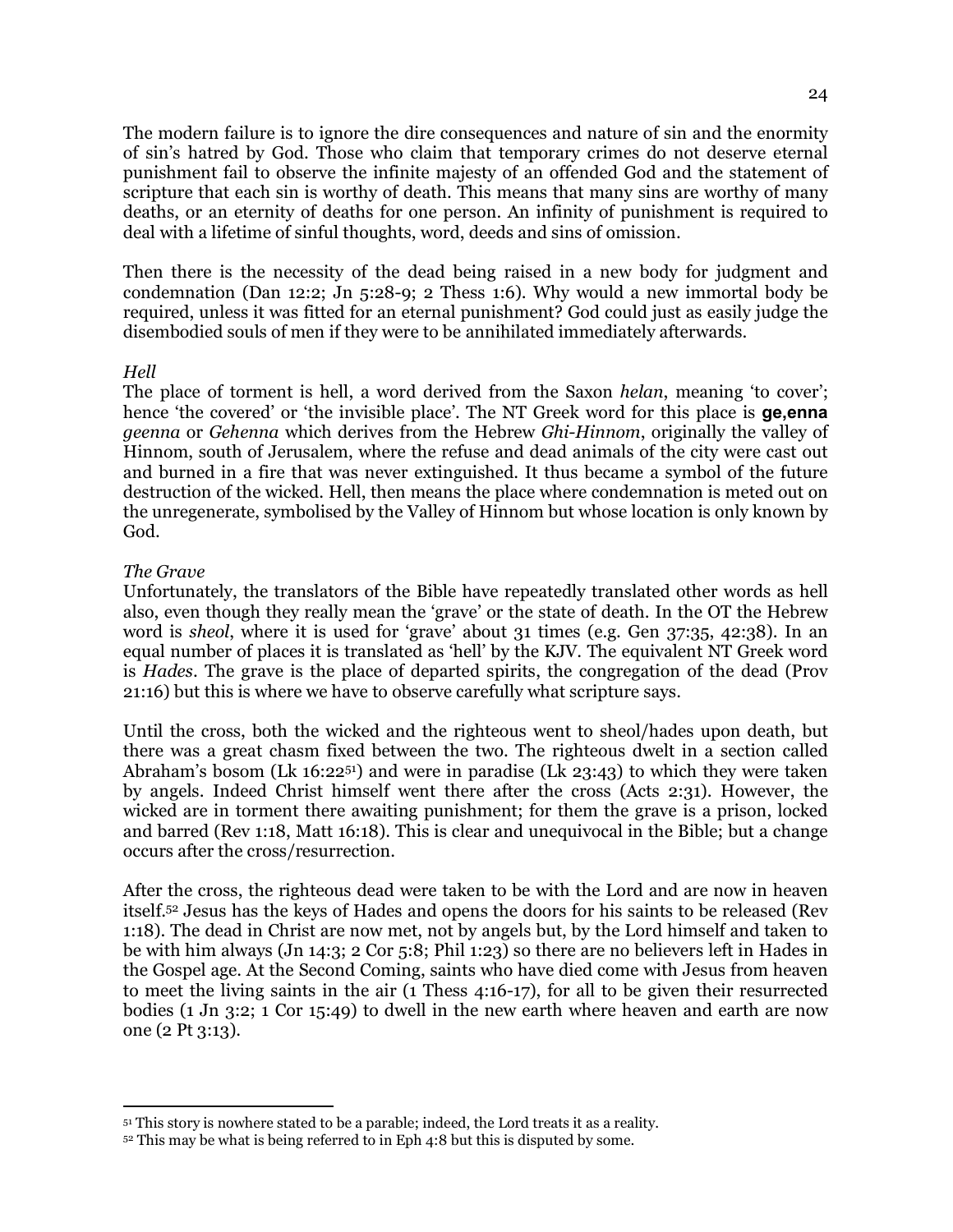The wicked lost souls remain in torment in Hades awaiting consignment to hell after the Final Judgment, for which they require immortal bodies. Hades is thus the 'intermediate state', not the place of punishment. This is why Hades will vanish when the Lord returns since it is of no further use (Rev 20:14); there is no more death in the new world.

Hades cannot be hell if it is thrown into the lake of fire (i.e. hell, Rev 21:8), the place reserved for Satan and all who follow him (Rev 20:10). This also means that Satan and his demons cannot be in hell at this time. As we have seen earlier, Satan is bound, but active in the earth and was called 'the prince of the power of the air' by Paul (Eph 2:2). This is because Satan is restricted in Tartarus:

For if God did not spare the angels who sinned, but cast *them* down to hell and delivered *them* into chains of darkness, to be reserved for judgment.  $(2 \text{ Pt } 2:4)$ .

Here 'hell' is not Gehenna (*geenna*) but a form of *tartaroo* (from *'Tartarus'*, the place of the wicked dead in Greek mythology which was below Hades). This is the only time this word is used in the New Testament and it refers to the extremity of the air around the world where Satan and his hordes have been confined (Jude 6); i.e. the aerial regions, the bounds of material creation.

#### **The binding of Satan**

Here we enter extremely controversial issues, but matters that require our concentration if we are to avoid being deceived. My focus here is not so much on the Charismatic practices of exorcism (see later), but on the repercussions of one's interpretation of Rev 20:1-4. The real import of this passage is about the restraining of Satan not the 1,000 years (the 'Millennium', which in the original Greek is actually 'thousands of years' not 1,000 years).

To clarify the differences about the Millennium, there are three main interpretations, which have resulted in a fragmented church:

- 1. PREMILLENNIALISM Jesus returns before a 1,000-year golden age of the kingdom.<sup>53</sup> [This, in various forms, is probably the dominant view today.]
- 2. POSTMILLENNIALISM Jesus returns after a 1,000-year golden age, which is beginning now. [Held by many triumphalist churches, both of the Charismatic and Reconstructionist varieties.]
- 3. AMILLENNIALISM there is no golden age in the future. The 1,000 years is a symbol of the Gospel age we are in now. [Traditionally the Reformed view.]

My position is Amillennial, the historic position of the church, of the reformers and the only one that makes sense (clearly that will be disputed but we cannot discuss this here, I have many other papers that do that). But the issue before us is not the Millennium but the binding of Satan. Note the following passages:

If Satan casts out Satan, he is divided against himself. How then will his kingdom stand? … But if I cast out demons by the Spirit of God, surely the kingdom of God has come upon you. Or how can one enter a strong man's house and plunder his goods, unless he first binds the strong man? And then he will plunder his house. (Matt 12:26-29)

 $\overline{a}$ <sup>53</sup> Historic Premillennialism differs from Dispensationalism in many ways too complex to cover here. Dispensationalism itself is broken down into a Pre-Tribulation Second Coming, A Post-Tribulation Second Coming or variants of a Mid-Tribulation Second Coming (less common these days). The Tribulation is usually seen as a seven-year period of violent persecution under the Antichrist. Pre-Tribulation Dispensationalists posit a secret rapture of the saints to save them from this. Another feature of Dispensationalism is its focus upon Israel and a literal hermeneutic (system of interpreting OT prophecy).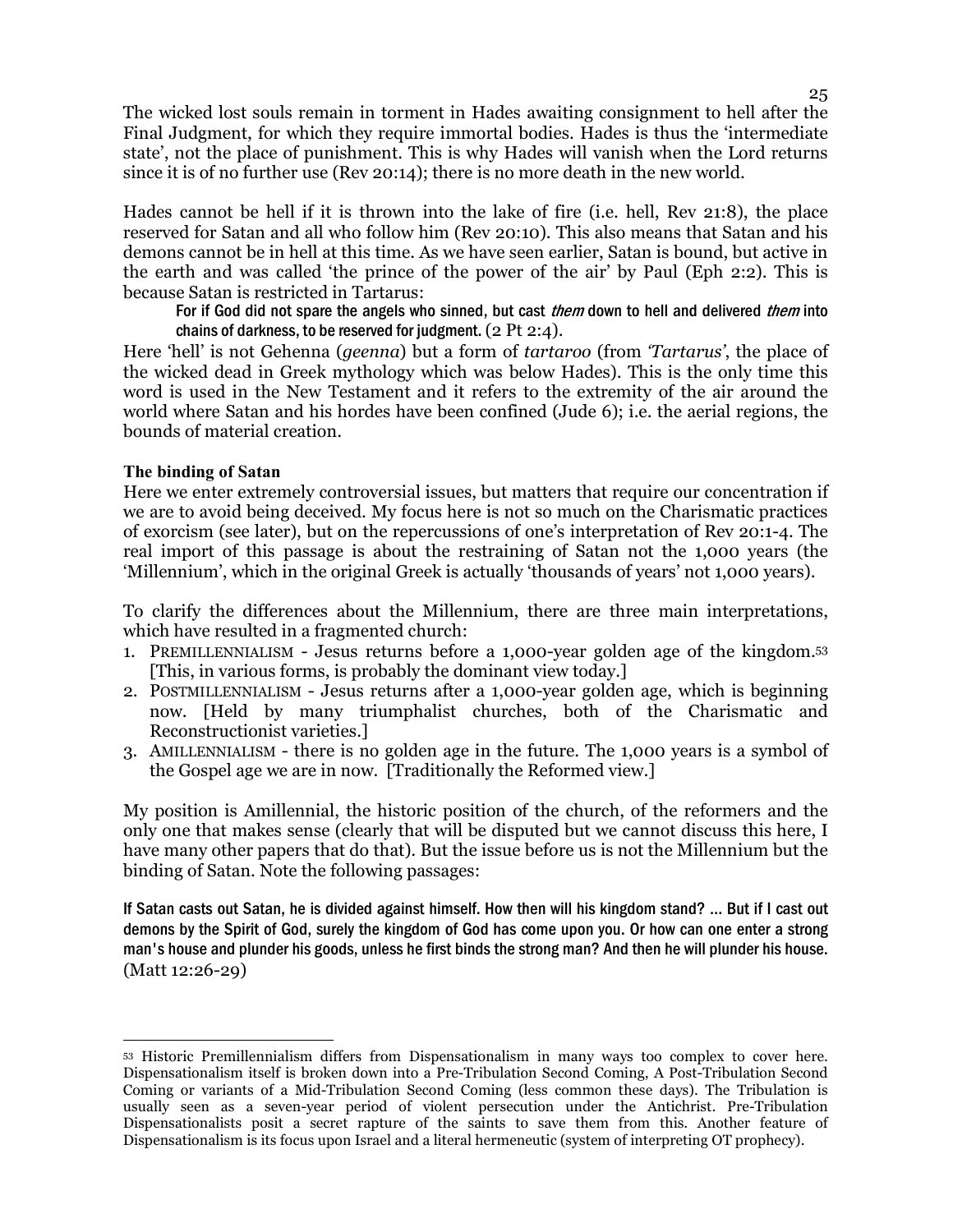Let no one deceive you by any means; for *that Day will not come* unless the falling away comes first, and the man of sin is revealed, the son of perdition ... And now you know what is restraining, that he may be revealed in his own time. For the mystery of lawlessness is already at work; only He who now restrains will do so until He is taken out of the way. And then the lawless one will be revealed, whom the Lord will consume with the breath of His mouth and destroy with the brightness of His coming. The coming of the *lawless one* is according to the working of Satan, with all power, signs, and lying wonders. (2 Thess 2:3, 6-8)

For if God did not spare the angels who sinned, but cast *them* down to hell and delivered *them* into chains of darkness, to be reserved for judgment.  $(2 \text{ Pt } 2:4)$ 

And the angels who did not keep their proper domain, but left their own abode, He has reserved in everlasting chains under darkness for the judgment of the great day.  $(\text{Jude } 6)$ 

And war broke out in heaven: Michael and his angels fought with the dragon; and the dragon and his angels fought, but they did not prevail, nor was a place found for them in heaven any longer. So the great dragon was cast out, that serpent of old, called the Devil and Satan, who deceives the whole world; he was cast to the earth, and his angels were cast out with him. (Rev 12:7-9)

Then I saw an angel coming down from heaven, having the key to the bottomless pit and a great chain in his hand. He laid hold of the dragon, that serpent of old, who is *the* Devil and Satan, and bound him for a thousand years; and he cast him into the bottomless pit, and shut him up, and set a seal on him, so that he should deceive the nations no more till the thousand years were finished. But after these things he must be released for a little while. (Rev 20:1-3)

From these passages note the following:

- Satan is always being cast down.
- He is in the bottomless pit (not a geographical place), but still working.
- Satan and his demons can be in chains and yet move through the world causing damage. In other words, there are limits on their activities in the Gospel age.

It is clear that in the Gospel Age Satan is being restrained. The restraining began when Satan was thrown out of heaven for his sin of pride and rebellion (Rev 9:1, 12:7-9) and was only able to oppress the saints as much as God permitted (Job 1:12, 2:6).54 In this period Satan was able to 'deceive the nations' with the notions of paganism - the worship of natural objects.55 God's word and worship was restricted to the small nation of Israel only.

After the cross the Gospel of God's word was universally released and not limited to one nation. God's purposes were more finely focused in the church, his household, which became a clearer, more urgent target for the enemy. Consequently Satan, who had been expelled from heaven, was formally deposed as ruler of the earth (a function he had usurped by controlling men's minds with temptation and deception, Lk 10:18;56 Jn 12:31, 16:11; Heb 2:14; 1 Jn 3:8). Thus God restrained Satan from doing two things:

<sup>1.</sup> Destroying the people of God (as the Lord had protected Israel).

 $\overline{a}$ <sup>54</sup> Satan's presence in heaven was not as a dweller but as one called to give an account.

<sup>55</sup> The 'catch-all' term 'Paganism' covers an extremely varied group of nature religions, comprising worship of sun, moon, stars, trees, mountains, spirits, animals, dead ancestors, or even men. Within paganism is the realm of the occult - the 'hidden', esoteric knowledge behind many pagan religions which comprises: *magic* (manipulation of events and things by spiritual forces, Satanism), *spiritualism* (communication with demons, especially those pretending to be the dead) and *divination* (fortune telling by various methods). <sup>56</sup> This text refers to Jesus speaking prophetically. The victory of the seventy over demons signalled to Jesus the complete overthrow of Satan's power at the cross.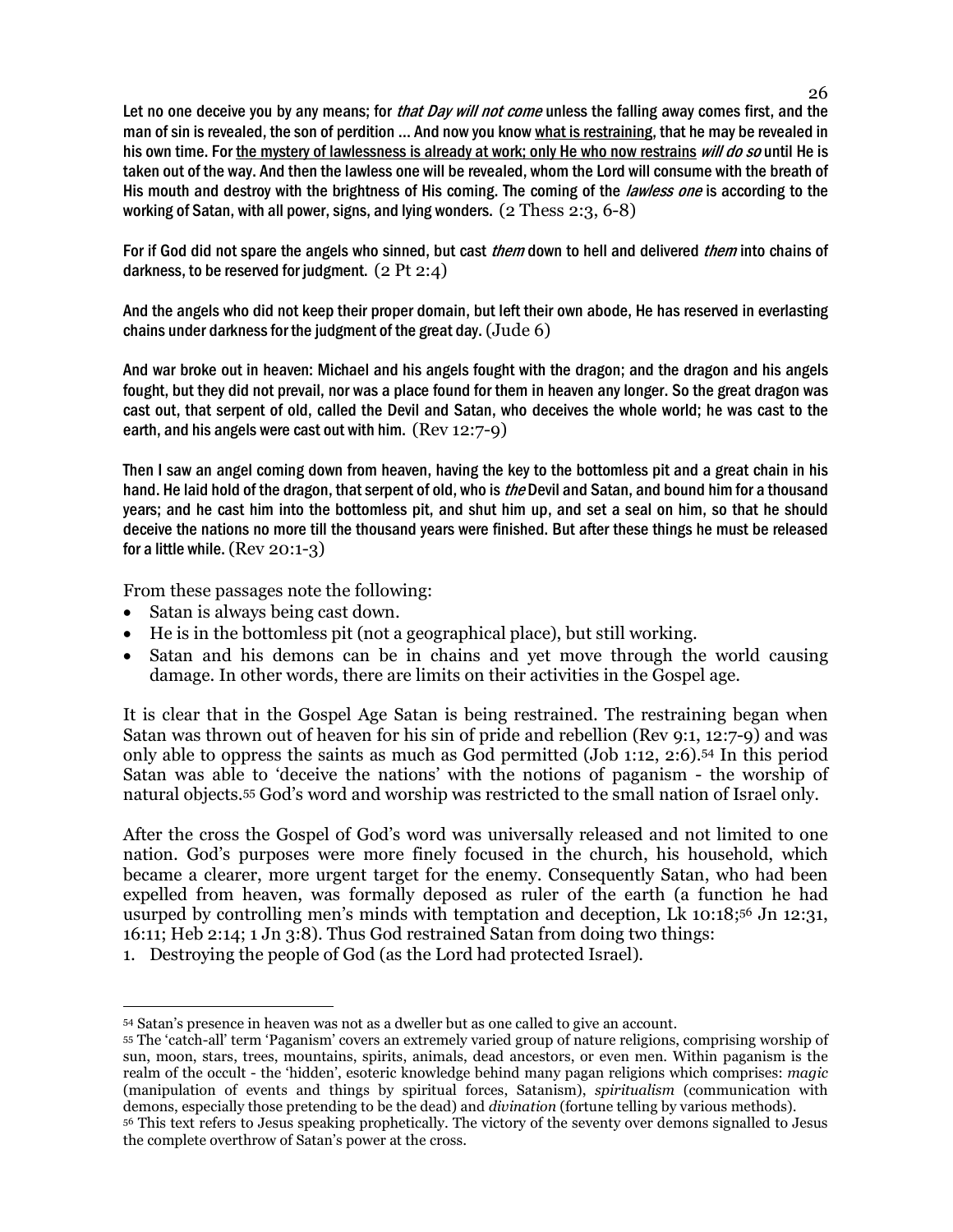2. Creating a world empire through which he could dominate mankind (which he had done to certain degrees in the ancient less populated world).

If one looks at all these scriptures (plus many others) one cannot hold any other view than that Satan is restrained in the Gospel Age, and will be released from that restraint for a while at the very end, which is when the Lawless One is revealed showing how man can be as evil as he can be, then comes the end.

Those who posit a future millennium golden age have hordes of questions to answer, such as:

- 1. If Satan is to be restrained in the millennium, how is it explained that Satan is restrained now during the age of the Gospel?
- 2. Why is there no mention of the millennium anywhere else in scripture?
- 3. Why is such a crucial doctrine never articulated by the apostles?
- 4. Why does Rev 20:2 say literally 'thousands of years' (the word ci,lia is plural)?
- 5. How can Jesus return to reign over a world that includes sinners? When Jesus returns it is in glory, a glory that will destroy all forms of sin by his mere presence. No sinner could stand in a realm where the risen Jesus is king.

We could posit many more questions, but that would turn this paper into a thesis on eschatology, which is not our purpose.

## Biblical Studies

**Some Bible versions are poor translations that detrimentally affect doctrinal understanding**  There are now huge numbers of Bible versions available in English, how is a poor young Christian supposed to make a choice for himself; especially as some are good, some are indifferent and some are downright bad?

Firstly, we must understand the truth about the methodology behind the various translations. To make this simple, there are three main types of method:

- 1. LITERAL TRANSLATION where the original languages (Greek in the NT and Hebrew plus some Syrian Aramaic in the OT) are translated word for word, sentence for sentence. Examples would be the KJV, NKJV, NASB, RSV.
- 2. PARAPHRASE this is where the sense of the original is freely translated into English; so a passage is translated by the main thoughts expressed, not by the words. Examples would be the Living Bible, TEV (Good News Bible), Phillips NT, The Message.
- 3. DYNAMIC EQUIVALENCE in simple terms, this is an approach somewhere between the other two. It is a thought for thought translation but aims to be closer to the sense of each verse. Examples include, the NIV, CEV, NEB, Weymouth's NT.

There is a clear choice in translation between aiming for clearer English, or a word for word translation of the original texts; between what translators feel is the thought of the writer and what the writer actually wrote. The modern emphasis is upon clarity; the traditional emphasis was upon literal translation.

Secondly, there is the problem of which manuscripts (MSS) to use. Again, to simplify the problem, there are two main families of MSS for the NT text. The traditional text used by the KJV and the NKJV is from the Byzantine family. This is essentially the same text used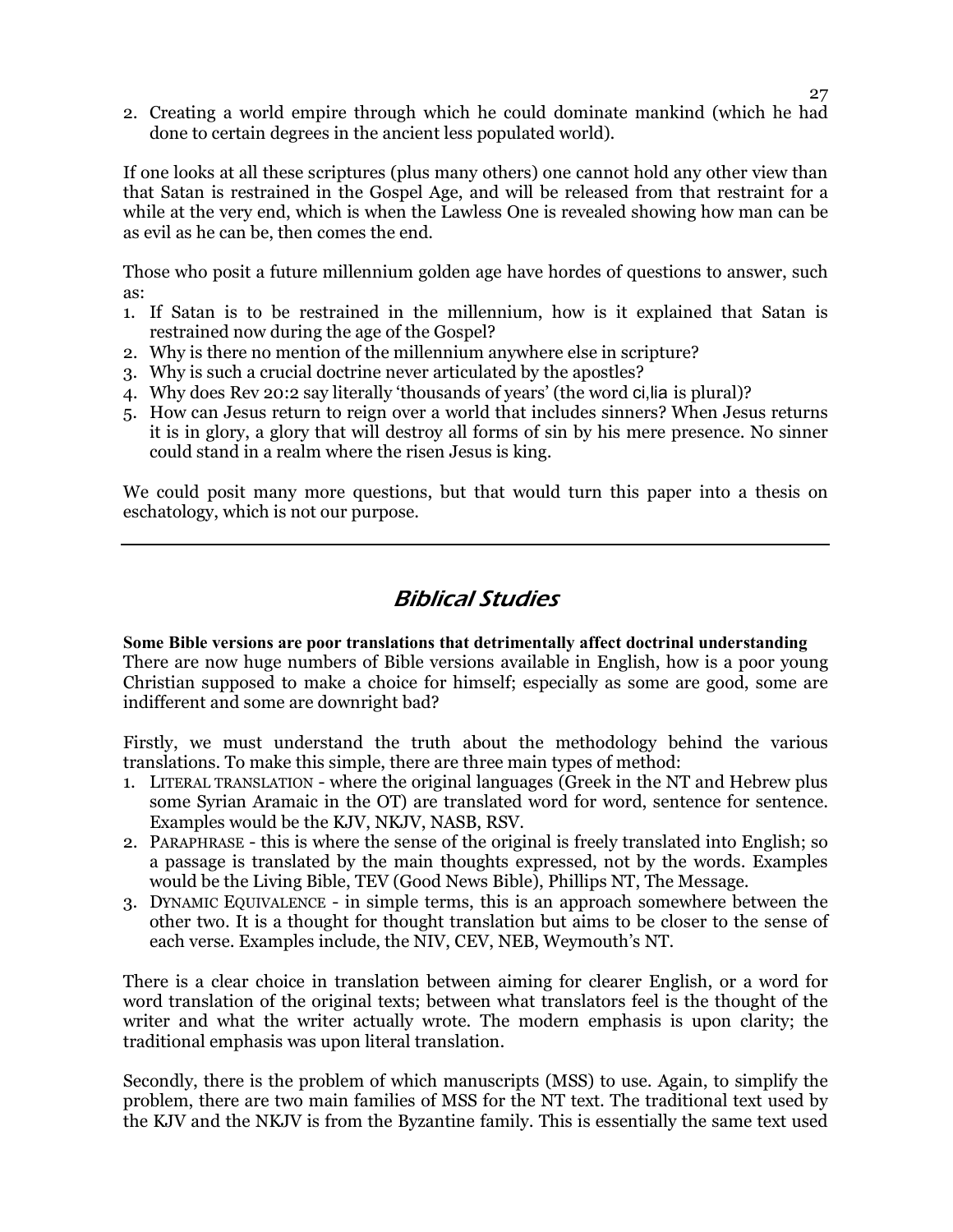by the later Reformers, called the Received Text (*Textus Receptus*). The basis for this family is quite late and for the NT there are over  $5,000$  MSS dating from the  $5<sup>th</sup>$  to  $17<sup>th</sup>$ centuries. The Majority Text is very similar except in Revelation (this is the text used by Greek speaking churches).

Most modern translations are from the Alexandrian families and use an eclectic<sup>57</sup> approach. For instance, the NIV also makes many arbitrary changes to the OT on the basis of other versions, such as the Septuagint, or other documents such as the Dead Sea Scrolls or the Jewish Targums. For the NT the basis is a number of older MSS dated from the  $3<sup>rd</sup>$ to the 15th centuries. What is worrying is that the key MSS (the Vaticanus and the Sinaiticus) differ from the traditional text, and from one another, thousands of times.<sup>58</sup> The text that is the foundation for most modern versions is the United Bible Society's 3rd edition of the Greek NT, which rests upon these two ancient, but flawed, MSS.

Practical problems in comparing the Alexandrian family against the Byzantine include:

- *Missing verses or part verses*: in 1 Tim 6:5 Paul tells us to withdraw from certain people. The NIV omits this command altogether.
- *Added verses or part verses*: In Ps 145:13 the NIV adds the *words 'The Lord is faithful to all his promises and loving towards all he has made'* that do not appear in the majority of trustworthy (Masoretic<sup>59</sup>) MSS. This half-verse does not appear in the KJV, NKJV, ASV, NAB, BBE, Darby and Young's Literal Translation. Something similar appears in the RSV and NRSV, but even these don't use the word 'loving', rather they use 'gracious'. The addition of the word 'loving' changes the entire Biblical position on God's holiness, and election to salvation. The NIV does not indicate this unsupported reading in the marginal notes of the editions I have read.
- *Changing the sense*: in 1 Cor 7:1 the KJV says that a man should not touch (i.e. fornicate with) a woman. The NIV actually says that 'it is good for a man not to marry'. Prohibition of marriage is an error that the apostles warned about in the end times.
- *Weakening doctrinal proof texts*: in 1 Tim 3:16 the KJV says, 'great is the mystery of godliness: God was manifest in the flesh' and is a crucial text to support the deity of Christ. The NIV merely has, 'he appeared in a body' (i.e. the man Christ had a body!!!).

We could continues this add infinitum!

On the positive side we should state that there are more MSS for the Bible than for any other piece of ancient literature and these are closer to the time of writing that for any other books. Despite a number of minor differences, no major doctrine is dangerously affected by the disagreements within these MSS.

On the negative side we ought to be aware that a number of the men who led the charge to change the basis of our translation were unbelievers, such as JJ Griesbach, who was so opposed to evangelical theology that orthodox readings were automatically rejected in favour of others. The Alexandrian family type is also based upon unproven theories, such as a supposed corruption of the NT text in the  $2<sup>nd</sup>$  century, or a general clearing up revision in the 4th century. Another fallacy is to suppose that the oldest MSS are the most authentic and accurate. In fact, copying rules deemed that old worn out copies were destroyed when

 $\overline{a}$ <sup>57</sup> Making somewhat arbitrary choices of the best text from a number of sources. To a degree all translators must do this, but the redactors of the Alexandrian type appear to be far more arbitrary than is wise, cherry picking from many sources as they see best.

<sup>58</sup> In the Gospels alone they differ from each other over 3,000 times.

<sup>59</sup> Masoretic refers to the school of the Masoretes, the textual scribes and copyists of the OT who lived from the 5th-9th centuries AD. They standardised and carefully revised the OT text.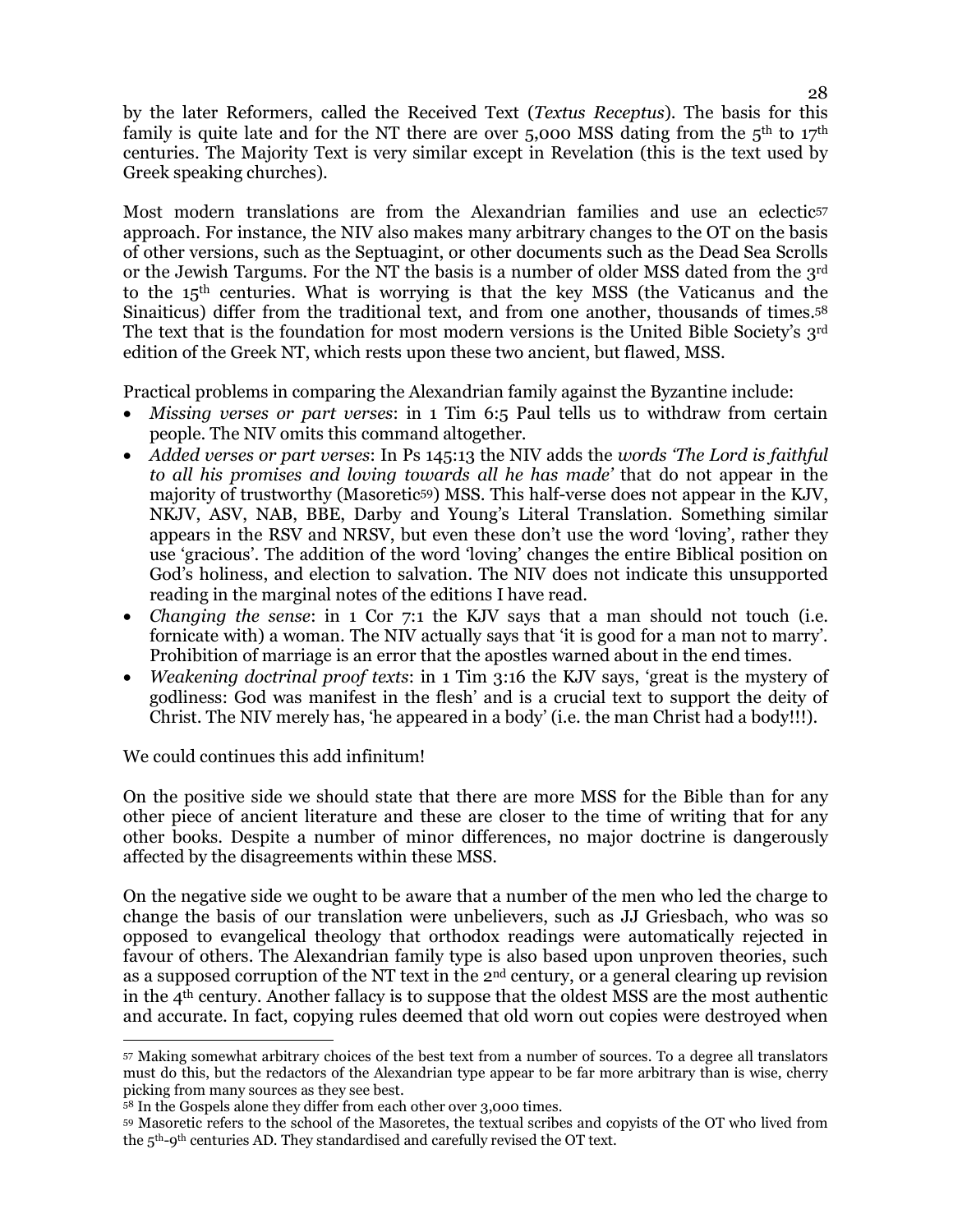an accurate new one was made, hence few ancient MSS survived. It also posits that ancient MSS used in the Alexandrian type could well be bad copies that failed to be destroyed. This would account for the many discrepancies; the Sinaiticus alone has nine levels of corrections made by revisers throughout the centuries - is it trustworthy?

Finally, we should note that the Byzantine family is based upon:

- An overwhelming support in the majority of Greek manuscripts.
- An overwhelming support from the Lectionaries<sup>60</sup> and the early Versions; this includes the Syriac (or Aramaic) and Latin Versions which go back to the mid-second century; the Peshitta, (a good early Syriac translation) contains Byzantine readings, and the Ulfilas Gothic version of the fourth century.
- Approximately  $95\%$  of the Uncial<sup> $61$ </sup> manuscripts have a Byzantine type of text.
- Over 95% of the Minuscules<sup>62</sup> have a Byzantine type of text.

The decisions you make regarding these matters (and a decision has to be made) will determine what Bible you read. I have no doubt that reading an untrustworthy version leads to errors; indeed many of the aberrations of theology and practice in the modern church can be traced to a dependence upon false translations.

Two things, therefore, determine what Bible version we use:

- 1. DO WE WANT A LITERAL OR PARAPHRASED TRANSLATION? Paraphrases are easier to read but only a literal translation gives us the actual words inspired by God. Only literal translations can be trusted in detailed word studies.
- 2. WHICH SOURCE DO WE TRUST? There are significant differences between the Byzantine and Alexandrian families.

PERSONAL DISCLOSURE: my view is that only a literal translation based upon Byzantine texts (I prefer the Majority Text) can be trusted for accurate Bible Study. This means that the KJV or the NKJV is to be preferred. However, if a Bible based upon the Alexandrian MSS is desired, the best modern translation from this source is the NASB followed by the RSV [yes, I am aware of a couple of critical errors of translation but these can be inked out]. The NIV is not to be trusted for reasons given above. Modern paraphrases are frequently shocking; however, the TEV (Good News Bible) can be of use for young children. For a fresh viewpoint, Phillips and Weymouth can be helpful. Blatant free paraphrases like the Living Bible and The Message should be shunned entirely as they are very untrustworthy.

## Practical Issues - The Believer's Experience of Salvation

#### **The requirement to Judge**

Most believers today feel that they must be tolerant above all things. In fact, this is a worldly sign of the times, which tolerates everything, including sinfulness and wickedness. Unbridled tolerance is a recipe for lawlessness, injustice and iniquity. Actually, believers are told be discriminating people and judge all things, only approving the good.63 The prime constituent of Christian maturity is the ability to discern good from evil:

 $\overline{a}$ <sup>60</sup> Early church service books containing selected readings from the Gospels, Acts and Epistles

<sup>61</sup> Capital letters or majuscules.

<sup>62</sup> Smaller letters in a cursive, free flowing hand.

 $63$  1 Thess  $5:21$ , Test all things; hold fast what is good. Rm 12:2, And do not be conformed to this world, but be transformed by the renewing of your mind, that you may prove what is that good and acceptable and perfect will of God. Eph 5:10, finding out what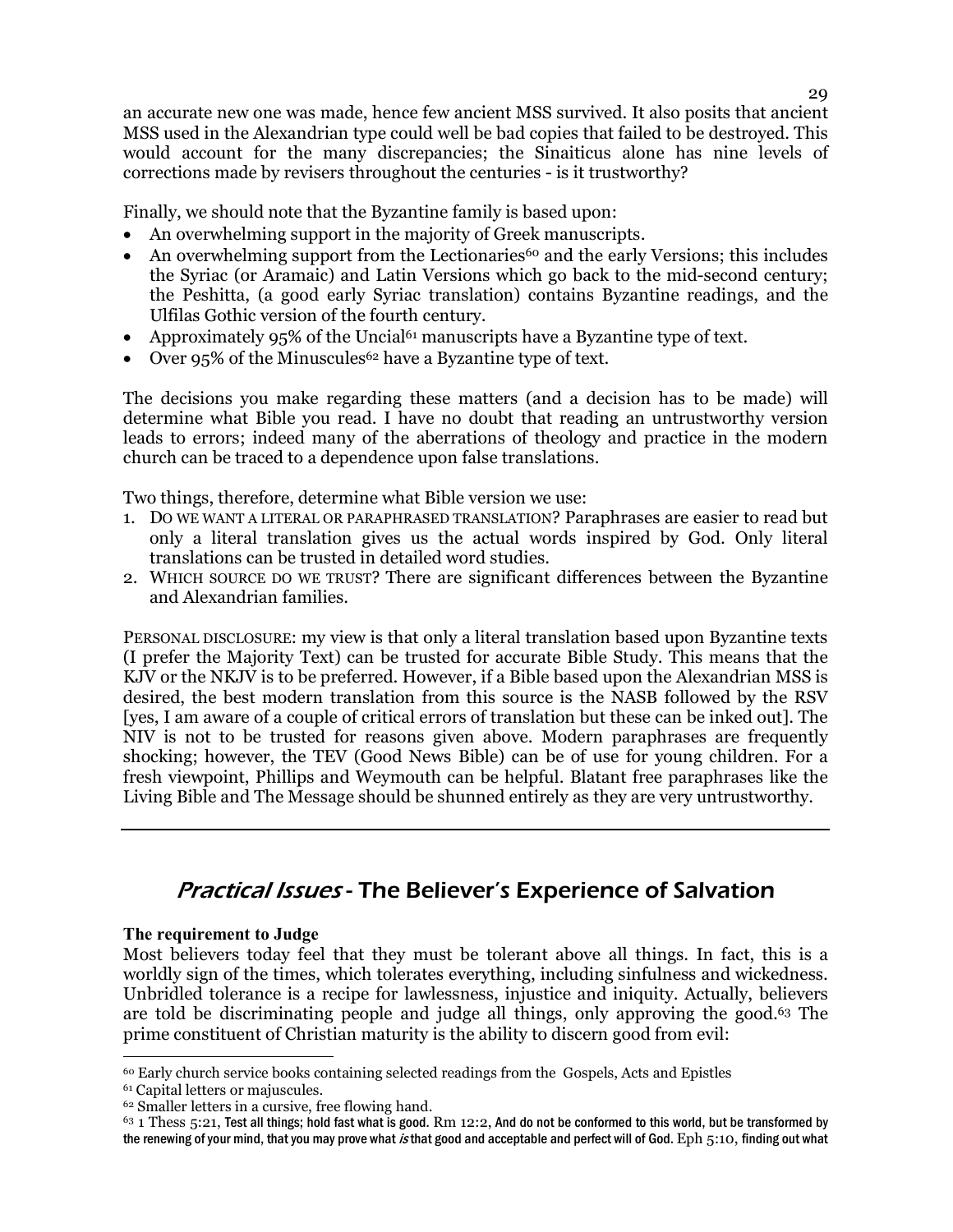30 ... those who are of full age, *that is*, those who by reason of use have their senses exercised to discern both good and evil. (Heb 5:14)

Texts that condemn judging are addressing unrighteous judgment, not discrimination. For instance, Matthew 7:1 refers to judging hypocritically. Many verses command that we judge, that is examine and discern everything.

- Judge with righteous judgment.  $($ Jn  $7:24)$
- He who is spiritual judges all things.  $(1 \text{ Cor } 2:15)$
- If the world will be judged by you, are you unworthy to judge the smallest matters?  $(1 \text{ Cor } 6:2)$
- I [Paul] give judgment.  $(1 \text{ Cor } 7:25)$

If we are to beware of certain things, we must exercise discernment to recognise them before we avoid them. For instance we must beware of: false prophets (Matt 7:15), Judaizers (Phil 3:2), deception (Col 2:8), schismatics (Rm 16:17), empty words (Eph 5:6), strange doctrines (Heb 13:9). All these things require that we exercise thoughtful discernment as to what is being said and judge whether it is good or evil.

Christians are to be effective judges of men, worldly conditions, and spiritual deceit.

### **The requirement to watch**

Take heed, watch and pray; for you do not know when the time [of the Second Coming] is. (Mk 13:33)

Take heed; see, I have told you all things beforehand. (Mk 13:23)

Watch therefore, for you do not know when the master of the house is coming … And what I say to you, I say to all: Watch! (Mk 13:35-37)

Now *it is* high time to awake out of sleep; for now our salvation *is* nearer than when we *first* believed. (Rm 13:11)

Therefore let us not sleep, as others  $do$ , but let us watch and be sober. (1 Thess  $5:6$ )

We should no longer be children, tossed to and fro and carried about with every wind of doctrine, by the trickery of men, in the cunning craftiness of deceitful plotting.  $(Eph 4:14)$ 

Many Christians today live in a fog of ignorance about the world they live in. Indeed, one often hears that it is not our job to bother about politics or what is happening in the world. Despite that, many believers run to vote for any leader that suggests he may be a Christian, despite his track record. In this way Christians have helped put certain people into power who have done appalling things in the name of democracy, some who are on the edge of being the subject of war-crime charges in the International Court.

Jesus commanded that we should watch, i.e. should be aware of what is going on in the world we live in. It was because believers in the early church obeyed this that they escaped the horrors of the fall of Jerusalem when they saw the Roman army mobilise. They watched, understood the warning of Christ, then fled to the Judaean hills. The remainder of the Jewish population suffered some of the worst atrocities and torment of any besieged city in all history.

We are warned by Paul that deception will run riot at the end and that the man of sin will be revealed who will build a world empire.64 If Christians are to avoid following this man they must wake up and watch out. Remember that the word 'antichrist' primarily means

 $\overline{a}$ is acceptable to the Lord. Phil 1:10, approve the things that are excellent, that you may be sincere and without offence till the day of Christ.

<sup>64</sup> 2 Thess 2; 2 Tim 3:13; Rev 13.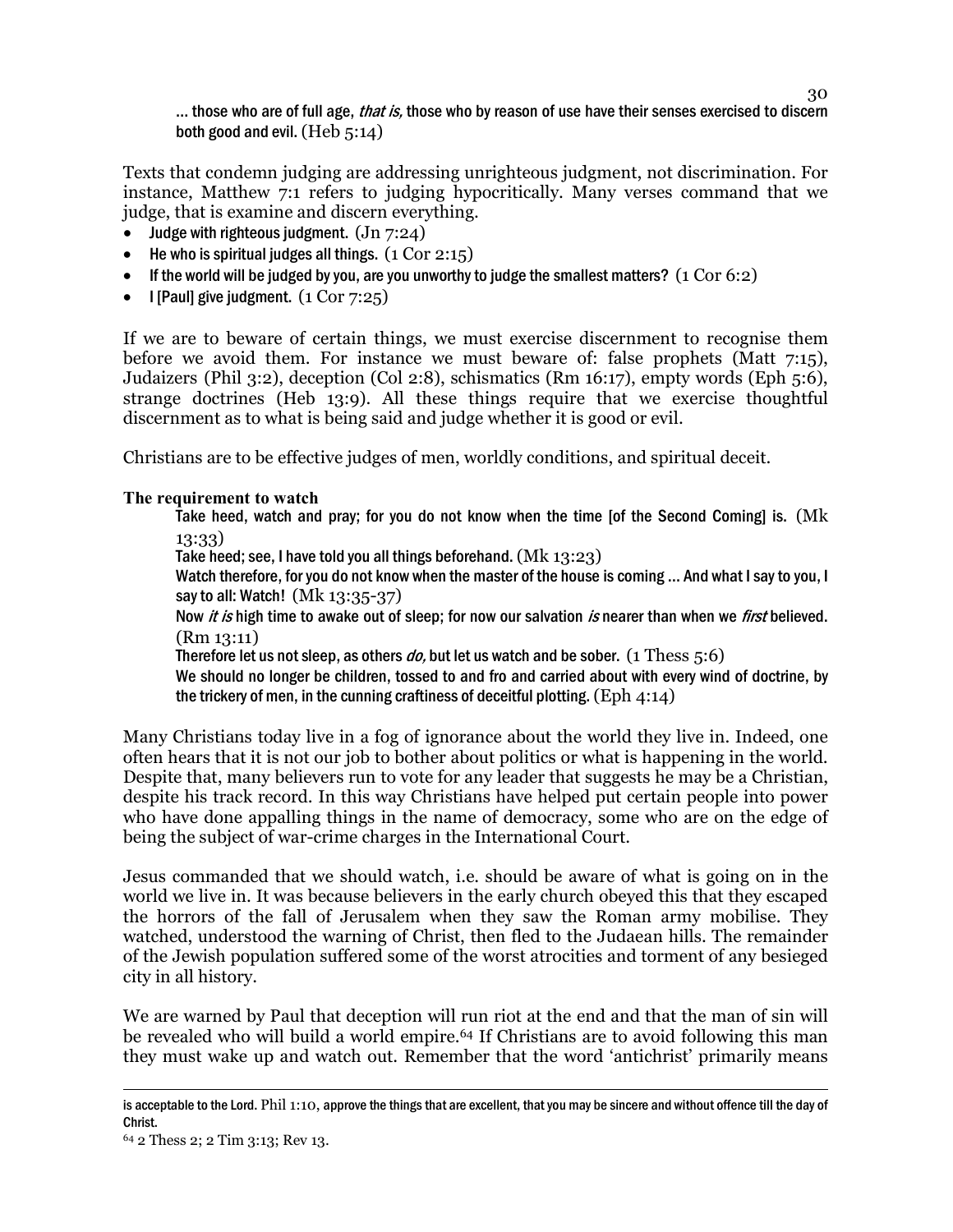someone 'in the place of Christ'.65 The man of sin will pretend to be a Christian and gradually usurp the role of Christ himself. If gullible believers follow any politician who claims to be a Christian without checking his credentials and fruit, they could well end up voting for this man of sin. This would be like cows voting for their own butcher. Remember, the man of sin will initially deceive people into thinking he is wise, good and effective in solving the world's problems. When given power he will war against the saints.

Believers are accountable to God for whom they support. It is critical that Christians take great care whom they vote for. Leaders who are clearly wicked (i.e. they openly lie, deceive and manipulate) who have passed unrighteous legislation, who work against personal liberties and religious tolerance, or who have waged wicked wars should never be supported by Christian people.

### **The requirement to suffer: believers can expect suffering and persecution in this age - a critique of the 'health and wealth Gospel'**

The NT clearly teaches that believers will undergo suffering of one type or another. That anyone could fall for the false promises of Word Faith preachers is pretty staggering. What do they promise:

#### SPIRITUAL AND MATERIAL BLESSINGS ARE RECEIVED BY FAITH

This is often said to occur by a spoken word of faith. In this a distinction is drawn between two Greek words: *logos* and *rhema*. Both mean 'word' / 'speech' and both are used interchangeably in scripture.66 However, these preachers tell us that *logos* means a rational word like teaching, while *rhema* is a powerful, declared word of incipient faith. *Logos* refers to the objective, revealed written word while *rhema* refers to a subjective spoken word of faith. A *rhema* word releases power while a *logos* word just encourages. To base such nonsense upon wrongly applied grammar is utter foolishness. There is no meaningful distinction between these words in the NT; they are synonyms.

Then they teach a form of VISUALISATION. This is an occult technique used in Magic and is common in certain Oriental religions. It is where a desired object is pictured in the mind and focused on until the object is delivered. There is no teaching on this in the NT and no example of a believer using such methods.

In fact the apostles taught, indeed commanded, that we should work hard and earn our own money (1 Thess 4:11; 2 Thess 3:12). There is no hint in the NT of gaining wealth by faith, a power word or visualisation. Unlike modern Word Faith preachers who live millionaire lifestyles based upon gifts, Paul's attitude was this:

For you yourselves know how you ought to follow us, for we were not disorderly among you; nor did we eat anyone's bread free of charge, but worked with labour and toil night and day, that we might not be a burden to any of you, not because we do not have authority, but to make ourselves an example of how you should follow us. For even when we were with you, we commanded you this: If anyone will not work, neither shall he eat. (2 Thess 3:7-10)

CERTAIN PREACHERS HAVE SPIRITUAL POWER AND MUST BE SUBMITTED TO FOR A HEALTHY SPIRITUAL LIFE

The televangelists in this movement not only make unbiblical demands of money and not only live outrageous lifestyles of opulence, but they speak violently against those who

 $\overline{a}$ 

<sup>65</sup> 1 Jn 2:18, 2 Jn 1:7.

<sup>66</sup> 1 Pt 1:23 *logos*, v 25 *rhema* both refer to the 'word of the Lord'. 1 Cor 12:8, Paul uses *logos* for the 'word' of knowledge when *rhema* would be expected by Charismatics. There are many more examples.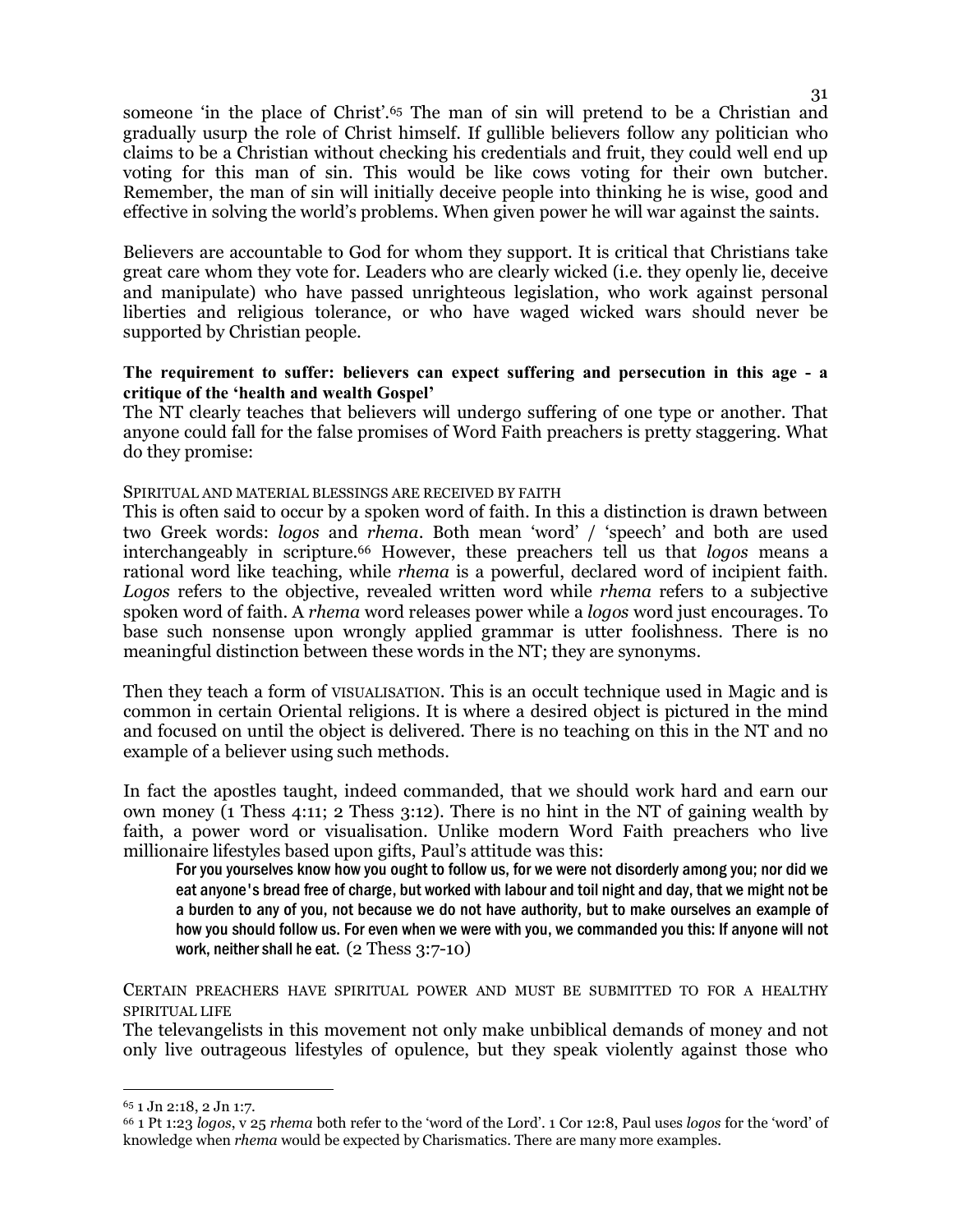criticise the movement. Such ungodly leaders find no difficulty in fleecing poor gullible folk of their hard-earned money on the promise that it will result in a blessing or a healing. This is classic fraud and is totally unbiblical. Biblical leadership is service, not domination. Submission only occurs within the local church where brethren submit to each other and to the elders. A Christian has no obligation to submit to the demands of any other man, whether he is an apostle, prophet or anything else.

#### THE GIFT OF PROPHECY AND APOSTLESHIP IS MORE IMPORTANT THAN THE BIBLE

This goes back to the supposed difference between *rhema* and *logos*. The Bible is considered a dead word, albeit authoritative, while a spoken prophecy by an accredited leader is considered as far more authoritative.

In these circles there is often an emphasis upon SPIRIT GUIDES, supposed to be angels who impart words of knowledge - knowledge about people that could not be known by normal means. Again this is an occult experience, common in shamanistic religions. Scripture states the opposite: God, who at various times and in various ways spoke in time past to the fathers by the prophets, has in these last days spoken to us by *His* Son (Heb 1:1-2).

The Christian's final authority is God's word, the Bible, since it is the revelation of his will in all things. The New Testament is the final revelation of God's Son, as transmitted by Christ's Spirit through the apostles. The Bible represents the whole Trinity and is the touchstone for everything in a believer's life. No ministry of man can ever usurp its place.

Your prophets have seen for you false and deceptive visions; they have not uncovered your iniquity, to bring back your captives, but have envisioned for you false prophecies and delusions. (Lam 2:14)

#### GOD WANTS ALL HIS PEOPLE TO BE HAPPY AND PROSPEROUS ALL THE TIME

The dangers of this heresy are obvious. The Bible speaks fully and frequently about suffering, indeed the apostles warned that suffering was to be expected by all disciples, All who desire to live godly in Christ Jesus will suffer persecution.  $(2 \text{ Tim } 3:12)$ .

Indeed far from leaders being even more prosperous than disciples, leaders should expect more suffering (1 Thess 3:4). The apostle Paul knew not only frequent violent persecution but also distress, affliction, continued sickness, poverty, hunger, thirst and even anxiety and depression.<sup>67</sup>

#### GOD WANTS ALL HIS PEOPLE TO BE HEALTHY ALL THE TIME

In view of the fact that God has ordained suffering for his people on many occasions, this cannot be true. There is not one instance in the NT of a believer being healed supernaturally; not one. However, there are many cases of believers being sick, sometimes being sick to the point of abandoning the Gospel work, even though there was an apostle present.<sup>68</sup>

THE PROBLEM WITH CHRISTIANS IS OFTEN A DEMON THAT NEEDS EXORCISING.

Again there is not one scripture that states this and neither is there any NT text that demonstrates it in a believer after Pentecost. The apostles never saw the diagnosis of a believer's problems to be a demon and never expelled a demon from a Christian, only from unbelievers. Problems in believers that are due to sin always require repentance and seeking forgiveness from God; people who are delivered from demons frequently get into problems again because the sin that caused them was never renounced properly (see later).

 $\overline{a}$ 

<sup>67</sup> See 2 Cor 1:8, 4:8, 7:5, 11:24-29.

 $68$  Epaphroditus (Phil 2:25-27); Timothy (1 Tim 5:23, notice Timothy was often ill); Trophimus (2 Tim 4:20); Paul (2 Cor 12:5, 7, 10).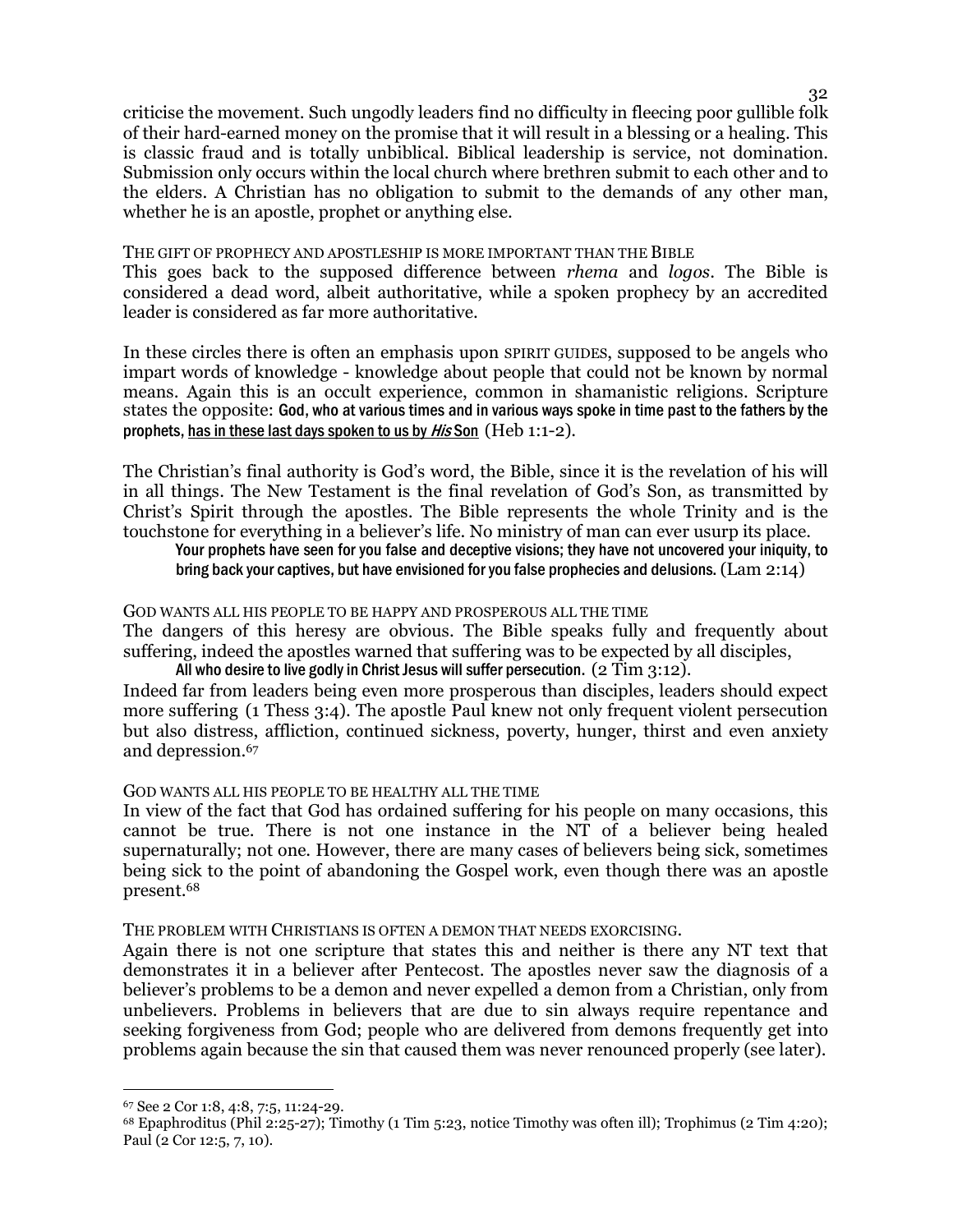TO SPEAK AGAINST THIS MOVEMENT INCURS GOD'S WRATH AND WILL RESULT IN EVIL **CIRCUMSTANCES** 

Some well-known Word Faith leaders have even said on air that they wished their critics dead or even that they wanted to shoot critics with a machine gun. Well the apostles frequently spoke vehemently against false teachers, naming names and exposing their evil teaching and deeds. For instance, Hymenaeus and Alexander (1 Tim 1:20) Hymenaeus and Philetus (2 Tim 2:17). We are told to examine the teachings of preachers (Matt 7:15-20; Acts 17:11; 1 Jn 4:1) and reject those who teach heresy or who live bad lives (1 Thess 5:21; Heb 5:14). All teachers should be glad for their hearers to check what they hear against God's word since the teacher is seeking to make people understand scripture better. Any one who finds it necessary to threaten those who examine and criticise their ministry is insecure and evil.

#### **The requirement to wage true spiritual warfare**

There is so much nonsense taught on this subject that a proper warning would require a whole book; I will try to be concise.

#### EVERY BELIEVER IS LIBERATED IN CHRIST

When one trusts in Christ one is joined to him in spiritual union that comprises dying with him and being raised with him (Rm 6, see later). The believers' legal place is being seated with Christ in heavenly places (Eph 2:6) far beyond any reach of the enemy; indeed, the believer has been totally delivered out of Satan's kingdom and placed into he Kingdom of Christ (Col 1:13). The job of the believer is to hold a position of faith and obedience that puts on the new nature and walks in the Spirit (Eph 4:22-24; Gal 5:16). In doing so he will bear the fruit of the Spirit (the character of Christ) and be free from the enemy, being qualified by the Father to be partakers of Christ's inheritance (Col 1:12).

The new nature abides in our spirit and cannot be touched by demonic forces (Eph 4:22; 1 Jn 5:18), however our soul (mind, will, emotions) can be tempted and lured into sin (Jm 1:14-15). When the soul yields to temptation it becomes flesh, dominated by sensual and bodily lusts (Gal 5:16-25). If a believer resists Satan this cannot happen. If a believer falls into sin then he must repent (renounce the sin and actively turn his direction to walk in obedience), confess his sin, seek cleansing by the blood of Christ and move on (1 Jn 1:9).

#### He has delivered us from the power of darkness and conveyed  $us$  into the kingdom of the Son of His love, in whom we have redemption through His blood, the forgiveness of sins. (Col 1:13-14)

#### BELIEVERS NEED NO EXORCISM TO GET FREE FROM SIN

The Biblical method of cleansing is totally sufficient and requires no assistance from men promoting themselves as liberators in a 'deliverance ministry'. There is no such ministry mentioned in the NT and the apostles never used this method in helping a believer be sanctified. Christians in the NT are never infected with a demon and never delivered from one. The matter simply never arises.

#### BELIEVERS NEED NO EXORCISM TO GET FREE FROM CHARACTER PROBLEMS

Personality flaws, feelings of rejection, insecurity, shock following trauma or other matters may or may not have been made worse by demonic temptation but the cause is not spiritual. We must never blame our own failings, fears or weaknesses upon anything other than ourselves. We will never deal with inner difficulties by having some demon expelled; indeed some ritual claiming to do this may well make things much worse - as personal testimonies prove. Again there is no instance of this happening in the NT church - never!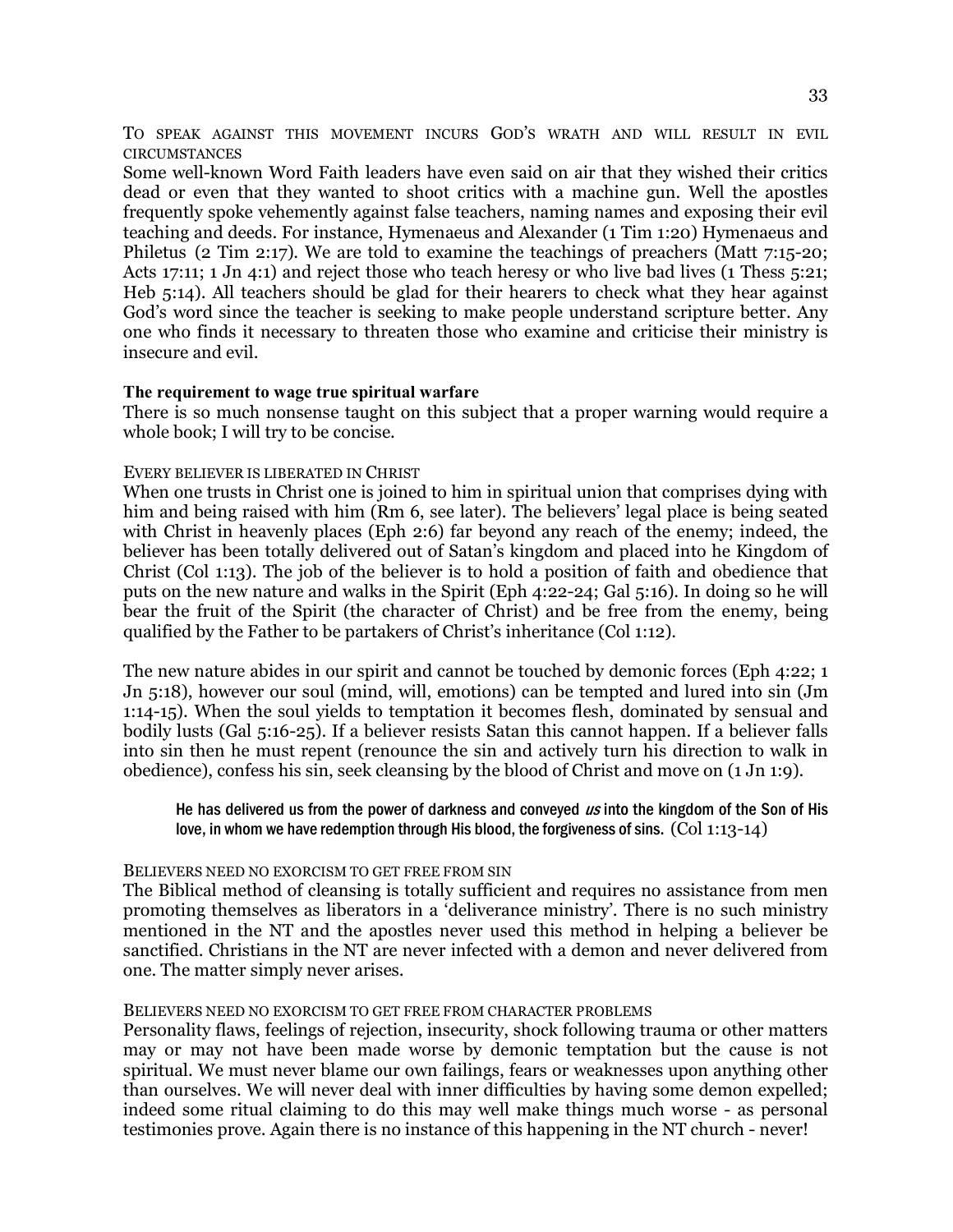Strength of character comes from walking in obedience and especially from trusting God in suffering:

… we also glory in tribulations, knowing that tribulation produces perseverance; and perseverance, character; and character, hope. (Rm 5:3-4)

What clearer instruction is needed? Suffering produces perseverance and this strengthens character. To be a stronger person one seeks God's grace in trials (Col 1:11) and his power leads one to triumph in weakness. To seek to avoid the problem by seeking an exorcist actually goes against God's will and spurns God's grace.

#### THERE IS NO SUCH THING AS TERRITORIAL SPIRITS CONTROLLING MEN'S AFFAIRS

This means that the whole concept of Strategic Level Spiritual Warfare is nonsense! First, Satan is not ruling the earth. The earth belongs to the Lord (Ps 24:1, 89:11; Acts 17:24; 1 Cor 10:26) and Satan only has power within it by controlling the mind's of men through deception. As the end approaches this deception increases and Satan dominates the world more and more through temptation and delusion, but he is not in charge and does not rule. The influence he has in the world is controlled by God so that even the boundaries of the nations are set by the Lord (Acts 17:26). All Satan's actions ultimately fulfil God's purposes.

If Satan is not in control and if the boundaries of nations are set by God, then demons do not control any territory, city or precinct. This is why we never see the apostles use any of the methods of modern Charismatics in this matter. Never is an evangelistic endeavour preceded by a united prayer time to overthrow demonic forces controlling a sector of land. Neither is there any attempt to discover the nature of the demonic forces in a particular area. Indeed, the whole concept of demons is ignored in practice. In reality, demonic forces work through men so Paul was opposed by men deluded into thinking they were serving God by persecuting the church. The fight against these forces is by prayer, faith and the truth. Paul prayed for grace to preach effectively and persuaded men of the truth of the Gospel; when men yielded to this truth, the power of demons was overthrown as men became Christians. Under Paul's ministry, even high ranking Roman authorities became Christians.<sup>69</sup>

Occasionally, when forced by direct confrontation - and only as led by God, the apostles directly confronted demonised unbelievers such as the Philippian slave girl (Acts 16:14). It is also noteworthy that the word 'demon' never appears outside the Gospels while the word 'demons' only appears six times, three of them in Revelation. There is no focus upon demons in apostolic writings.

#### THE PRACTICE OF BINDING SATAN IS UNBIBLICAL

**-**

There is no apostolic instruction to bind Satan before a successful meeting can be experienced and never do we see the apostles acting this way. Neither are we told to bind demons in order to expel them from people. The binding of the strong man mentioned by Jesus (Matt 12:29) is the overthrow of Satan. Jesus as the Son of God was already Satan's Lord and proved to be his master, as a man, at the temptation. Christ totally destroyed Satan's works at the cross where sin and death were vanquished.

The binding and loosing of Matt 16:19 refers to the power of the Gospel; the terms (in Rabbinical usage) meaning to forbid or to permit. Keys open doors and the keys of the kingdom of heaven is the truth of the Gospel. People only get into the kingdom by believing

<sup>69</sup> Phil 4:22. Jospehus even implies that the Nero's wife, the Empress Poppaea, was a Christian. Jerome said that Paul turned the house of Christ's persecutor (Nero) into a church.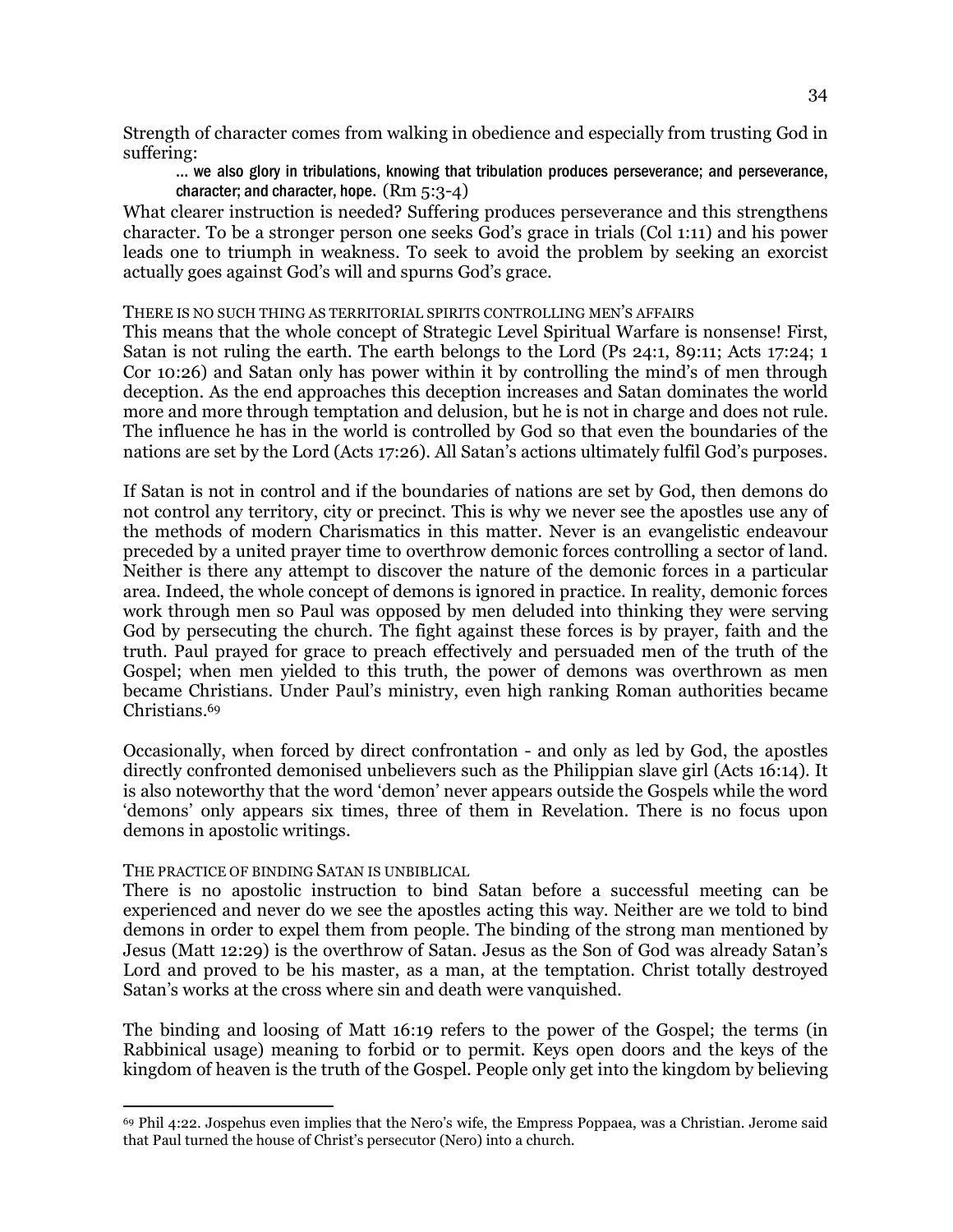in Christ. Those who accept the apostles' word and believe in Christ are registered in heaven and have access to the kingdom. This has nothing to do with binding demons. A secondary feature (Matt 18:18) refers to the discipline in the church in terms of expelling wicked people. The words 'bind(s)' and 'demon', or 'bind(s)' and a 'spirit' do not appear in the same verse of the NT anywhere.

The modern Charismatic/Pentecostal deceptions about territorial spirits, exorcism and binding Satan have actually led to a weakening of genuine evangelical spiritual warfare. The church must actively preach the true Gospel at every opportunity, and ignore getting into petty imaginary battles with fallen angels that divert and distract from the job in hand.

### **The requirement to mortify the flesh**<sup>70</sup>

I once spoke at a meeting on this subject only to be rounded upon by everyone, including a leader, who claimed that the Bible never speaks of us a being dead. Amazingly, it seems these long-standing Christians had never read the following:

- Now if we died with Christ, we believe that we shall also live with Him.  $(Rm 6:8)$
- If One died for all, then all died.  $(2 Cor 5:14)$
- I have been crucified with Christ; it is no longer I who live, but Christ lives in me.  $(Gal 2:20)$
- You died with Christ.  $(Col 2:20)$
- For you died, and your life is hidden with Christ in God.  $(Col 3:3)$ <sup>71</sup>

How can we be born again to a new eternal life if we did not die to the old one full of sin? This is the fundamental bedrock of experiential Christianity, The foundation of salvation is justification, being declared righteous before God instead of guilty, but justification arises when we died with Christ on the cross and were raised with him in new life and thus able to share Christ's righteousness. God does not place his Son's righteousness in a sinful nature; he does not pour new wine into an old wineskin. The righteousness of Christ is the heart of the new nature which we received when we died with Christ and were raised with him (Eph 4:24).

It is critical in overcoming sin that we understand that we died to our old life, to understand that our old man (our natural, sinful, Adamic life) is dead as far as God is concerned. The believer lives in the good of this truth and acts accordingly in self-denial.

However, the full sentence of this death is delayed until we receive a new body as well as the new heart and spirit that we already have.72 Just as the Christian is viewed by God as being legally seated with Christ in heaven (Eph 2:6) but yet remains physically on earth, so God also sees the old nature as legally dead,73 but the believer still has the old nature with him which must be daily put to death (Col 3:5) - i.e. the truth of its legal death believed and applied. This is done as the believer puts off the old nature (Eph 4:22) in practice and puts on the new nature, the life of Christ (Eph 4:24). This equates to being renewed in spirit (Eph 4:23) so that the mind follows Christ's commands and not the ways of sin. It is in this sense that the believer has died with Christ.

 $\overline{a}$ 

<sup>70</sup> I.e. put to death the flesh, Rm 8:13, Col 3:5.

<sup>71</sup> See also 2 Tim 2:11; Rm 6:4-6, 7:4, 8:10 and many more.

<sup>72</sup> The new heart and spirit equates to the new nature. The renewed spirit is home to the indwelling Holy Spirit and the life of Christ, while the new heart is the foundation of a new disposition to serve God.

<sup>73</sup> In Rm 6:6 Paul states the body of sin is destroyed, but this literally means 'unemployed, rendered useless, inactive'. The legal death of the old man enables us to live a new life and overcome sin. The full sentence of death is carried out when we gain a new body at the Second Coming.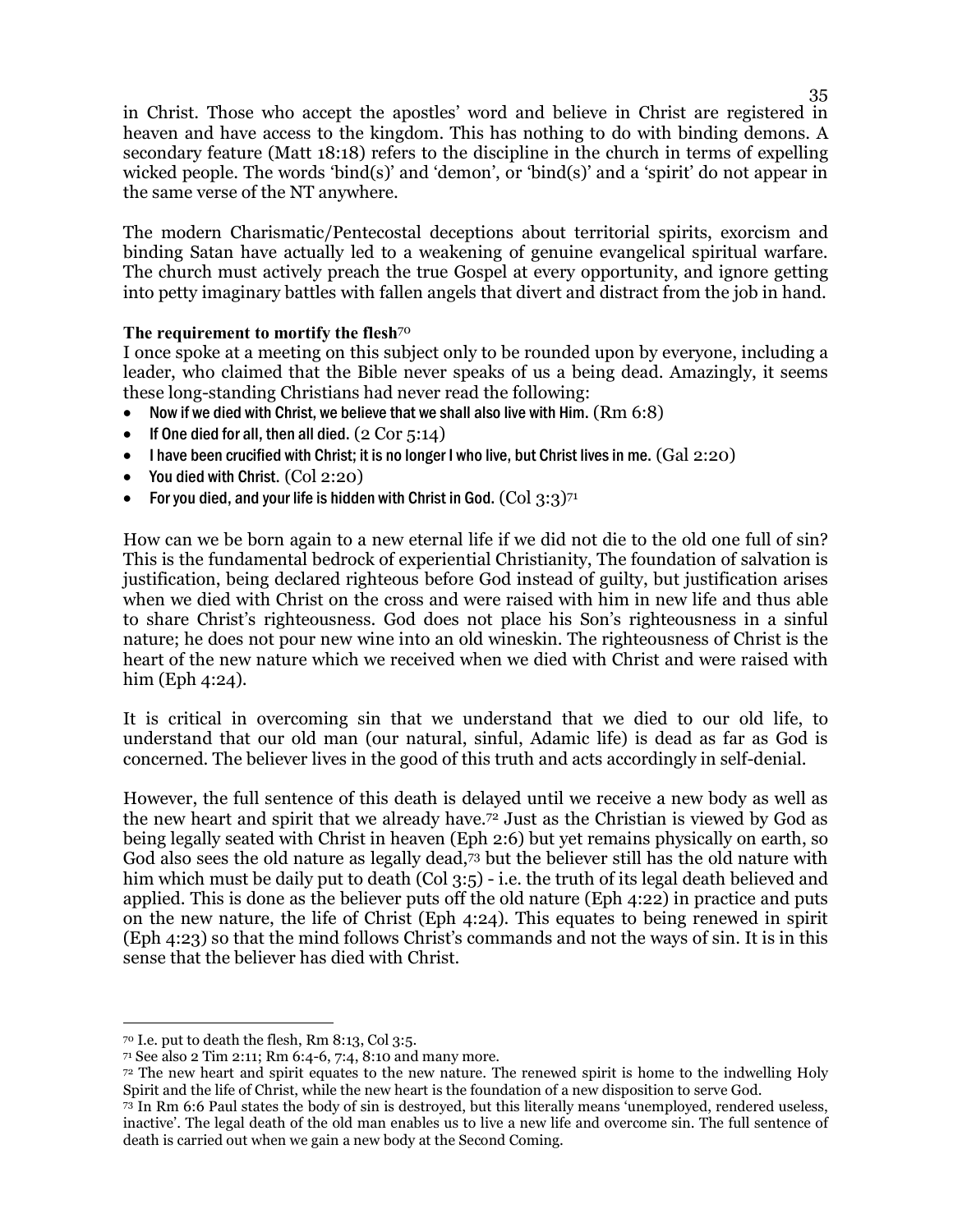The key effect of this doctrine is to emphasise that the believer cannot reform the old life with God's power; the old nature is crucified by God not reformed. There is no power in trying to improve the old life, this is the place of failure. The source of sin, the old nature, is given a death blow by the cross to enable Christians to live from a new life source, the new nature which is the life of Christ in a believer's spirit. The answer to overcoming sin is to destroy the source of sin, the old nature.

When a believer fails to apply this truth, and succumbs to temptation, he becomes flesh. The Spirit of God fights against this in our lives and seeks to teach us to put on Christ (Rm 13:14; Gal 3:27) which equates to putting on heavenly armour (Eph 6:12), putting on the new man (Col 3:10) and walking in the Spirit (Gal 5:22-25). Holy living is about 'putting on', not trying harder to be nice; this is because Jesus was given by God to us to be our wisdom, righteousness, sanctification and redemption (1 Cor 1:30). This requires us to consider ourselves as dead to sin (Rm 6:11-12).

The upshot of all this is the vital principle of self-denial; we must constantly deny ourselves and take up our cross (consider ourselves as dead) in order to live like Christ.74 Self-denial in the believer is not a struggle to try to be good in the strength of the flesh, but a struggle against the temptation to live in the flesh. It is a struggle to believe the truth, a struggle of faith - to believe that we are dead to sin and alive to God. Too many Christians live according to the flesh, they are dominated by the principles and appetites of the old life. They succumb to desire, are tempted by Satan, fail to resist, fail to apply self-denial and effectively live like worldly people even though they aspire to be better. But before selfdenial can begin, we must believe that we are dead - dead to all of our old life and alive to God.

#### **The requirement to lead a spiritual life**

 $\overline{a}$ 

Overcoming sin is only half of the problem in leading a godly life, we must learn not to trust in the strength of our old nature to do 'good' things as well as bad things. It is here that we must assert a truth which many good men disbelieve. The Bible clearly distinguishes between what is spiritual in man and what is soulish (Heb 4:12); if scripture says there is a division between soul and spirit, then I must believe the clear word of God.<sup>75</sup> Indeed, it teaches a threefold distinction in man: body, soul and spirit:

Now may the God of peace Himself sanctify you completely; and may your whole spirit, soul, and body be preserved blameless at the coming of our Lord Jesus Christ. (1 Thess 5:23)

<sup>74</sup> Matt 10:38-39, 16:24-25; Mk 8:34-35, 10:21; Lk 9:23-24, 14;27; Jn 12:24-25. A key saying or command that is repeated in all four Gospels needs especial consideration. In this case we have seven repeats - this shows its great importance.

<sup>75</sup> This is Trichotomy, yet most Reformed teachers hold to a bipartite nature of man (just body and soul) not tripartite (body, soul, spirit). However, some eminent Reformed theologians did hold to trichotomy (such as WGT Shedd), and in practice they all speak of a spiritual nature in the soul (often called 'the rational soul') and a psychological nature (heart and mind). While man can be variously sub-divided (e.g. heart, mind, soul, strength, thoughts, body, members etc) scripture and experience show an inner life comprising essentially thoughts, feelings and will (soul) above which must be an organ for spiritual perception and communion with God (spirit). [Compare a human body where one can differentiate many organs, but all acknowledge the key systems of skeletal/muscular structure, vascular system, nervous system and respiratory system to describe physiology.] The heart is the root or fountain of our lives and is situated at the junction of the soul and spirit and as such is the gateway of our choices (see Heb 4:12). The spirit perceives God's will and the soul executes it through the body. To use a business analogy, the spirit is meant to be the Chairman of the board, the soul is the business executive and the body is the factory workers. Failure occurs when the soul acts as chairman dominated by the workers. Each organ is Biblically described as a tri-unity to represent its creator: spirit = conscience, communion, intuition; soul = emotions, intellect and will; the body = flesh, blood, bones.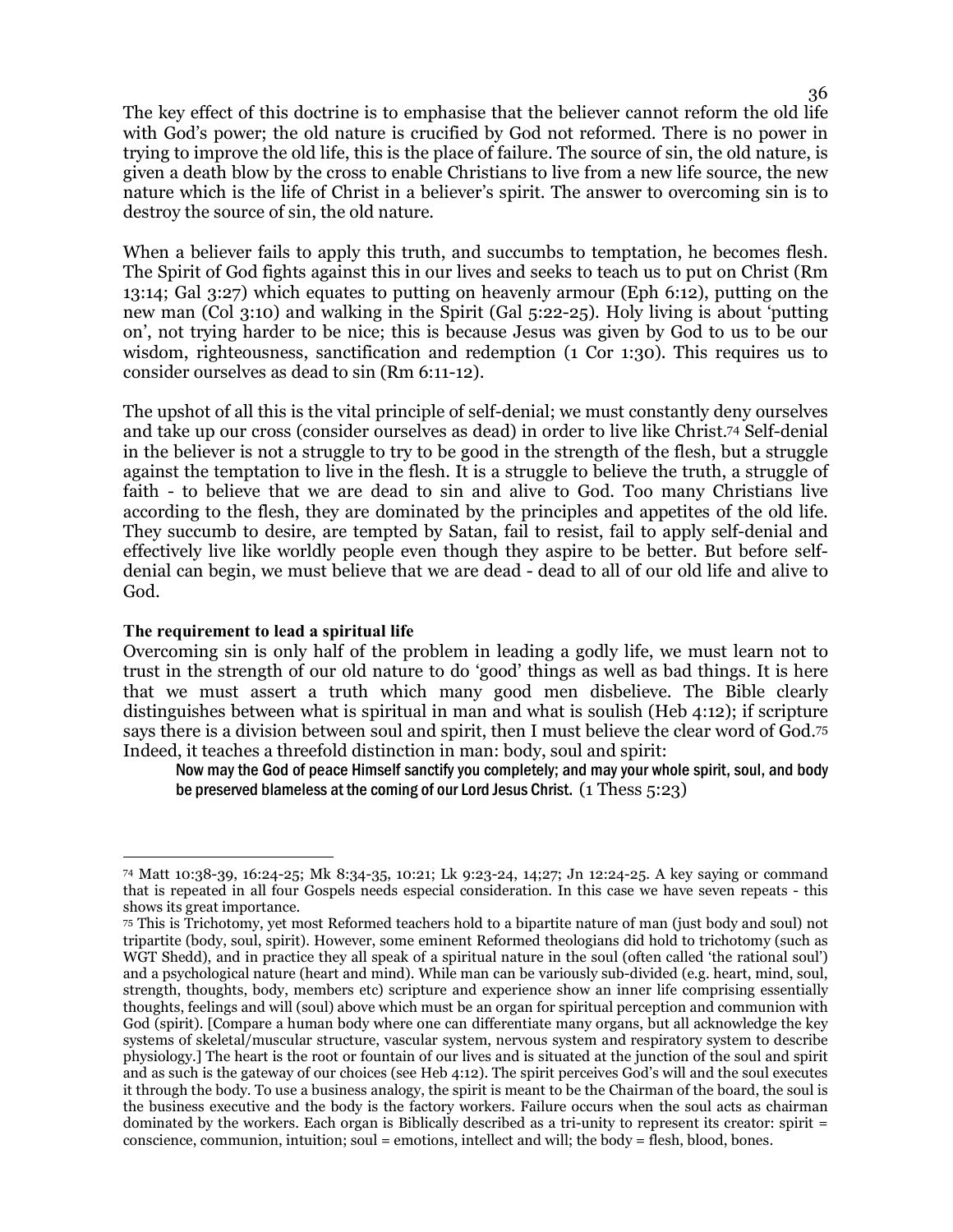Both the Bible and experienced analysts explain that the soul comprises of the emotions, the volition (will power) and the mind (intellect). We cannot list all the proof-texts here, but there are many. So, there is a part of our lives attuned to the spiritual, that communes with God spiritually, and a part of us that is the executive of the body - it controls what we do through emotions, volition and intellect. When the physical senses encounter something, it is the soul that decides what to do. Your soul chooses whether you will be godly or sinful.

The reason this is important is to teach us that while we may not be objectively sinning, we can still live out of our soul to do the Lord's will, and this will result in a dead work. For instance, an individual can imagine that they are serving God because they experience all sorts of emotional and subjective feelings - but this is mere soulishness, operating at the level of the emotions.76 The believer must learn the difference between what is of the soul and what is of the spirit.

The natural man [*psuchikos*] does not receive the things of the Spirit of God, for they are foolishness to him; nor can he know them, because they are spiritually [*pneumatikos*] discerned. But he who is spiritual [*pneumatikos*] judges all things, yet he himself is rightly judged by no one. (1 Cor 2:14- 15)

The things of God are spiritually discerned and it is the spiritual man who judges all things. Here Paul differentiates between a spiritual man and a psychical man (i.e. soulish man, *psuchikos*; *psuche* = soul). In general *psuchikos* refers to unregenerate people [as in 'many souls'], but it also refers to Christians who act at the level of mere men.

If believers act like natural men, they are being soulish. For instance, if a natural (unregenerate) man gets insulted, he reacts, perhaps sinfully by swearing. If a Christian gets insulted there should be no reaction at all; he is dead to the accusation. This is a spiritual response. The soulish Christian will react, perhaps in a justifiable way without any sin. This person has not manifested the old nature and sinned, but he has reacted, and is thus expresses the emotionalism of the soul. The spiritual response results in a testimony to God, the soulish outcome is just the action of a self-controlled man.

Paul wrote to people he called 'saints', 'sanctified in Christ' (i.e. Christians, 1 Cor 1:2) yet said they were carnal (i.e. fleshly, 1 Cor 3:1). Such are babes in Christ who have not learned to discern between soul and spirit and behave like 'mere men' (1 Cor 3:3). When men cause divisions in the church, for oh such lofty reasons, they are being soulish and fleshly. They have acted either intellectually, emotionally or by sheer will power but without seeking the sanction of God. Remember Christians become flesh when they are tempted and follow the old nature. When Christians follow the soul (are *psuchikos*) they are in danger of becoming fleshly, they are not following the Spirit's directions in their spirit. They quickly go from soulish (over-emotional, over-zealous or over-intellectual) to being fleshly (sinful) - acting like ordinary men.

In the Corinthian example, men thought they were being godly by indulging in subjective, soulish thoughts and decisions. They loved flowery, philosophical, emotional or intellectual preaching and elevated it above the simple truth. This was unwise and it was not being spiritual, but it was not dramatically sinful. From here, however, they degenerated into

**-**

<sup>76</sup> This is why mysticism is so dangerous because it operates at this soulish level seeking a relinquishment of control, increased passivity, promoting subjective emotional responses without intellectual involvement.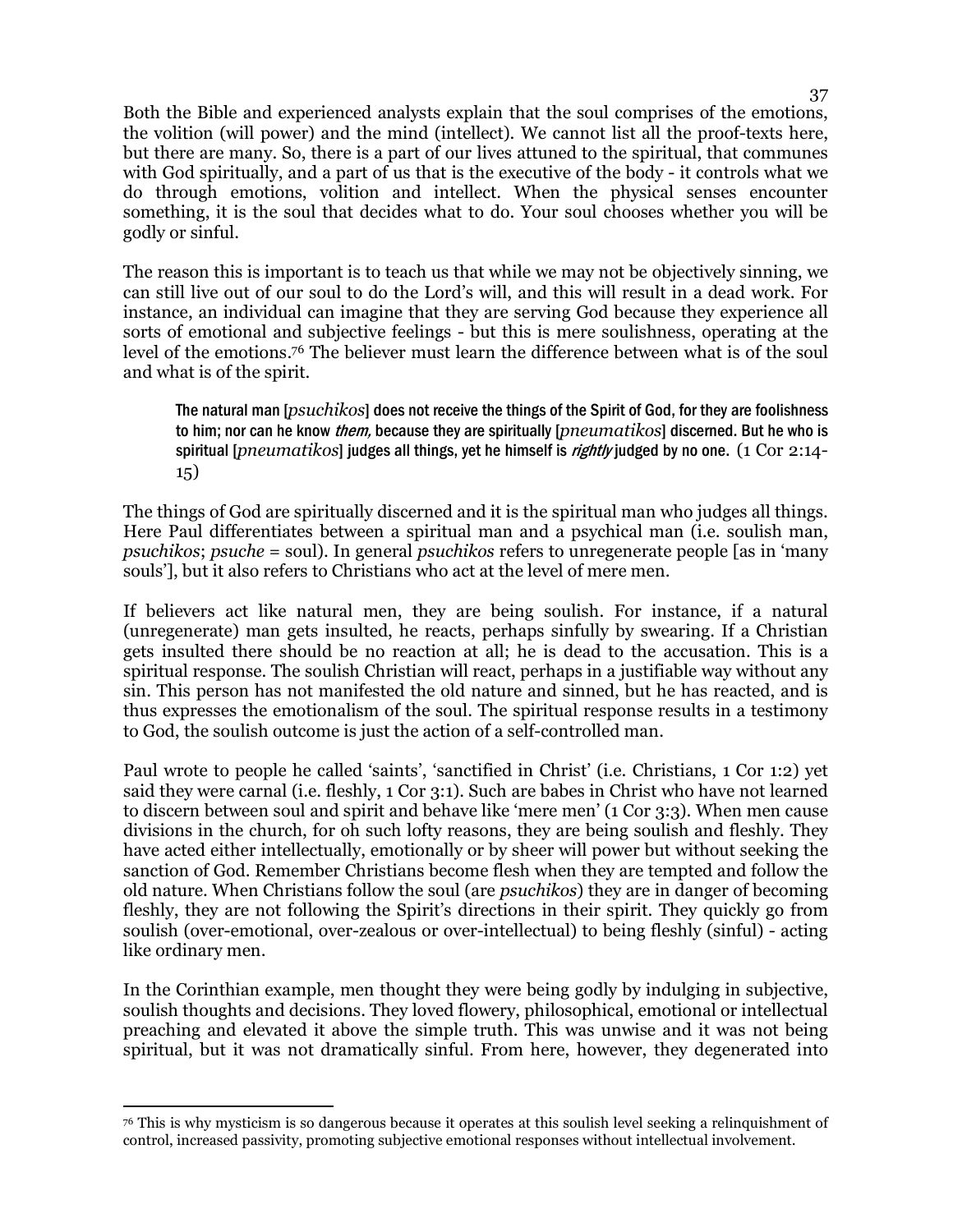fleshly actions by adopting a party spirit and causing schism by following the types of preachers they preferred. From being soulish, they soon fell to being sinful.

Hebrews 4 speaks about this in different terms:

There remains therefore a rest for the people of God. For he who has entered His rest has himself also ceased from his works as God *did* from His. Let us therefore be diligent to enter that rest, lest anyone fall according to the same example of disobedience. For the word of God is living and powerful, and sharper than any two-edged sword, piercing even to the division of soul and spirit, and of joints and marrow, and is a discerner of the thoughts and intents of the heart. And there is no creature hidden from His sight, but all things are naked and open to the eyes of Him to whom we *must give* account.  $(Heb 4:9-13)$ 

Understand what this is saying. The rest of God, available for all believers, is to cease from works, cease from legalism, cease from human strength in church affairs. We can all fall into this dead-works based life and still think we are serving God, but this is disobedience. The way God shows us this is to sever the soul from the spirit and discern what our true motivation is which is based in our heart at the junction of soul and spirit; our innermost self. We will give an account for what we do, and our work must be spiritual, must be based upon God's rest not our efforts.

The soul is not to be abandoned like the old nature, indeed it is a vital organ for human life as it directs the life. What is crucial is that the soul is subordinate to the spirit, and the spirit must be always communing with God (filled with the Spirit). In other words, it is not my bright ideas (the soul) that are necessary, but obeying God's directions heard in my spirit, the still small voice. My will power (soul) will not force a work through to success, but obeying God's voice will. My subjective feelings (soul) are not the arbiter of what God is saying, but God's spiritual opening up of his objective word to my heart is. When we are truly following God, hearing him in our spirit as we study his word, then we use our soul to execute God's will. We think through our plans and determine to carry God's will out. The submitted soul is the means of ensuring God's work is done effectively. If, on the other hand, the soul submits to bodily lusts and sensual craving, the soul becomes flesh and a vehicle for the old nature - the result is sin.

GOD'S DIRECTION



## **The requirement to look to the Holy Spirit not the law for direction**

The problem with the unregenerate is a person - the old man, the Adamic nature - that sins because it is sin. Salvation for a believer is a person - it is being in Christ, the Saviour. Living the Christian life effectively is also dependent upon a person - the Holy Spirit, whose job it is to lead us into truth, power and fruitfulness in Christ.

38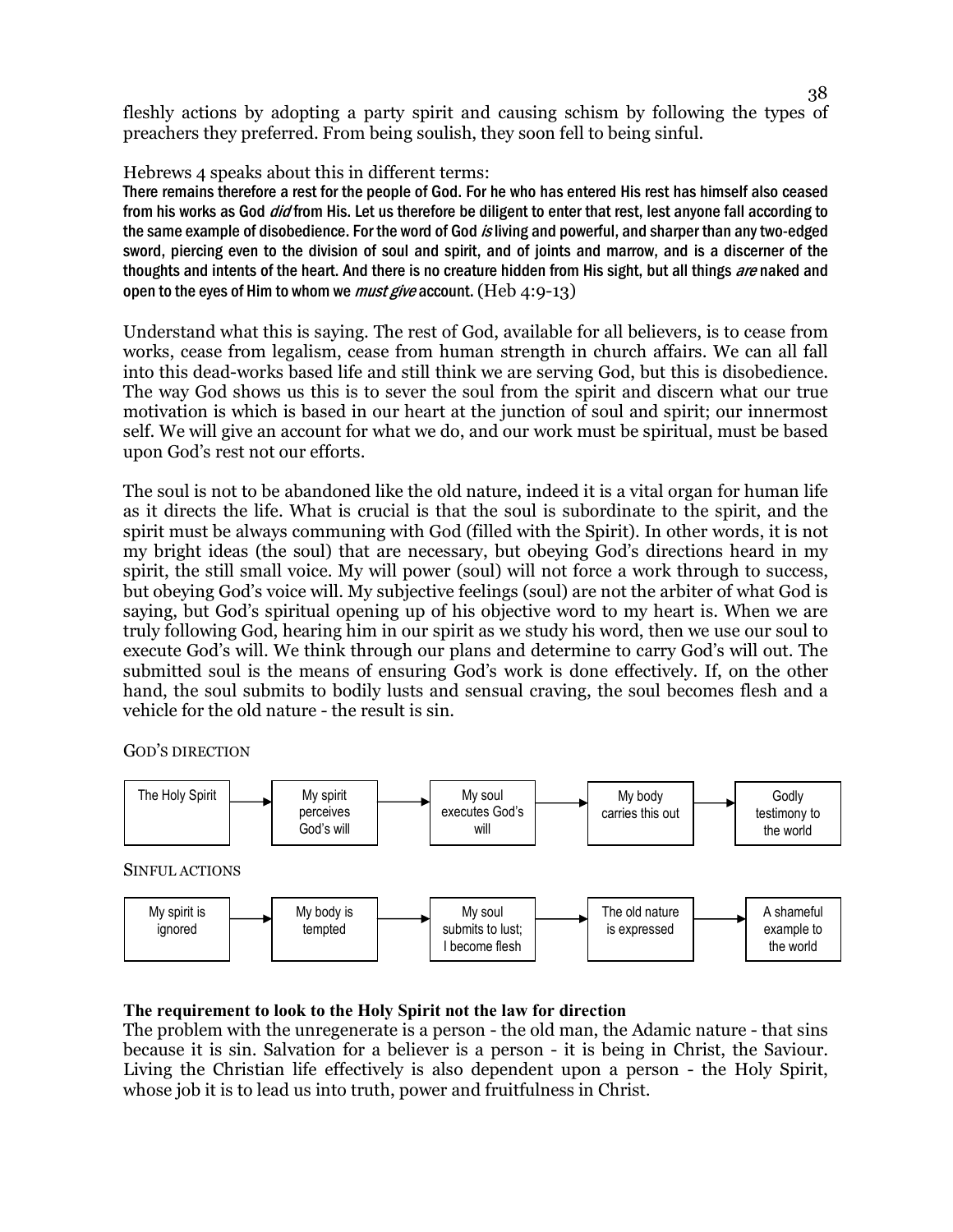Reformed teachers usually claim that the Mosaic Law is the rule of life for the Christian, but the apostles never said this. In fact they said the opposite:

- The Mosaic Law was temporary (Gal 2:19, 3:23-24; Rm 3:20, 5:13,20).
- The believer is under the Law of Christ not the Law of Moses (Gal 6:2; 1 Cor 9:21).
- The Old Covenant law ceased to have any jurisdiction on believers in the Spirit (Rm 6:14, 7:6; Gal 5:18).
- The law has no hold on those who have died, as we have in Christ (Rm 7:1-4).

The rule of life for a believer is always God's will and in the OT this was established by the law during the time of Israel, but through direct, divine intervention beforehand with the patriarchs. In the time of the divided kingdom the law (which was largely being ignored) was assisted by prophetic intervention and the prophets' word was to be obeyed as God's law. In the NT that which the OT law pointed to (Christ) was revealed to us and so the law was fulfilled in a person. Believers are now united with that person since they are in Christ, and the rule of life is to follow him, not the Law of Moses. Jesus' commands supersede and go beyond the Mosaic Law, which only dealt with externals and could not empower obedience. The Law of Christ deals with motivations and, as applied by the Spirit, gives power to obey (Gal 5:18). The law could not help people take thoughts captive, but Christ can; thus Christians must not hate as well as not kill; must not lust as well as not commit adultery.

In this world Christ sends his Spirit to continue, apply, and develop his work since he himself is in heaven at God's right hand. The Spirit enlightens and guides every believer in the way the law would have done for the OT saint, and much more. (See next item also.)

#### **The requirement to be filled with the Spirit**

The apostles exhort disciples to be filled with the Spirit and to continually seek being filled (Eph 5:18, the present indicative tense here has the effect of a continuous tense). This is modelled by the apostles who were filled after their Pentecostal filling in Acts 4:8, 31, 6:5, 7:55. The objective of the Spirit coming upon believers is power to witness for Christ (Acts 1:8) - to live a good testimony, and men who did God's work were said to be 'filled' or 'full' of the Spirit, never that they were 'baptised in the Spirit'.

Biblical teaching is that we must continually rely upon the Spirit of Christ, not the law, to keep us on course. He does this by bringing the life of Christ to us (Rm 8:10-11), and thus we live according to the Spirit (Rm 8:5). Indeed, only those who walk in the Spirit are sons of God (Rm 8:14). In fact one of main functions of the Spirit is to bring assurance to believers that they are God's sons and enlighten them about the inheritance of a son (Rm 8:16-17).

We must be in the Spirit (Rm 8:9), be led by the Spirit (Rm 8:14), live in the Spirit (Gal 5:25), walk in the Spirit (Gal 5:16), purpose in the Spirit (Acts 19:21), worship in the Spirit (Phil 3:3), love in the Spirit (Col 1:8), be renewed in the Spirit (Eph 4:23), sing with the Spirit (1 Cor 14:15) and pray in the Spirit (Eph 6:18). By allowing the Holy Spirit to guide us into the things of Christ (Jn 14:26, 16:13-14) we will bear the fruit of the Spirit as we trust him and will put to death the deeds of the old man (Rm 8:13).

So, it is clear that we need the Spirit for everything in the Christian life; in fact, we can't even pray effectively without the Spirit's help (Rm 8:26). We should pray to be filled with the Spirit every day and rely upon him for all we need, moment by moment. As we do so, the grace of Christ is revealed in us.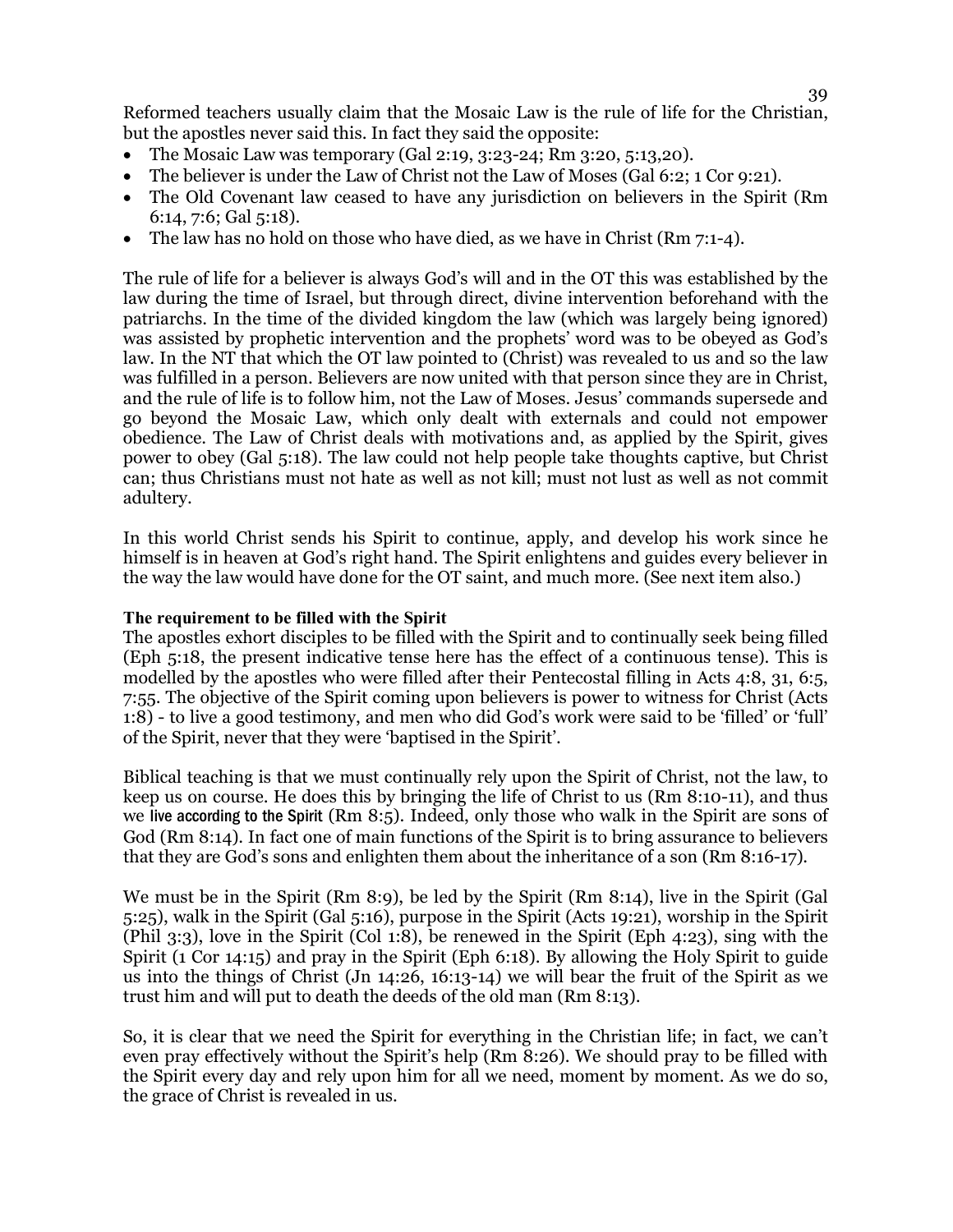## **Conclusion**

This little work can't hope to give a full analysis of all the truths highlighted in this paper. While I have tried hard to be concise, some subjects of necessity required more space than others, but even these fall far short of what I would have liked to present if there were space. I have specific papers on most of these subjects if readers require more information.

My purpose has been to point to significant truths that are either being ignored or attacked in various church quarters, but which are vital (in my view) to understanding the Gospel and living the Christian life. My only desire is to exhort believers to dig deep into God's word to discover the riches that lie there for themselves. May the Lord bless you in this.

## **Copyright © Paul Fahy 2005 Understanding Ministries**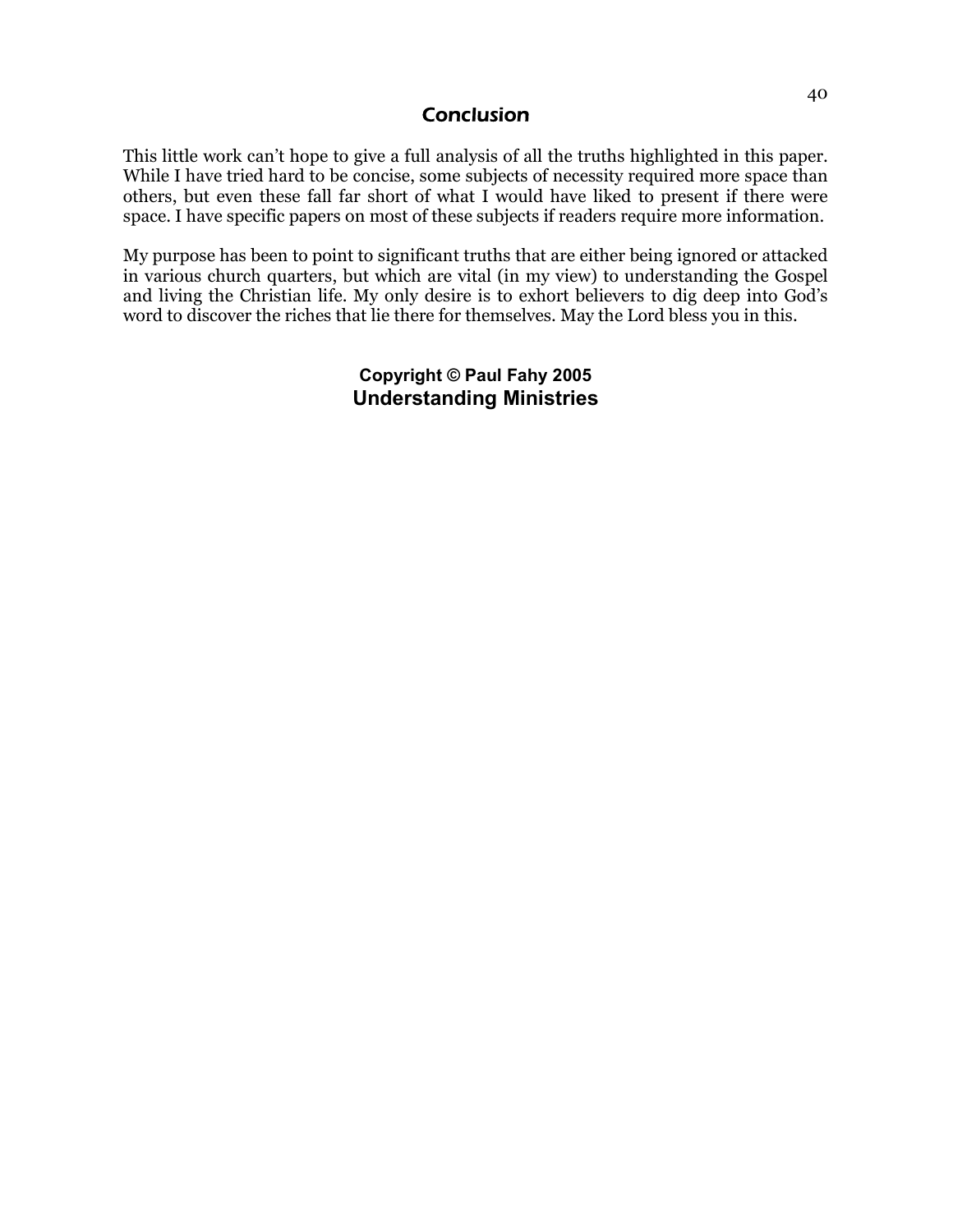## Unpopular Truths Listed

*Church Matters* 

- NT churches did not have dedicated buildings.
- NT Churches are not led by a single pastor.
- Leaders must serve and not be authoritarian.
- The model for leadership is fatherhood not monarchy or management.
- The main function of church leaders is to identify and release fresh ministry.
- NT local church leadership is never imported.
- Church ministry was never formally trained.
- NT church leadership is only male.
- NT Churches function on the basis of mutual edification.
- In the NT church genuine spiritual gifts flourished and ought to operate in a Biblical church
- The NT emphasis in church life is 'one-anothering' (*koinonia*), not top down authority.
- Ministering to each other involves mutual admonishment and submission.
- The practical focus of church life was breaking of bread not the sermon.
- NT Church worship did not use musical instruments.

## *Doctrinal Issues - The Doctrine of God*

- God is totally sovereign.
- God is sovereign over everything, including 'evil' things and calamities.
- God is sovereign over who gets saved; election and reprobation are Biblical.
- God does not love everyone, but only loves those who are in Christ from eternity.
- God's love is from eternity past to eternity future and does not change or diminish.
- God's providential care for all is reflective of his patience and goodness but is not a demonstration of his love for all.
- God's holiness is the most important attribute of God, not love. Holiness overrides love in God's actions.

## *Doctrinal Issues - The Doctrine of Salvation*

- Christ did not die for everyone, but only for those chosen by God and given to him.
- For these, Christ fully and effectually paid the price of their sin. The atonement is limited by quantity (the number saved is not everyone) not by quality (Jesus fully saves, salvation is not dependent upon man's choice or future behaviour).
- The Gospel is not a free offer guaranteed to everyone, depending upon their freewill.
- The Gospel is God's means to bring the word of life to the elect and secure their calling and conversion, but is a means of hardening the reprobate in sin.
- There is no such thing as common grace which prepares people for salvation. God's providence is not grace. The only grace of God is that which comes from the cross and is directed at the elect.
- The cross was a penal substitution; i.e. Christ suffered as the just for the unjust. He took the penalty of our sin and paid the full price for it becoming a curse for us.
- The Bible does not articulate a doctrine of the Covenant of Grace or a Covenant of Redemption but teaches the decree of God in eternity to provide a gracious Gospel in Christ.
- Divine covenants are never formal contracts depending upon man's obedience but a gracious and sovereign means of establishing friendship between God and man.